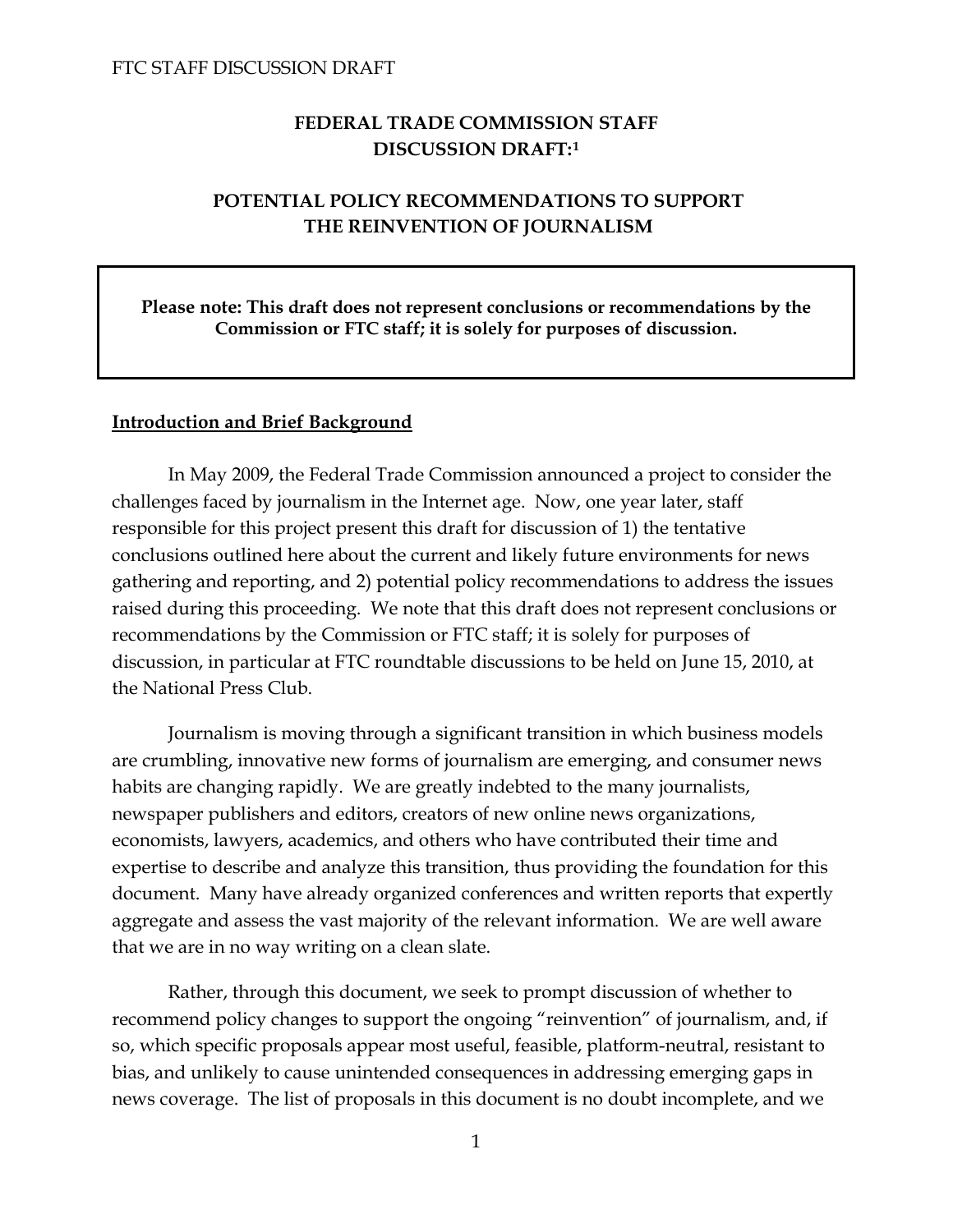welcome additional proposals, which can be submitted at:

[http://public.commentworks.com/ftc/newsmediaworkshop.](http://public.commentworks.com/ftc/newsmediaworkshop) Members of the public also may submit comments on proposals in this document at the same web address.

We anticipate that different participants in the roundtables at which this document will be discussed will criticize some or all proposals, improve others, and add ideas of their own. The purpose of this document is precisely to encourage such additional analyses and brainstorming.

 To provide background, staff's key observations and conclusions to date are as follows.

# **The Current State of the News**

1. Although many of the issues confronting journalism cut across different news media platforms, such as broadcast television and radio, most of the discussion in this document will use the perspective of newspapers to exemplify the issues facing journalism as a whole. Studies have shown that newspapers typically provide the largest quantity of original news to consumers over any given period of time. We include within the term "newspapers" online news websites run either by an existing newspaper or by an online-only news organization. Other sources of news are also important, of course, and proposals for action should not favor newspapers over other news platforms.

2. Advertising paid for the vast majority of the news produced in the twentieth century in the United States. For most newspapers, about 80% of revenues came from advertising and 20% came from subscribers. Advertisers paid newspapers (as well as radio and television broadcasters and cable) to bring together audiences to view advertisements. As an ancillary benefit, consumers received news about a wide variety of topics, including important public affairs.

3. Newspapers' revenues from advertising have fallen approximately 45% since 2000. For example, classified advertising accounted for \$19.6 billion in revenue for newspapers in 2000, \$10.2 billion in 2008, and is estimated to be only \$6.0 billion in 2009.[2](#page-35-0)

4. With the advent of the Internet, advertisers have many more ways in which to reach consumers, including, for example, through a marketer's own website or through topical websites that relate to the products that an advertiser wants to sell (e.g., a soccer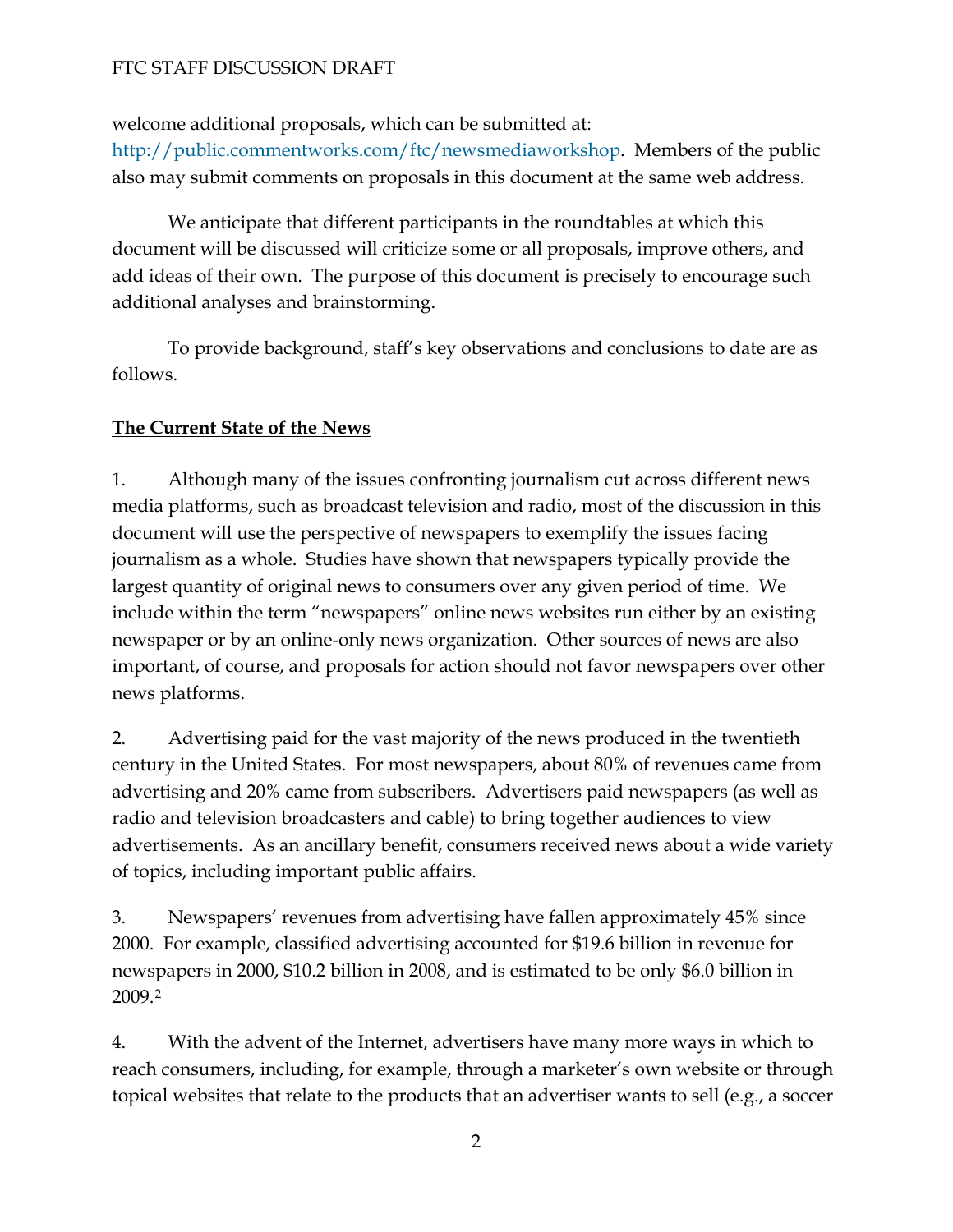blog for soccer equipment). Search engines also provide sites for advertising related to particular search queries.

5. Although some types of online advertising (e.g., advertising targeted to a consumer's known interests) can generate greater revenue than other types (e.g., banner ads), the vast supply of online sites for advertising reduces the amount that an online news site can charge for advertising at its site. This means that online advertising typically generates much less revenue than print advertising (often described as "digital dimes" as compared to the dollars generated by print ads). It appears unlikely that online advertising revenues will ever be sufficient to replace the print advertising revenues that newspapers previously received.

6. Although newspapers' print advertising revenues are significantly smaller than they were at the beginning of the twenty-first century, many newspapers still receive approximately 90% of their advertising revenues from print advertising, with somewhat less than 10% coming from online advertising. Print advertising revenues still account for more than half of newspapers' revenues. Thus, even though, in theory, newspapers could move to online-only and save approximately 50% of their costs (due to printing and distribution), such a move would not make economic sense. Most newspapers' circulation revenues now account for approximately 25% to 30% of total revenues.

7. Existing newspapers have responded to substantial declines in ad revenues by cutting staff. Financial problems due to the current recession and enormous debt loads from overleveraged transactions also have squeezed newspapers' resources and contributed to staff downsizing.

8. Staff downsizing has caused significant losses of news coverage. For example, coverage of state houses and state perspectives on news from Washington, D.C. has declined, as has coverage of local government issues, foreign affairs, and specialty beats such as science and the arts.

9. Existing newspapers are struggling to find a sustainable business model for the future. Severe cuts in expenditures, especially staff cuts, permitted most newspapers to break even or better during 2009. Advertising revenues are likely to improve in 2010 as some businesses recover from the recession and increase their advertising expenditures again. But the trend toward online, rather than print, advertising is very likely to continue over time, forcing newspapers to look for other sources of revenue.

3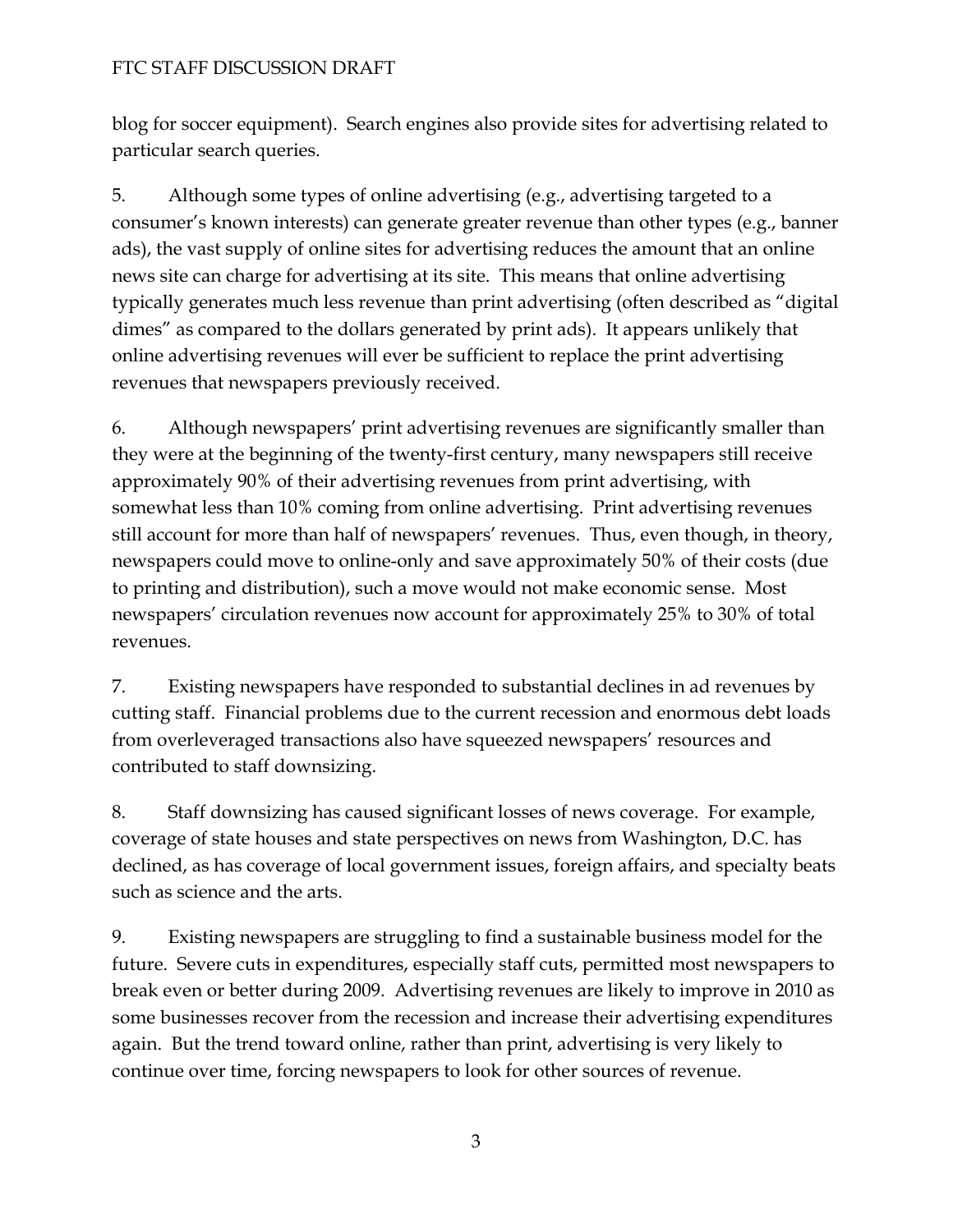# **New Sources of Revenue and New Types of News Organizations**

10. Newspapers are experimenting, and will continue to experiment, with new ways to generate revenue. Experiments include special websites for certain types of in-depth reporting for which people are willing to pay (e.g., sports coverage of the local team), requiring payment for the news in some circumstances (e.g., must pay after reading 5 articles in a month), and developing ancillary services (e.g., research services). No one can be sure that any one of these or other similar strategies, even in combination, will generate sufficient revenues over the long run to maintain existing newspapers at their current (smaller) size.

11. Online-only news sites have emerged to fill some of the gaps in news coverage. The types of news they provide varies widely. For example, some cover hyper-local news; others do investigative reporting across the country; others focus on one community or region.

12. These "new" news sites typically have only a small staff (e.g., fewer than 15 journalists) and generally rely on a wide variety of funding sources, particularly foundations and other charitable sources. Even sites that earn advertising and other revenues typically must supplement those revenues with donations.

13. Although dozens of newly created online news sites have found sufficient funds to keep going through the early years of their existence, virtually no sites have yet found a sustainable business model that would allow them to survive without some form of funding from non-profit sources.

# **Will Experimentation Be Enough?**

14. There are reasons for concern that experimentation may not produce a robust and sustainable business model for commercial journalism. History in the United States shows that readers of the news have never paid anywhere close to the full cost of providing the news. Rather, journalism always has been subsidized to a large extent by, for example, the federal government, political parties, or advertising.

15. Economics provides insight into why this has been the case. The news is a "public good" in economic terms. That is, it is non-rivalrous (one person's consumption of the news does not preclude another person's consumption of the same news) and non-excludable (once the news producer supplies anyone, it cannot exclude anyone). Because free riding is usually easy in these circumstances, it is often difficult to ensure that producers of public goods are appropriately compensated.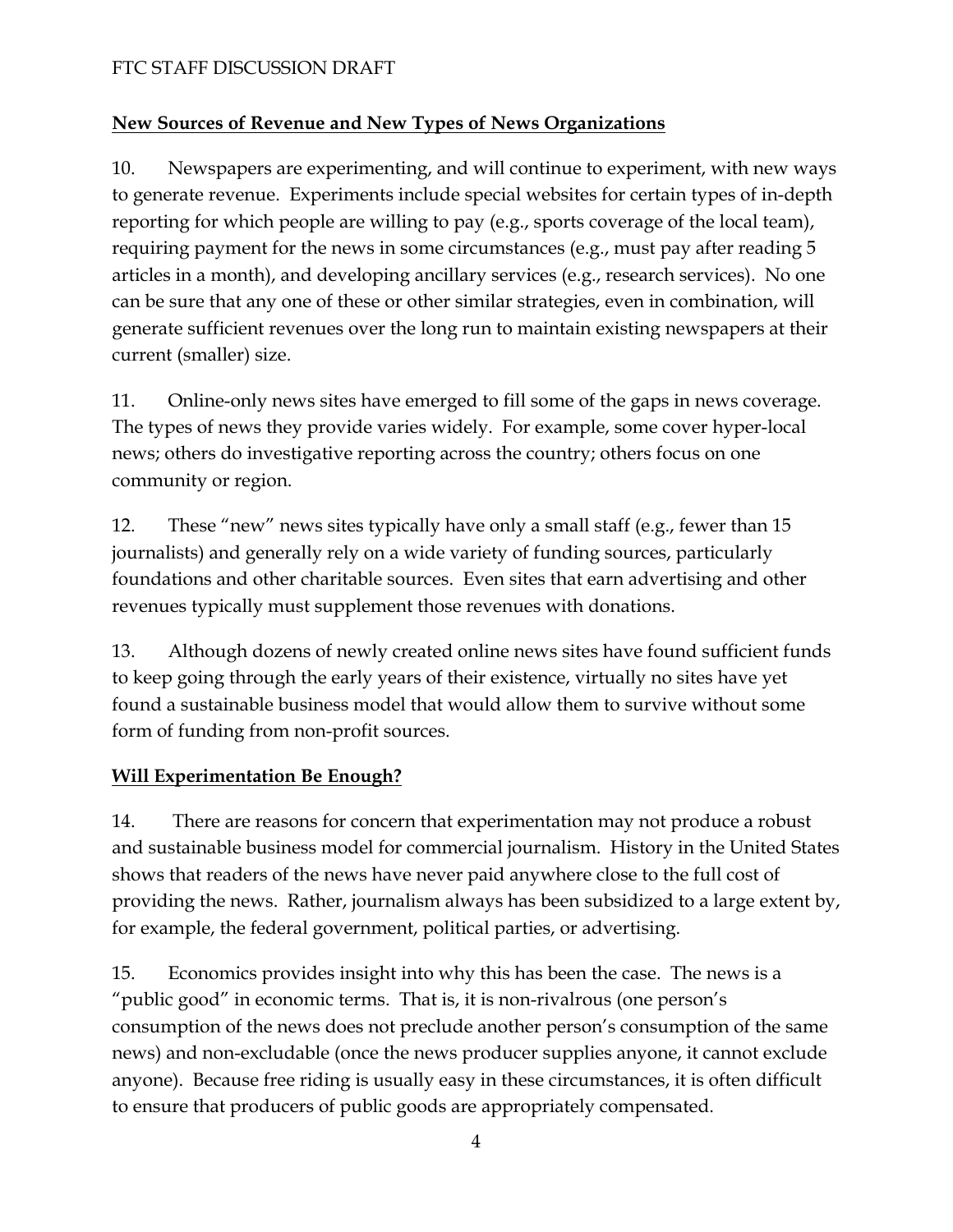16. In addition, the news can produce benefits that spread much beyond their readers. For example, investigative reporting that results in a staff shakeup in a local hospital can produce better health care for patients in the future, but the news organization that produced that story will receive, at best, limited compensation (perhaps through increased readership) related to having spurred those benefits.

17. Finally, consumer demand for public affairs reporting in particular may be suboptimal, because citizens may decide their votes are unlikely to make a difference and therefore may choose to be "rationally ignorant" of public affairs.

18. In sum, newspapers have not yet found a new, sustainable business model, and there is reason for concern that such a business model may not emerge. Therefore, it is not too soon to start considering policies that might encourage innovations to help support journalism into the future.

# **Proposed Policy Recommendations**

 The first two sections below (copyright and antitrust, and indirect and direct government funding) address ways in which to increase revenues to news organizations. The succeeding two sections (tax and corporate innovations, and taking advantage of technologies) address ways to innovate so that journalism is accomplished at lower costs. We seek discussion that compares and contrasts these proposals on a number of dimensions. For example: How well would the proposal address emerging gaps in news coverage? How costly and feasible would it be to achieve? To what extent would the proposal likely contribute to more and better journalism? How susceptible is the proposal to creating bias – in terms of news platforms or government interference? How likely is the proposal to create unintended consequences? What will journalism and the news media look like in the future if none of the policy proposals are implemented? If we take a wait and see approach, what are the likely effects, both short- and long-term? Is a "wait-and-see" approach preferable at this time, when experimentation to find new revenue sources is ongoing and the likely effects of some proposals may be difficult to gauge? Comparisons on other dimensions also are welcome.

# **I. Potential Revenue Sources from Changes in Law**

**A. Additional Intellectual Property Rights to Support Claims against News Aggregators**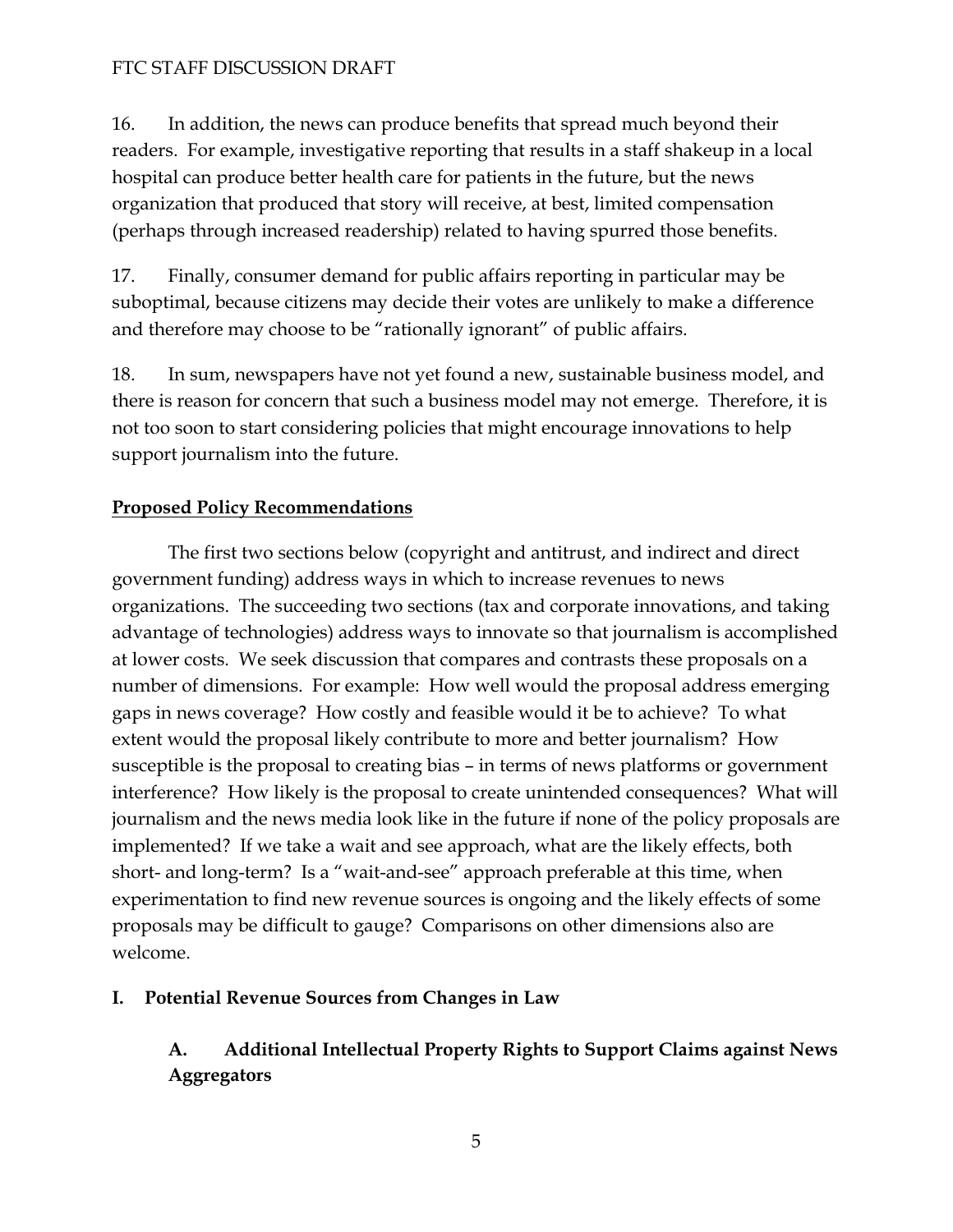Internet search engines and online news aggregators often use content from news organizations without paying for that use. Some news organizations have argued that existing intellectual property (IP) law does not sufficiently protect their news stories from free riding by news aggregators. They have suggested that expanded IP rights for news stories would better enable news organizations to obtain revenue from aggregators and search engines.

Other stakeholders, however, have raised concerns, noting that news organizations – including legacy print organizations and established broadcast media – depend heavily on reported news for source information. Thus, expanded IP rights could restrict the current practices of the same news entities that seek to remedy free riding by aggregators. Moreover, news is gathered and reported to inform citizens and enable them to freely discuss the news of the day; expanded IP rights could restrict citizens' access to this news, inhibit public discourse, and impinge upon free speech rights.

The policy proposals currently articulated lack sufficient specificity to fully assess their likely costs and benefits. For example, fundamental IP doctrines, such as the scope of copying aggregators are permitted under "fair use," is unclear and not resolved by existing case law. As a result, the "need" for expanded IP rights also is unclear.

This section provides an overview of copyright issues that pertain to news. Part 1 provides an overview of the Copyright Act and some of the key case law, including the "fair use" defense to claims of copyright infringement. Part 2 discusses the "hot news" doctrine. Section 3 sets forth some of the IP policy proposals specific to the use of news reports.

# **1. Copyright and Fair Use**

The Copyright Act of 1976 (Copyright Act) grants several exclusive rights to authors or other owners of copyright in "works of authorship," including the rights to reproduce, display, or distribute copies of the work.<sup>[3](#page-35-1)</sup> These rights, however, are subject to several significant limitations. For example, copyright protects an author's particular expression of ideas or facts, but does not protect the facts or ideas underlying that expression.[4](#page-35-2) Thus, news stories as written and news images are protected by copyright, but the information reported in the news stories is not.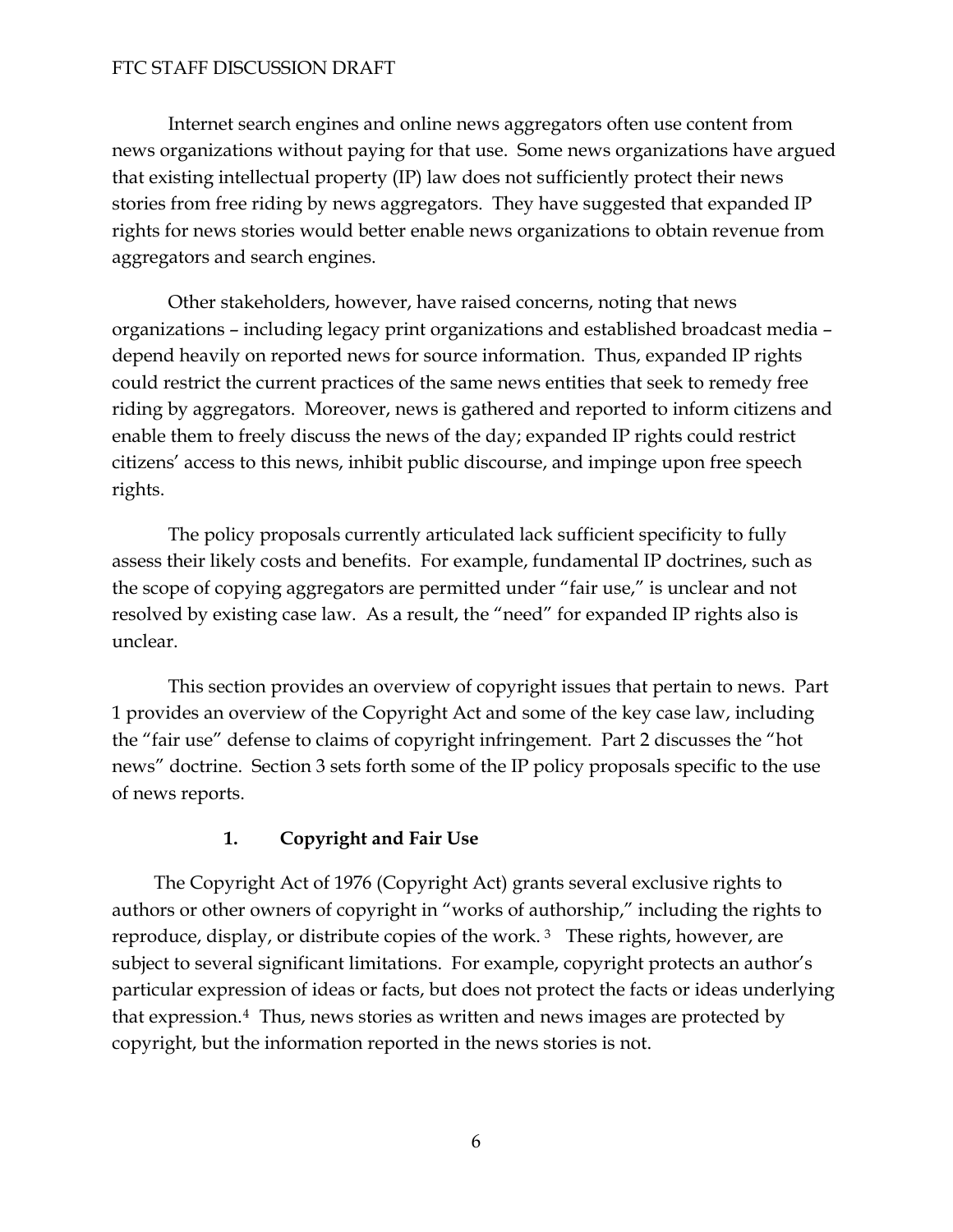The "fair use" doctrine limits the scope of copyright protection by allowing third parties to reproduce, display, and distribute work protected by copyright, without authorization, if done for certain purposes, such as "criticism, comment, news reporting, teaching . . . scholarship, or research,"[5](#page-35-3) and if the use strikes the appropriate balance under the four factors enumerated in Section 107 of the Copyright Act:

- (1)the purpose and character of the use, including whether such use is of a commercial nature or is for nonprofit educational purposes;
- (2)the nature of the copyrighted work;
- (3)the amount and substantiality of the portion used in relation to the copyrighted work as a whole; and
- (4)the effect of the use upon the potential market for or value of the copyrighted work.[6](#page-35-4)

There is no precise formula for the application of these broad factors to particular facts and circumstances. Rather, these are "various factors that enable a court to apply an 'equitable rule of reason' analysis to particular claims of infringement."[7](#page-35-5)

There are various views as to whether search engines and news aggregators infringe copyrights in news stories or fall within the fair use exception. One court of appeals has deemed search engine activity to be fair use. In *Perfect 10*, the 9th Circuit held that Google's use of thumbnail images of, and headings from, copyrighted works to create an on-line index was fair use.[8](#page-35-6) Perfect 10, the plaintiff, maintained a subscription web site that displayed photographs. Thumbnail images of those pictures (small lower-resolution copies) could be found via Google's search engine, along with links to high resolution copies of Perfect 10's images that were stored on other computers. Perfect 10 filed suit for copyright infringement, alleging, among other things, that Google's indexing of thumbnail images and links infringed Perfect 10's copyrights by displaying, reproducing, and distributing the protected works. [9](#page-35-7)

 Although the court considered all four "fair use" factors in reaching its decision,<sup>[10](#page-35-8)</sup> it emphasized the first factor. Google's use of thumbnails and headings was deemed "highly transformative," because "a search engine provides social benefit by incorporating an original work into a new work, namely, an electronic reference tool."[11](#page-35-9) That transformative contribution was deemed to outweigh the commercial nature of Google's search engine and AdSense program,<sup>[12](#page-35-10)</sup> as well as the potential for economic harm to Perfect 10.<sup>[13](#page-35-11)</sup>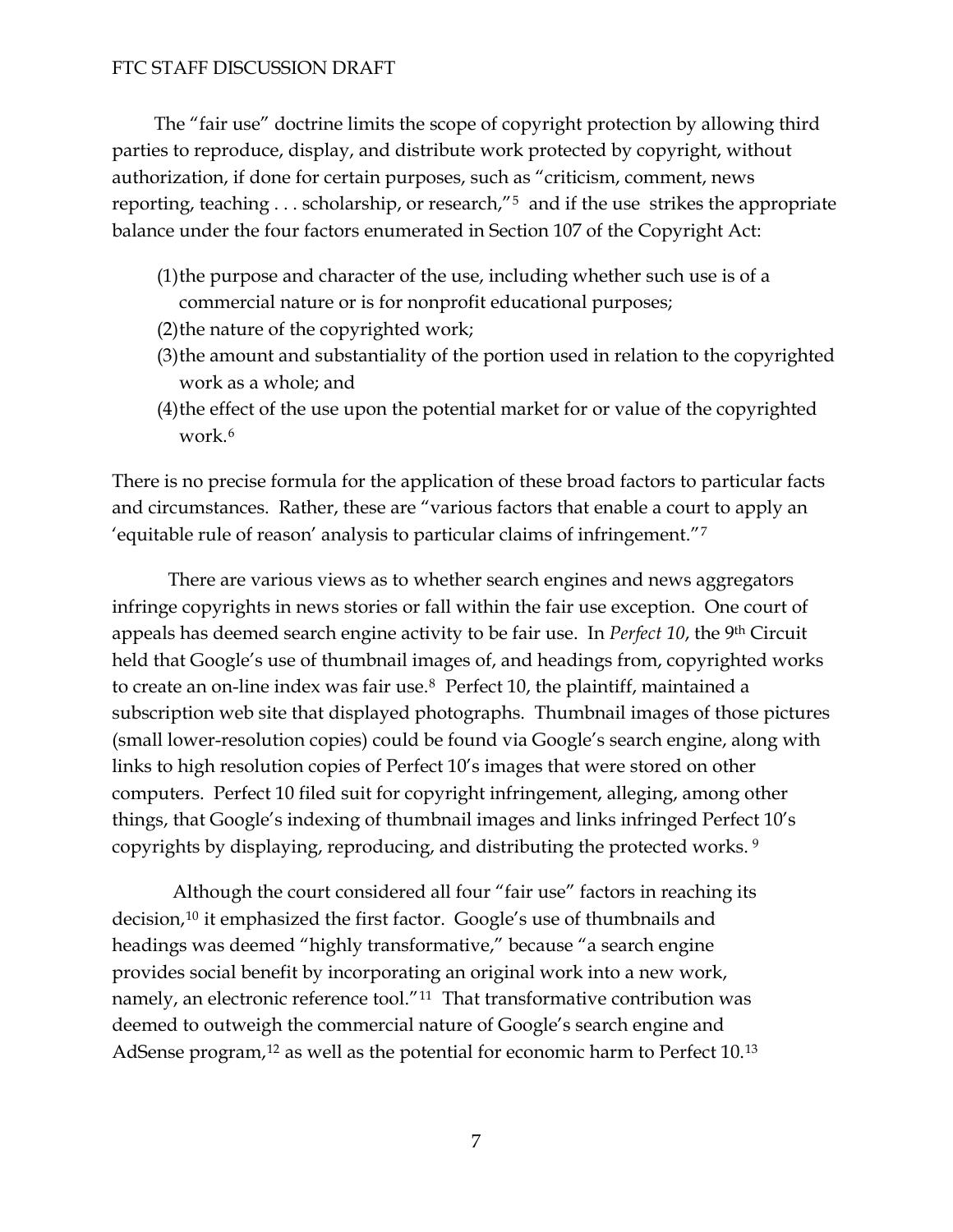Some have suggested that the 9<sup>th</sup> Circuit's application of fair use reaches too far.[14](#page-35-12) Other courts could decline to follow the 9th Circuit's holdings,[15](#page-35-13) but so far, other courts have not squarely addressed these issues.[16](#page-35-14)

News aggregators present an even less clear question of fair use, partly because aggregator conduct is so varied. As one workshop participant noted, "the word aggregator . . . is actually too broad a word in some ways. It covers a variety of sins, and it covers some things that aren't even close to being sins."[17](#page-36-0) Existing case law does not provide definitive guidance as to how much or what type of news aggregation is too much to be considered fair use. A recent case, *Gatehouse Media*,[18](#page-36-1) raised important questions about the extent of news aggregator conduct that might be allowed as fair use, but the case was settled before decision.[19](#page-36-2)

More recently, Dow Jones filed suit against Briefing.com, alleging that the defendant "systematically copies verbatim or nearly verbatim substantial portions of Dow Jones' copyrighted articles . . . and distributes them in competition with Dow Jones . . . in some cases, within a minute or two after the article is published by Dow Jones."<sup>[20](#page-36-3)</sup> That suit, and further litigation, may help to clarify some of the fair use issues, but a quick and clear resolution is unlikely.

## **2. "Hot news" Protection of Facts**

Copyright protects an author's articulation of facts, but not the facts themselves. State law versions of the "hot news" doctrine, however, can protect a news organization's investment in fact gathering to a limited extent. In *International News Service* (*INS*),<sup>[21](#page-36-4)</sup> the AP challenged the use of its news wire stories by INS, which immediately rewrote the stories and distributed them to its own clients. Based on common law misappropriation principles, the Supreme Court recognized a "quasi property" right of very short duration in the facts that were gathered, digested, and disseminated at great expense by the AP.[22](#page-36-5)

 The *INS* holding in 1918 was based on federal common law that is no longer binding.<sup>[23](#page-36-6)</sup> Nonetheless, several cases have recognized the cause of action under state law. In doing so, these cases have held that federal copyright law's refusal to protect the facts underlying a news story does not preempt a narrowly tailored state law misappropriation claim.[24](#page-36-7) For instance, in a recent case, *Associated Press v. All Headline News*, the AP alleged that All Headline News (AHN) had, among other things, misappropriated the AP's news stories when AHN located news stories on the Internet, paraphrased some, digested some, and reproduced others whole, and then posted such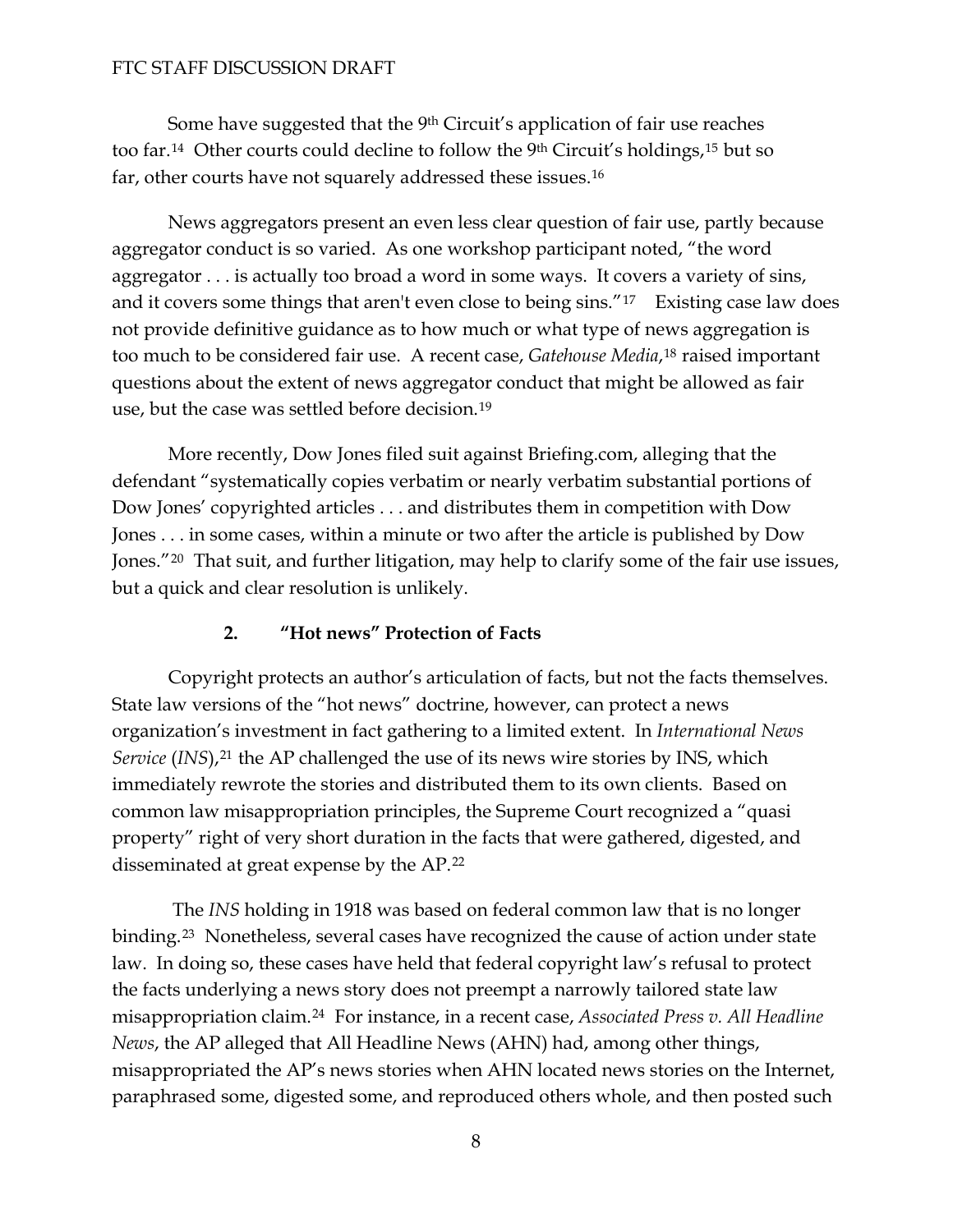news under its own banner at its own web site. The court denied the motion to dismiss the hot news misappropriation claim, holding that the claim remained valid under New York law and was not preempted by federal copyright law. [25](#page-36-8)

In the 1999 case, *NBA v. Motorola*, the Court of Appeals for the Second Circuit provided the seminal modern statement identifying the elements of a hot news claim as follows:

(i) the plaintiff generates or collects information at some cost or expense, (ii) the value of the information is highly time-sensitive, (iii) the defendant's use of the information constitutes free-riding on the plaintiff's costly efforts to generate or collect it, (iv) the defendant's use of the information is in direct competition with a product or service offered by the plaintiff, [and] (v) the ability of other parties to free-ride on the efforts of the plaintiff would so reduce the incentive to produce the product or service that its existence or quality would be substantially threatened. <sup>[26](#page-36-9)</sup>

Beyond this statement of elements, the case law does not clearly delineate the scope of the hot news doctrine. Questions such as the length of time the doctrine would prohibit the use of news content and the degree of competition required to support a claim remain largely unanswered. One recent case, *Barclays Capital Inc. v. TheFlyOnTheWall.com*, does address those questions in the context of financial news. There, a federal district court enjoined FlyOnTheWall.com from re-publishing Barclays Capital's stock recommendations until at least 10 a.m. and two hours after its release.[27](#page-36-10) Although the injunction applies specific time limits, they appear particularly tailored to the reporting of stock market analyses, and it is not clear whether courts would apply them to other types of news information. In addition, the Second Circuit recently stayed the district court's order and agreed to hear the appeal of TheFlyOnTheWall.com on an expedited basis,[28](#page-36-11) so it is unclear whether the district court's order will be upheld.

#### **3. Policy Proposals**

#### **Proposal 1: Federal Hot News Legislation.**

Some stakeholders have proposed amending the Copyright Act to specifically recognize hot news protection. Advocates argue "the copyright act allows parasitic aggregators to 'free ride' on others' substantial journalistic investments,"<sup>[29](#page-37-0)</sup> by protecting only expression and not the underlying facts, which are often gathered at great expense. They define parasitic aggregators as those that, without permission, post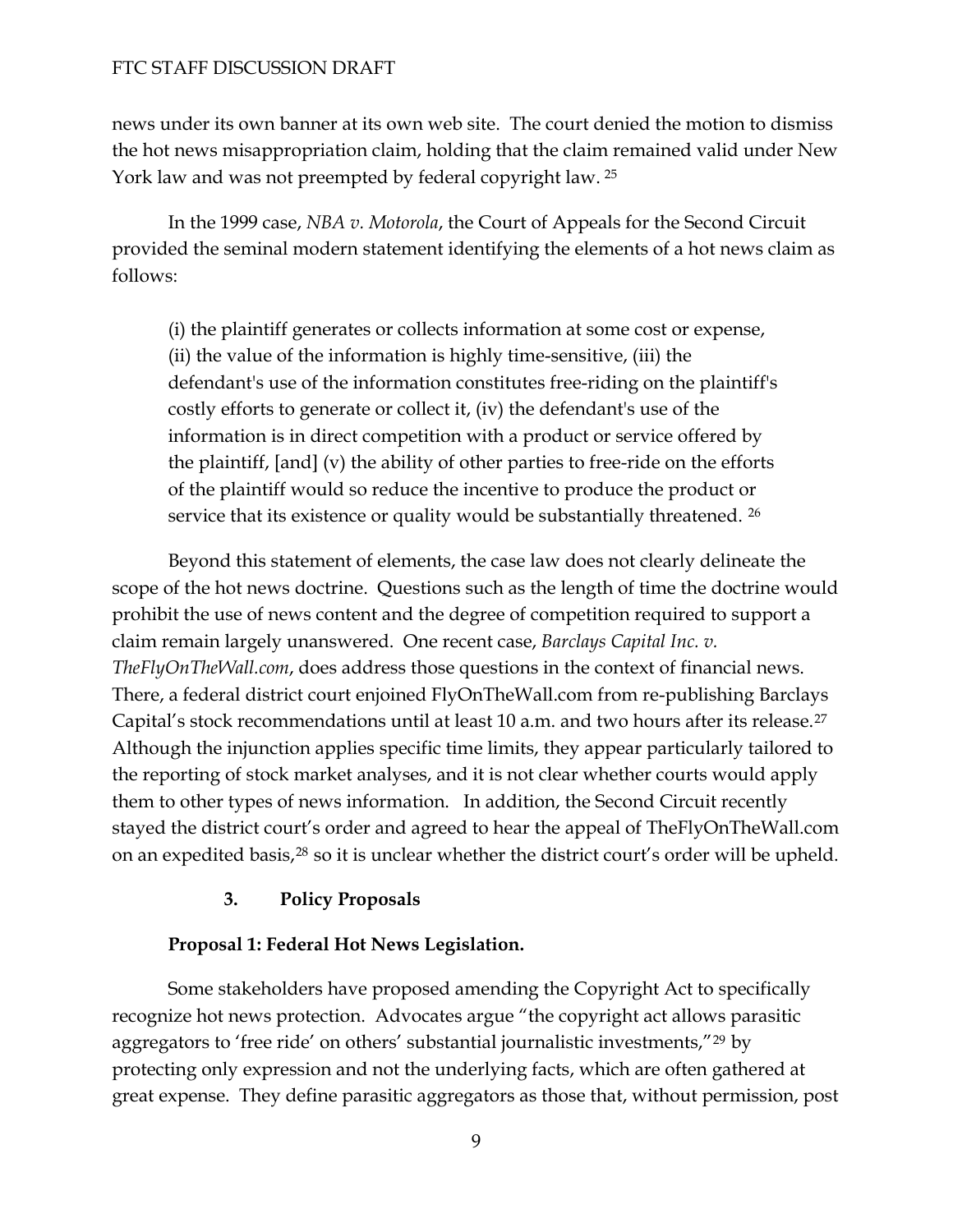enough material to render the original news stories redundant. This free-riding undercuts revenue for those who make investments in journalism and undermines their incentive to do so, according to advocates. [30](#page-37-1) They suggest that federal hot news legislation could help address revenue problems facing newspapers by preventing this free-riding.31

revised to encourage state law development of hot news doctrine or to provide uniform, Congress amend Section 301 of the Copyright Act to clarify that it does not preempt uncertainty surrounding the preemption issue discourages some news organizations rapid evolution of news media and markets. State common law provides a more flexible tool for development of hot news doctrine, they assert.<sup>33</sup> Hot news advocates are divided, however, on whether federal law should be statutory federal hot news protection. Proponents of the first course recommend that state law claims based on hot news misappropriation.[32](#page-37-2) They worry that the from filing state law hot news claims. At the same time, they argue that specific statutory hot news protections would likely be too rigid to deal efficiently with the

One author has criticized state-based hot news proposals as too variable and uncertain to be workable. <sup>35</sup> Others proponents of the hot news doctrine recommend that Congress amend the Copyright Act to provide express statutory federal protection of short duration and limited scope to the facts reported in news articles.<sup>[34](#page-37-3)</sup> They are concerned that state law evolution cannot provide the clarity or uniformity required for interstate news media.

[The likely effects of a more vigorous hot news doctrine are controversial. Fo](#page-37-4)r unintended costs.<sup>37</sup> Federalization of the hot news doctrine would entail difficult linethe news, as well as free public discourse. [example, one workshop participant noted that New York's hot news doctrine was](#page-37-4)  [important to the AP's efforts to protect its intellectual property,](#page-37-4)<sup>36</sup> but recognized that [any "federalization" of the doctrine would need to be very carefully drafted to avoid](#page-37-5)  [drawing between proprietary facts and those in the public domain. Moreover, it is](#page-37-5) [unclear how to draw the scope of hot news protection broadly enough to provide](#page-37-5)  [significant incentive for news gathering, but narrowly enough to permit competition in](#page-37-5) 

costly.<sup>[38](#page-37-6)</sup> News organizations and writers, including print, broadcast, op-ed writers, and " $[m]$ uch of what is done by newspapers with each other is actually problematic under Others also have argued that expanded IP protections for the news would be too other commentators, routinely borrow from each other. One panelist suggested that existing hot news doctrine."[39](#page-37-7) Expanding hot news protection to limit unauthorized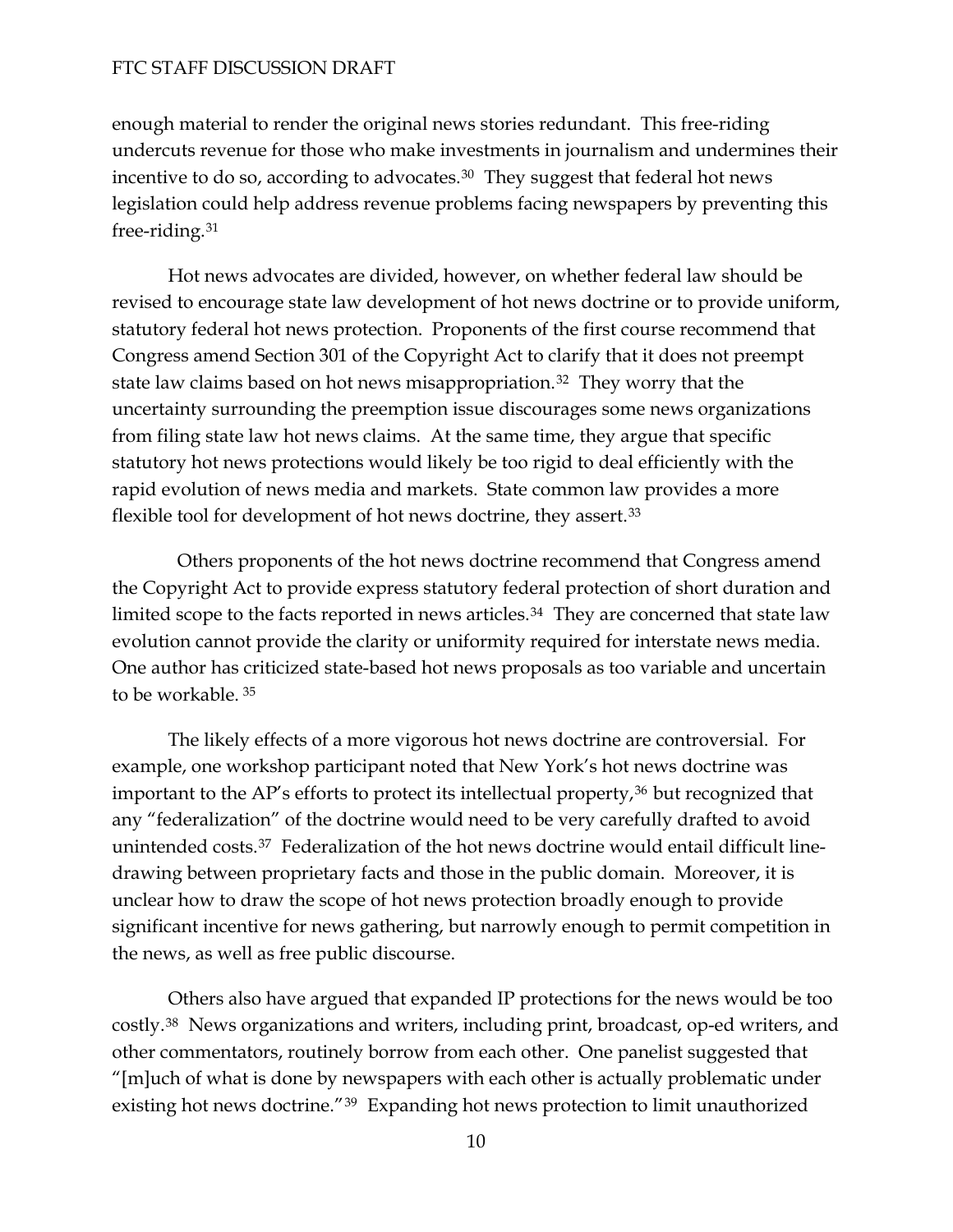borrowing of facts from news sources could substantially raise the costs of the "secon d round" of content creators and thus impede the routine practice of journalism by all news organizations, not just aggregators. $^{40}$  $^{40}$  $^{40}$  Such problems would likely be magnified under a federal hot news statute, especially as new competitors - less likely to have INS decision, and the restrictions they impose on the communication of facts based on First A mendment grounds.42 cooperative understandings with legacy news organizations – entered news and information markets.[41](#page-37-9) One academic also criticized the hot news doctrine, the initial

### **Proposal 2: Statutory Limits to Fair Use**

that might otherwise protect from copyright infringement the activities of aggregators routine copying of original content done by a search engine in order to conduct a search (caching) is copyright infringement not protected by fair use. $43$  Others who did not necessarily support statutory amendments to fair use nonetheless suggested that clarific ation of how the doctrine applies to aggregators would be useful[.44](#page-38-0) One panelist suggested amending the Copyright Act to limit the fair use doctrine and search engines, such as the types of search engine activities blessed by the 9th Circuit in *Perfect 10*. In particular, he recommended legislation clarifying that the

[purposes other than news reporting, such as "criticism, comment, . . . tea](#page-38-0)ching . . . scholarship, or research," subject to the balancing of the four factors.<sup>45</sup> [Statutory amendment of fair use raises difficult questions about unintended](#page-38-0)  [consequences. News organizations themselves rely on fair use in multiple ways to](#page-38-0) [support news reporting and commentary. Fair use also protects copying done for](#page-38-0) 

comprehensive search engines.<sup>[46](#page-38-1)</sup> Second, as one federal district court observed, major defense.<sup>[48](#page-38-2)</sup> Moreover, newspapers can stop search engines from copying their content by coding express instructions prohibiting it. The suggestion that an amendment be somehow tailored to reject *Perfect 10*'s attribution of fair use to search engines raises further practical questions. First is the concern about the public's ability to find and access information on the web without search engines such as Google already follow instructions by copyright holders, in meta-tags and programs such as robots.txt, that, for example, can prohibit the search engines from searching or indexing web pages.<sup>[47](#page-38-2)</sup> Thus, some could argue that search engines, as well as some aggregators, have implicit permission from newspaper web site owners to copy and distribute content, which may negate the need for a fair use

#### **Proposal 3: Licensing the News**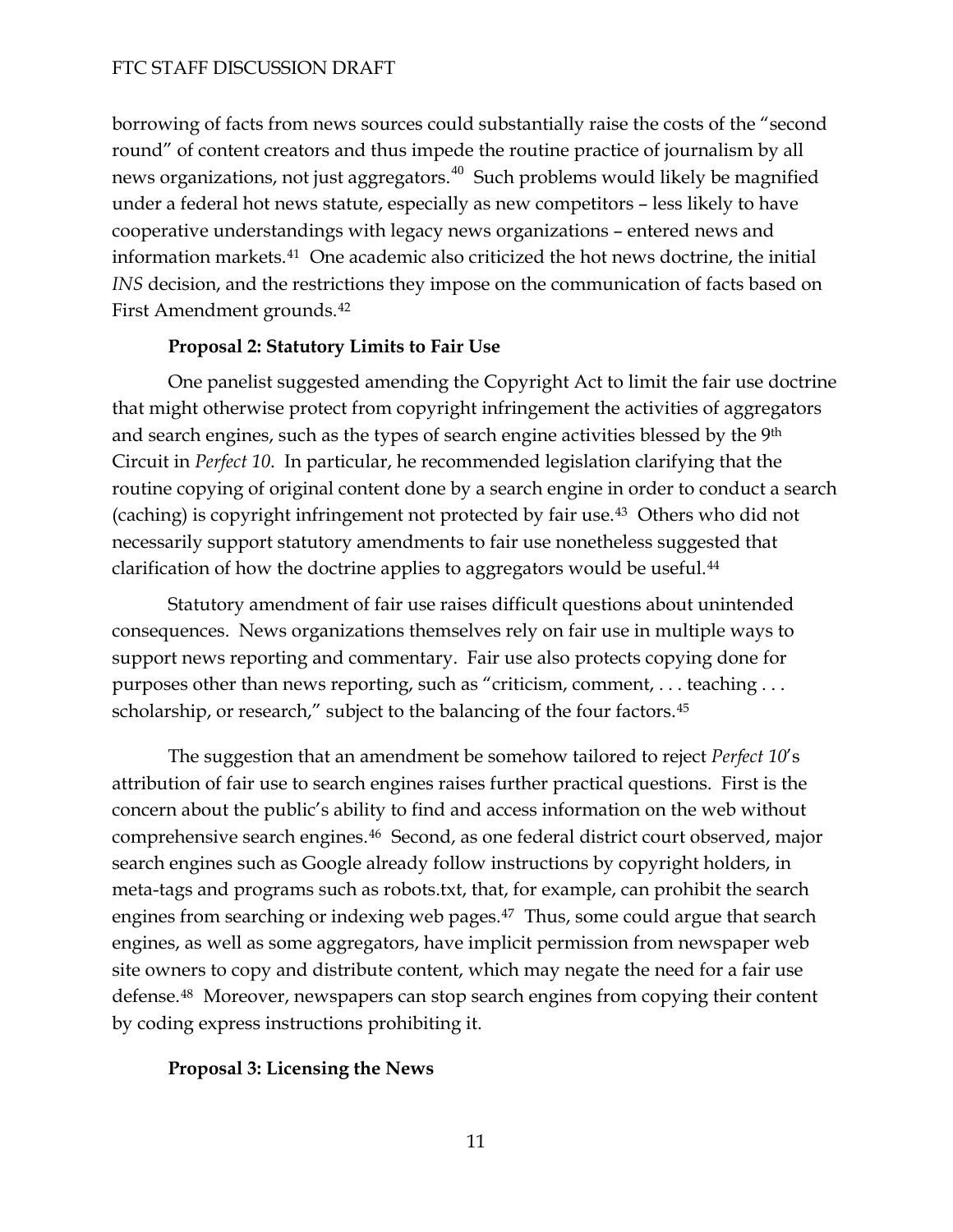Finally, some suggest that some sort of industry-wide licensing arrangement be adopted, perhaps with the government's help and support.<sup>[49](#page-38-3)</sup> Foreign governments have considered how to provide adequate incentives and funding for the news and are exploring, for example, the creation of government-fostered pilot programs to investigate new business models for IP and discourage free-riding.<sup>[50](#page-38-4)</sup> Such programs might enable newspapers and other content providers to experiment with "micropayments" and other means to monetize digital content.<sup>[51](#page-38-5)</sup> Such market and policy experiments may provide useful insight to continued IP policy discussions.

Licensing, including statutory licensing, has long been part of U.S. copyright law for certain industries. The Copyright Act provides a compulsory licensing scheme for "making and distributing phonorecords," $52$  as well as one for "jukebox" operators. $53$ Standardized licensing arrangements offer the potential to reduce contracting and other transaction costs and may be especially useful for relatively simple, but frequent transactions.

 One workshop participant presented a specific proposal to modify the copyright laws to create a licensing arrangement. The proposal appears to be based on two concerns. The first concern appears to be that the AP Registry or other licensing proposals might result in copyright payments to some content producers, but not all, and that any system adopted should create a level playing field among all content providers. Second, implicit in this proposal appears to be a concern that private, coordinated attempts to collect licensing fees may not be successful (and perhaps violate the antitrust laws) if initiated and enforced collectively by the content creators and publishers.

Thus, this speaker suggests amending the copyright laws to create a content license fee (perhaps \$5.00 to \$7.00) to be paid by every Internet Service Provider on each account it provides. He suggests creating a new division of the Copyright Office, which would operate under streamlined procedures and would collect and distribute these fees. Copyright owners who elect to participate would agree to periodically submit records of their digitized download records to the Copyright Office. The Copyright Office could verify these records by commissioning market-by-market sampling by organizations like Nielsen, ARB, and Comscore. He suggests these fees could provide a financial floor that allows publishers to leverage additional income, and would encourage, not discourage, the operation of market forces, and stimulate experimentation and innovation.[54](#page-38-8)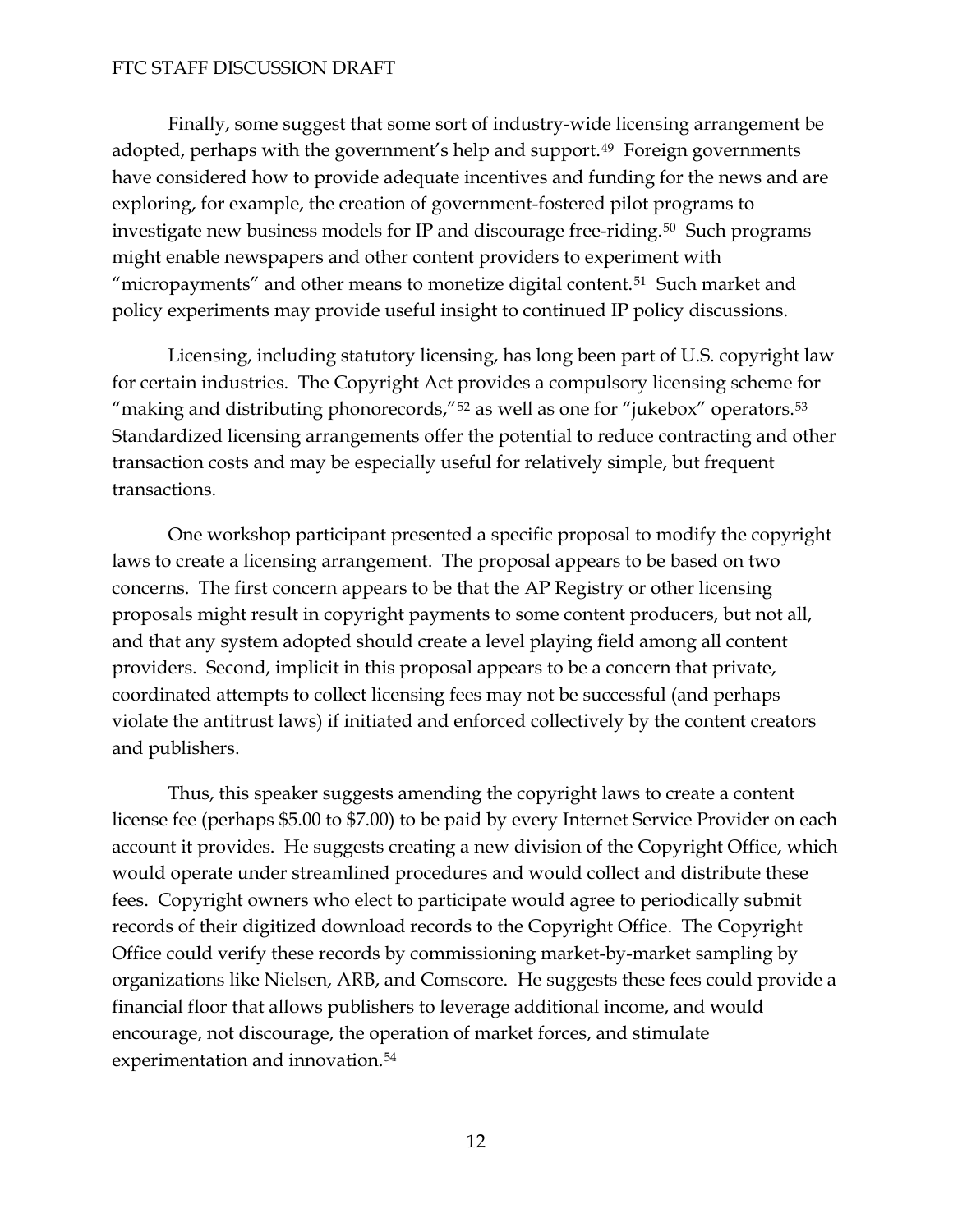Nonetheless, a compulsory license places an effective tax on certain conduct.<sup>[55](#page-38-9)</sup> In the context of the news, this raises numerous questions about what conduct, entities, or utilities to tax, at what rate, and on behalf of what entities. The particulars of such a scheme have not been specified for the news, and many have expressed concerns about the unintended consequences of mandatory licensing.[56](#page-38-10) Mandatory licensing fees for news content raise complex issues related to the hot news and fair use doctrines, and the extent to which access to information about the news should be constrained by proprietary rights or fees. Moreover, licensing raises complicated questions about how to calibrate fees to properly balance the interests of copyright holders and fair use by others.[57](#page-38-11)

## **B. Collaborative Actions and Antitrust Exemptions**

 Representative Waxman noted at the FTC's December 2, 2009 workshop that an "examination of the antitrust laws and whether changes there might be of assistance" had been raised as a possible response to the current difficulties facing the press and journalism.[58](#page-38-12) This is not the first time an examination of the antitrust laws has been suggested in the context of the newspaper industry. The Newspaper Preservation Act of 1970 (NPA) provides limited antitrust immunity for some joint operating agreements (JOA) between newspapers that combine certain business operations.<sup>[59](#page-38-13)</sup> The NPA, however, also requires that the newspapers in the JOA remain separately owned or controlled, that they maintain separate newsroom staffs, and that their editorial policies be "independently determined." Congress's goal in enacting the NPA was to assist two newspapers in the same city to survive by allowing them to combine their business operations to reduce overhead costs and at the same time to maintain competition in reporting and other editorial policies. Discussed below are two closely related proposals for antitrust exemptions and the arguments for and against these proposals.

## **Proposals:**

- **Allow news organizations to agree jointly to erect pay walls so that consumers must pay for access to online content.**
- **Allow news organizations to agree jointly on a mechanism to require news aggregators and others to pay for the use of online content, perhaps through the use of copyright licenses.**

 Some in the news industry have suggested that an antitrust exemption is necessary to the survival of news organizations and point to the NPA as precedent for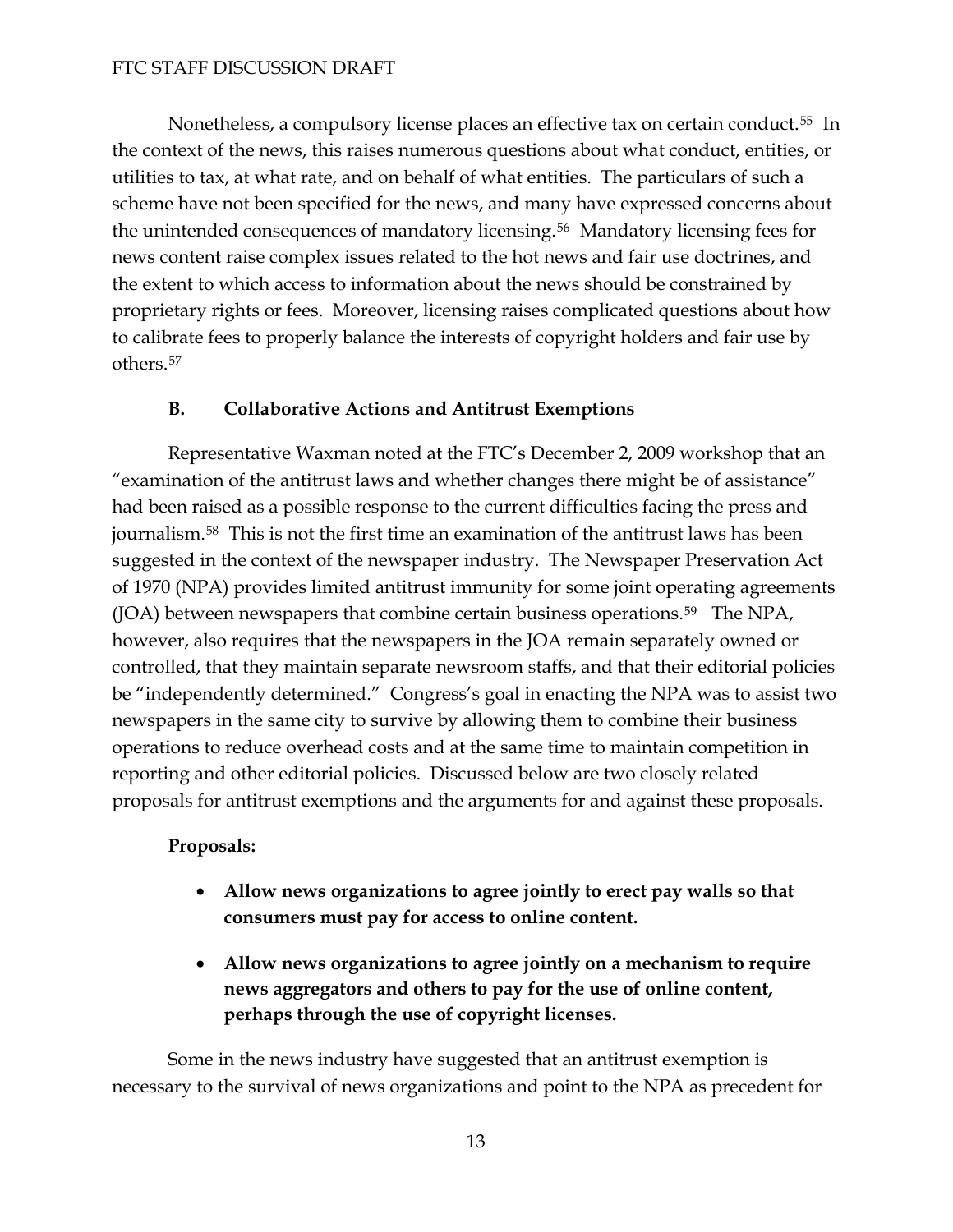Congress to enact additional protections from the antitrust laws for newspapers. For example, one public comment recommended "the passage of a temporary antitrust exemption to permit media companies to collaborate in the public interest," noting that **"**Congress first came to journalism's defense in 1970 when it granted [a] limited antitrust immunity." This commenter noted that: "Publishers are rightly fearful that erecting pay walls will only be effective if it can be accomplished industry-wide, and they need an exemption to accomplish these reasonable policies."<sup>[60](#page-38-14)</sup> Similarly, a newspaper publisher and member of the executive committee of the Newspaper Association of American (NAA) testified in May 2009 at a U.S. Senate Hearing that "Congress should act quickly on legislation that would provide newspapers with a limited antitrust exemption to experiment with innovative content distribution and cost saving arrangements."<sup>[61](#page-38-15)</sup> More recently, it appears that industry requests for an antitrust exemption have abated.[62](#page-38-16)

 Others have suggested that the NPA was not successful in achieving its goals, and additional antitrust exemptions are ill-advised. According to one report, the NPA "did not work as intended, and most joint operating agreements ended with just one of the newspapers surviving."[63](#page-39-0) One workshop participant asserted that the NPA "failed to save papers in the long run, harmed consumers by increasing circulation and advertising prices between 15-25 percent, and was misused in a variety of ways [for] corporate benefit that were not intended when the law was enacted."[64](#page-39-1)

 Other speakers and commenters also have opposed any additional antitrust exemptions.<sup>[65](#page-39-2)</sup> For example, one public comment contended that many of the current problems facing newspapers stem from recent consolidation, and that easing antitrust laws could put "smaller, emerging media companies at a distinct competitive disadvantage."[66](#page-39-3) Another participant noted: "It has been suggested that newspapers should receive an antitrust exemption to allow them to collude in charging for online news. . . . [T]here is no evidence that providing the exemption would actually create demand and willingness to pay."[67](#page-39-4) Moreover, "The question facing us is not whether newspapers might benefit from an antitrust exemption, but if there is anything about the online setting that actually warrants it in economic terms. They never were allowed to collude on prices and payment systems in print. Why is it warranted online?"[68](#page-39-5) Yet another participant noted he was "optimistic to a fault about the future of news and journalism. The barrier to entry into media has never been lower . . . But what we do need is a level playing field."[69](#page-39-6)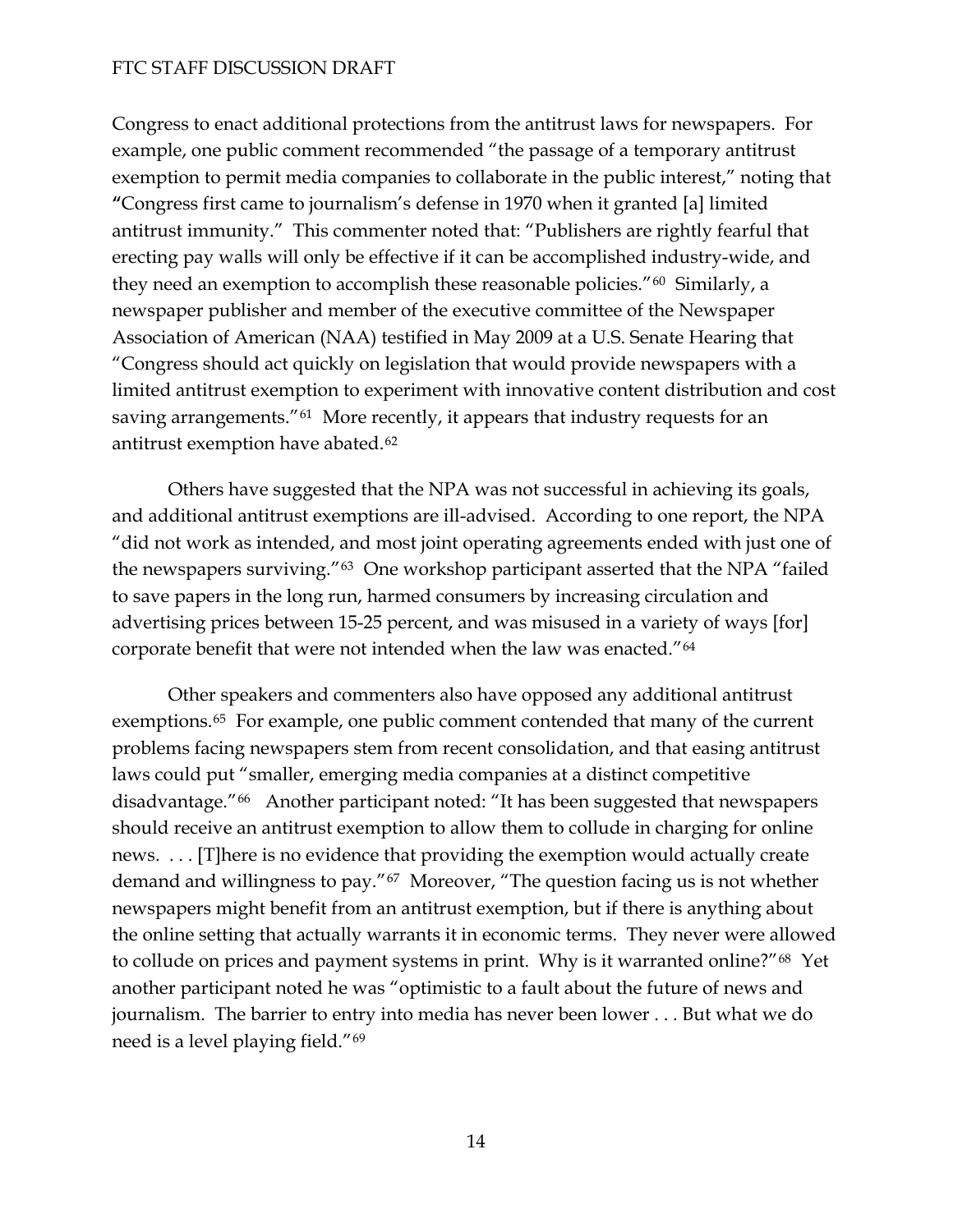Several new types of collaborations among news organizations are emerging. These collaborations appear to pass muster under the antitrust laws, which brings further into question the need for an antitrust exemption. At least two proposed collaborations for tracking online content and creating platforms potentially to allow individual content holders to monetize the use of content have received business review letters from the Department of Justice's Antitrust Division indicating that DOJ "has no present intention to challenge the development or operation" of the specific arrangements.[70](#page-39-7) Other collaborations include online news organizations partnering with traditional print newspapers to provide investigative journalism reports for publication and collaborations to share other types of content as well.[71](#page-39-8)

### **II. Potential Revenues from Indirect and Direct Government Support**

Many people, including journalists, recoil at the thought of government assistance to sustain journalism. This is understandable, given the vital importance of avoiding government interference with truthful news reporting. Nonetheless, in assessing whether government funds ever could or should be used to support journalism, a historical perspective is crucial. The federal government has supported journalism through indirect means since the founding of this Republic. State governments also have provided indirect support for journalism. The Corporation for Public Broadcasting has received direct support for over 40 years. This section first reviews the history of government subsidies and then presents proposals that have emerged to date to provide additional government funds to sustain journalism.

## **A. History of Government Subsidies**

**Postal Subsidies.** The Post Office Act of 1792 provided the first postal subsidies by charging less to recipients of newspapers than that charged to the recipients of letters.[72](#page-39-9) At this time, newspapers were viewed as a "means to provide information to the geographically dispersed public so they might ably discharge their duties as citizens."[73](#page-40-0) Throughout the 1800's and the first half of the 1900's, reduced rates remained in place.

 During the 1960's, the Post Office's deficit, created in large part by subsidizing the rates for periodicals, became an issue.[74](#page-40-1) Since that time, the amount of subsidies for newspapers and periodicals has substantially decreased. According to some, if the federal government in 2008 had "devoted the same percentage of the Gross Domestic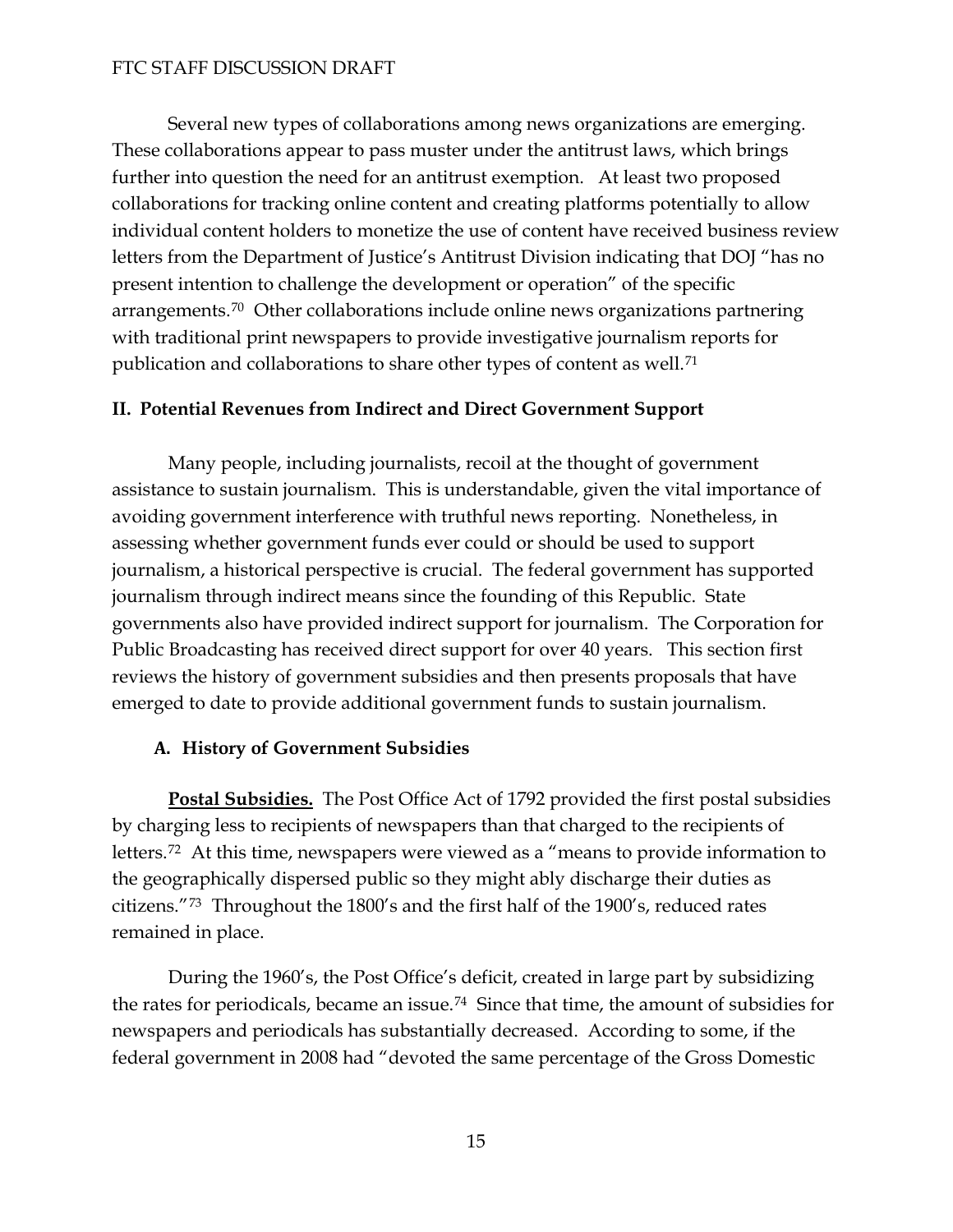Product to press subsidies as it did in the early 1840s, it would have spent some *\$30 billion* to spawn journalism."[75](#page-40-2)

**Public and Legal Notices.** Newspapers also receive financial support from government public and legal notice requirements.[76](#page-40-3) "Public agencies have required paid publication of this kind of information for decades as a way to ensure that citizens are informed of critical actions."<sup>[77](#page-40-4)</sup> Although smaller newspapers benefit more than larger newspapers from the publication of public notices, most newspapers receive some revenue through this source.<sup>[78](#page-40-5)</sup> As federal and state governmental entities push to save costs by publishing legal and public notices online, however, this revenue source is likely to decline substantially.[79](#page-40-6)

**Tax Breaks.** Federal tax law allows newspapers to deduct their expenditures to "maintain, establish or increase circulation" in the year these expenditures are made, thereby providing beneficial treatment of circulation revenues. Print publications' ability to deduct these costs as a current expense increases cash flow and provides approximately \$100 million in tax subsidies to newspapers and magazines. [80](#page-40-7)

 Two tax breaks are commonly available at the state level. The first is an exemption from sales and use taxes of revenues from the sale of newspapers and magazines, and in some cases from the sale of advertising services. This tax subsidy was worth about \$625 million in 2008. The second tax break, worth about \$165 million in 2008, is an exemption from sales and use taxes on items such as newsprint, ink, machinery, and other equipment used in the production of newspapers. Not all states report industry-specific tax data, however, so the tax breaks could be significantly more than the nearly \$800 million reported by 37 states.<sup>[81](#page-40-8)</sup>

**Corporation for Public Broadcasting.** The Public Broadcasting Act of 1967 created and provided funding for the Corporation for Public Broadcasting (CPB), which oversees both the Public Broadcasting System (PBS) and National Public Radio (NPR). President Lyndon B. Johnson summarized the reasons behind the act: "We must consider new ways to build a great network for knowledge – not just a broadcast system, but one that employs every means of sending and storing information that the individual can use. "[82](#page-40-9) According to CPB, "the fundamental purpose of public service media is to provide programs and services that inform, enlighten and enrich the public… CPB invests in programs and services that are educational, innovative, locally relevant and reflect America's common values and cultural diversity."[83](#page-40-10)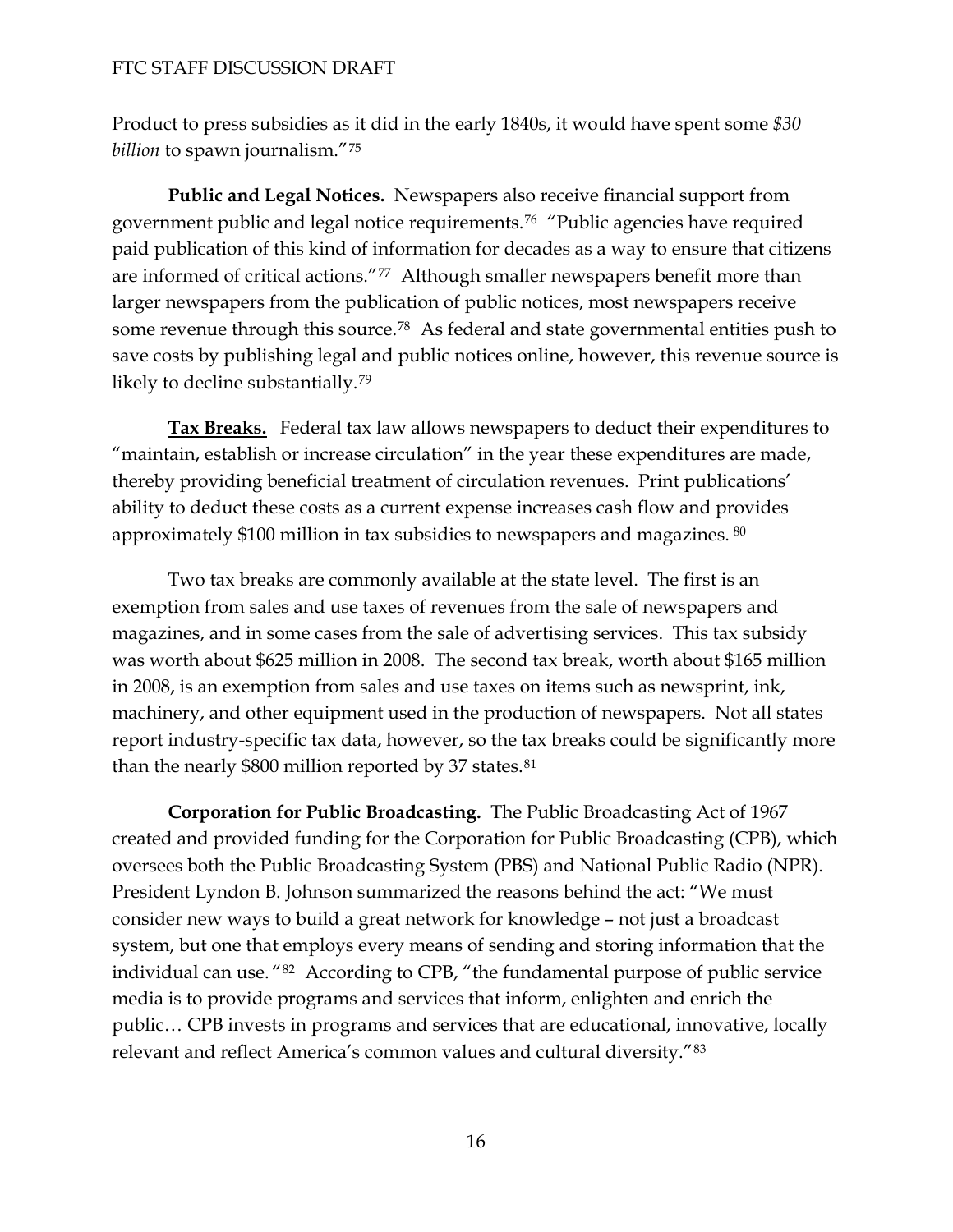According to a recent national poll, CPB has succeeded in its mission – more than 75 percent of the public believe PBS addresses key news, public affairs, and social issues "very/moderately" well. This poll also named PBS the most trusted and unbiased institution among nationally known news organizations.<sup>[84](#page-40-11)</sup>

 The 2009 federal budget included \$409 million for the CPB. The U.S. government's support for public broadcasting is very small compared to other democratic countries. For example, "if the United States spent at the same per capita level as Canada, our federal commitment would be \$7.5 billion."[85](#page-40-12) Per capita spending by Finland and Denmark is approximately 75 times greater.

## **B. Proposals for Increased Government Subsidies, Indirect and Direct**

A variety of proposals have emerged to allow further government support for journalism through either indirect or direct means. Whatever the means, care must be taken to ensure that government support does not result in biased and politicized news coverage.[86](#page-40-13)

## **Increase Government Funding**

- **Establish a "journalism" division of AmeriCorps.** AmeriCorps is the federal program that places young people with nonprofits to get training and do public service work.<sup>[87](#page-40-14)</sup> According to proponents, this proposal would help to ensure that young people who love journalism will stay in the field. "It strikes us as a win-win; we get more journalists covering our communities, and young journalists have a chance to gain valuable experience – even at a time when the small dailies where they might have started are laying reporters off."[88](#page-40-15)
- **Increase funding for the CPB.** According to one report:

Public radio and television should be substantially reoriented to provide significant local news reporting in every community served by public stations and their Web sites. This requires urgent action by and reform of the Corporation for Public Broadcasting, increased congressional funding and support for public media news reporting, and changes in mission and leadership for many public stations across the country.[89](#page-40-16)

Various commentators agree that CPB funding needs to be increased,<sup>[90](#page-40-17)</sup> and many believe that NPR and PBS stations need to build and maintain strong newsrooms at the state and local levels.<sup>[91](#page-41-0)</sup> NPR announced in October 2009 that it would launch a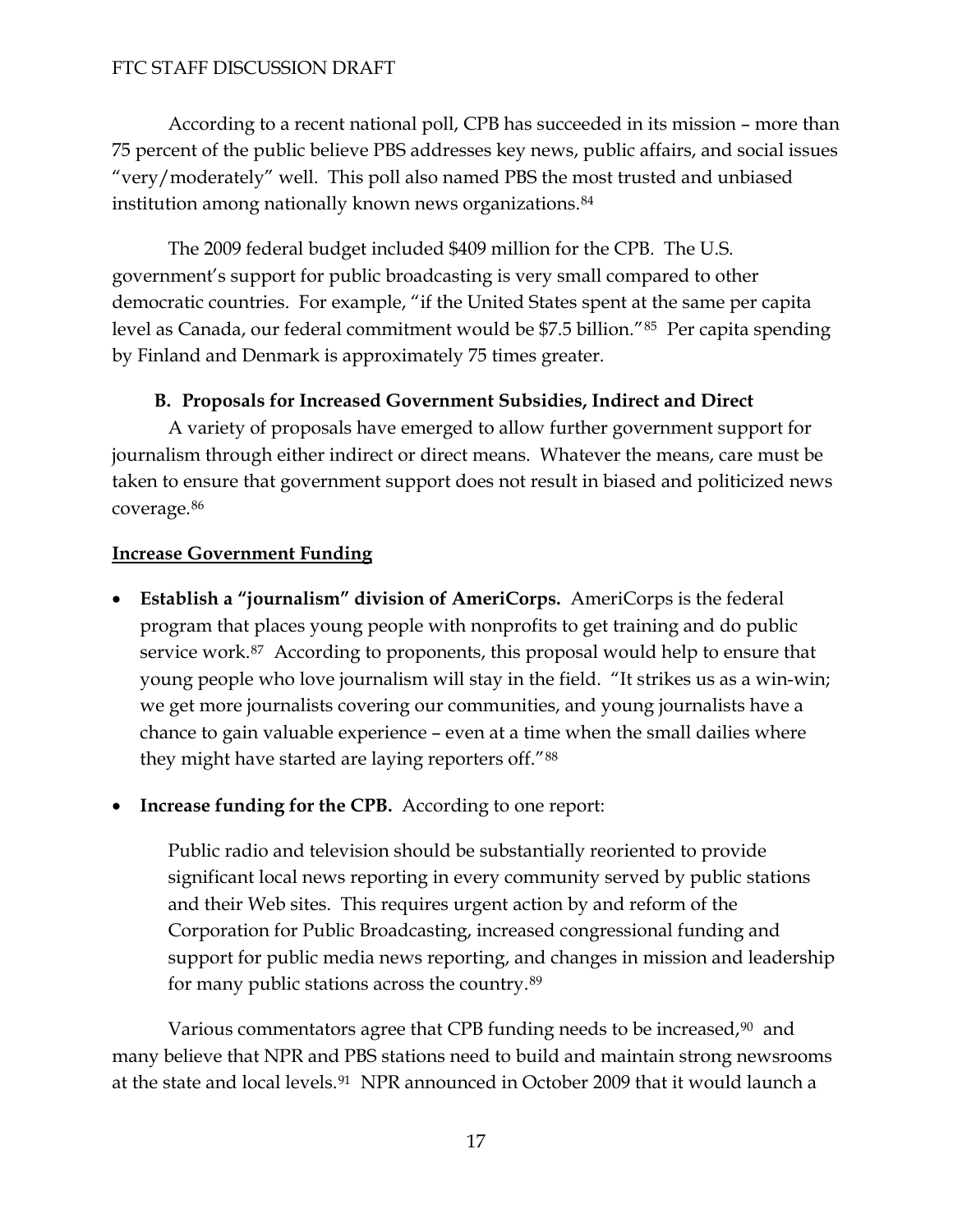new journalism project to develop in-depth, local coverage on topics critical to communities and the nation. The project is being funded with \$2 million from the Corporation for Public Broadcasting and \$1 million from the Knight Foundation. One speaker suggested that with additional federal funding, this initiative could be expanded.<sup>[92](#page-41-1)</sup> The president and CEO of NPR explained that this project will "beef up local online content at the station level" and will be done in "partnership with other public media players [and] new not-for-profits."[93](#page-41-2) Similarly, one public comment noted that "Congress should adopt legislation that would provide substantial additional resources to the Corporation for Public Broadcasting for the purpose of supporting local newsgathering by public service media. These resources would be directed toward public broadcasting stations and other nonprofit or low-profit local news organizations."[94](#page-41-3)

- **Establish a National Fund for Local News**. One report recommends that: "A national Fund for Local News should be created with money the Federal Communications Commission now collects from or could impose on telecom users, television and radio broadcast licensees, or Internet service providers and which would be administered in open competition through state Local News Fund Councils." The report notes that the FCC currently uses surcharges and other fees to underwrite telecom services for rural areas and the multimedia wiring of schools and libraries, among other things. These fees support the public circulation of information in places the market has failed to serve. If such a "Fund for Local News" were created, measures would need to be in place to reduce the potential for political pressures and interference as to how the money is distributed.[95](#page-41-4)
- **Provide a tax credit to news organizations for every journalist they employ.** This could help pay the salary of every journalist. Although the proponent of this idea died before it had been fully developed, one speaker noted it is one way to subsidize journalists without the government picking one paper over another.<sup>[96](#page-41-5)</sup>
- **Establish Citizenship News Vouchers**. Citizenship news vouchers would allow every American tax payer to allocate some amount of government funds to the nonprofit media organization of their choice. People could indicate on their tax return whether and to which nonprofit organization they want a specific amount (perhaps up to \$200) to be donated, but they would not be required to designate a donation. They could split their "federal funds" donation among several different qualifying nonprofit media. Proponents of this approach suggest it would create a funding mechanism to encourage viable independent Internet journalism while avoiding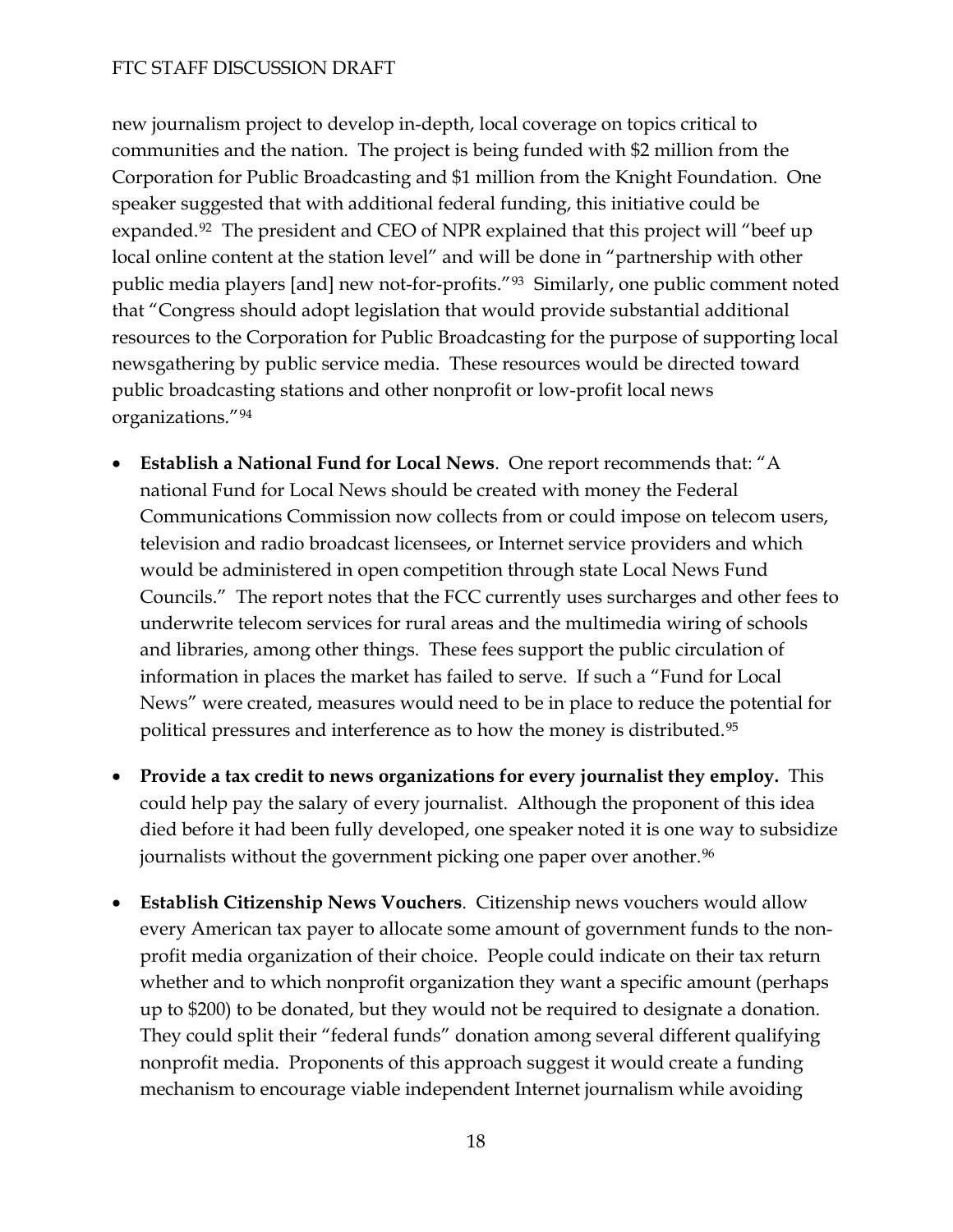government control or the creation of a bureaucracy that could influence the recipients of the money based on politics. This proposal also could give foundations a role to play. Foundations could provide start-up funding for 3 to 5 years to help new ventures, "and then see if there is popular support for the venture in the form of Citizenship News Vouchers."97 If desired, this proposal could be structured to apply to commercial, as well as non-profit, news entities.<sup>98</sup>

 **Provide grants to universities to conduct investigative journalism**. According to one speaker, "if the nation's 200,000 journalism and mass communications students spent 10 percent of their time doing actual journalism, that would more than make up for all the traditional media jobs that have been lost in the past 10 years." Such grants also could encourage training journalists to use digital technologies to conduct investigative journalism.[99](#page-41-6)

 If students are to conduct such journalism, however, they will need the same protection as professional journalists with respect to confidential sources**.** Many of the shield laws do not protect the nation's 200,000 journalism and mass communications students because they are not considered "journalists" under such laws.[100](#page-41-7)

# **Use Current Government Funding More Productively**

- **Allow the Small Business Administration to insure loans to fund new nonprofit journalism organizations.** The Small Business Administration (SBA) was created in 1953<sup>[101](#page-41-8)</sup> to aid, counsel, assist, and protect the interests of small business concerns. The SBA defines a business concern, among other things, as "one that is organized for profit."[102](#page-41-9) Expanding the SBA program to include non-profit news start-ups could provide significant help in spurring innovative online news sites.
- **Allow content developed for international broadcasting to be used domestically.**  Almost \$700 million of taxpayers' money is spent on content generated for use by Voice of America and Radio Free Europe/Radio Liberty for international dissemination. This news would be valuable to U.S. citizens as well. A 60-year old law, however, prohibits the rebroadcast of this government-funded international news to U.S. consumers and taxpayers.[103](#page-41-10)
- **Increase postal subsidies for newspapers and periodicals**. Postal subsidies have gone from covering about 75 percent of the cost of mailing in 1970 to approximately 25 percent in 2010. This represents a decrease from approximately \$4 billion to \$500-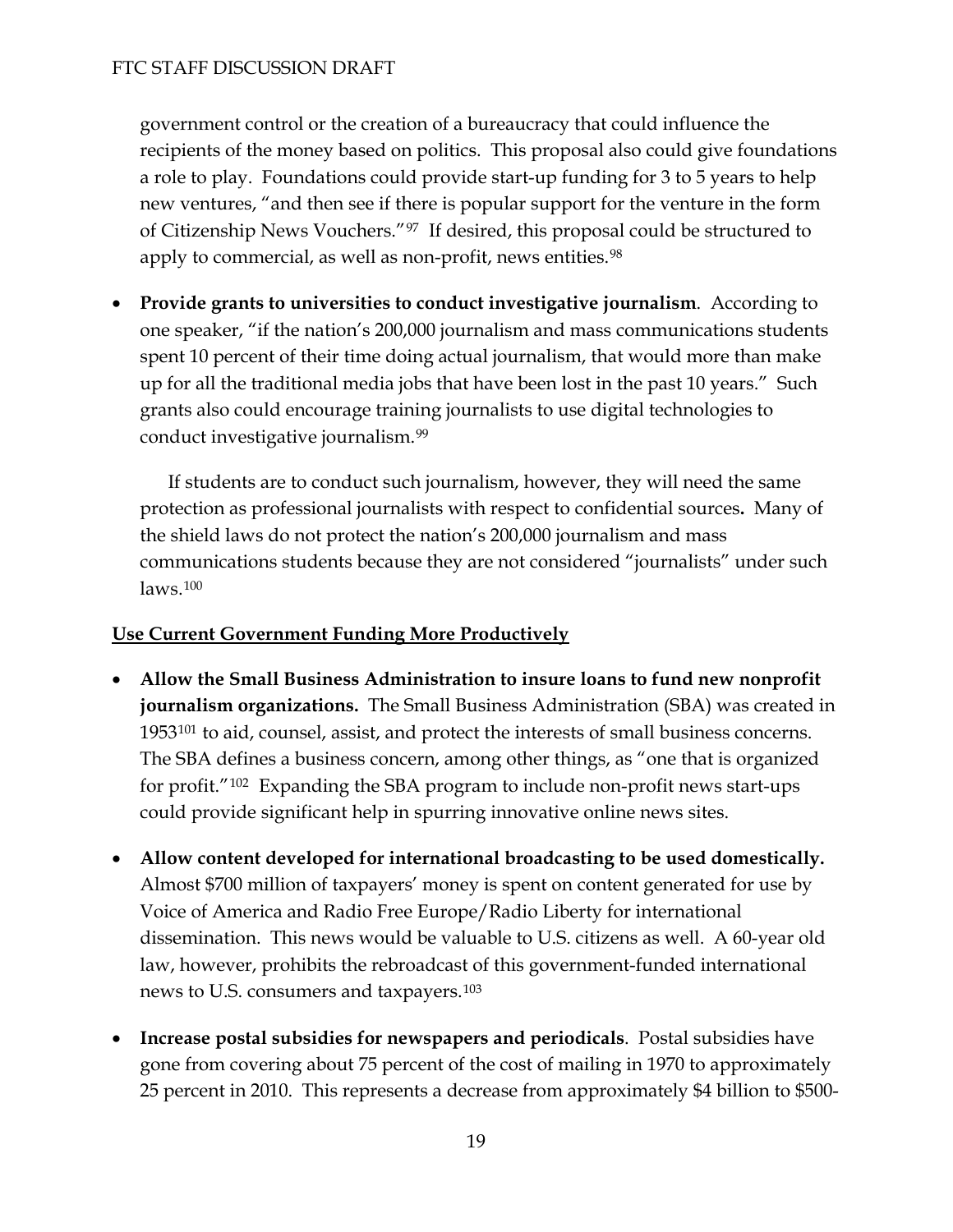\$600 million.104 Thus, some suggest increasing these subsidies.105 The Chairman of the Postal Rate Commission explained some of the concerns with having nonperiodical mail cross-subsidize the mailing costs of periodicals. She noted that the current subsidy is approximately \$641 million and that letter mailers have been complaining about the cross-subsidization and want it addressed.106 Nonetheless, she stated that it might be appropriate:

for both the periodical community and the Postal community to approach Congress with the notion that there is this symbiotic relationship and support for both parts of this communications network that supports democracy are necessary, and I think if the Congress understands this unique relationship, arguments can be made for finding financial support in one way or another that may address both of our concerns.[107](#page-41-11)

### **C. Proposals to Pay for Increased Public Funding**

Representative Waxman noted in remarks to the FTC workshop on December 2, 2009, that those advocating for public funding "need to articulate the scope of such support, in terms of the activities to be supported and the dollars required. They need to respond to the concern that government support of journalism would lead to government control of content. And they need to explain the source of revenues."[108](#page-41-12)

 Two authors estimate that the various subsidies they propose – "postal subsidies; journalist tax credits; News AmeriCorps; student media; public media; and especially Citizenship News Vouchers – could run as high as \$35 billion annually."[109](#page-41-13) Although they recognize that convincing the government to allocate this amount of money to journalism and the news media would be extremely difficult, they argue "this level of spending would be similar to the U.S. government's commitment to subsidizing journalism in the first half of the 19<sup>th</sup> century," and the government should be willing to allocate funds to journalism as a public good.[110](#page-41-14) They recognize that suggestions for funding sources, especially apart from federal income taxes, are helpful and suggest the government establish a distinct "Citizenship Media Fund." Funding sources could include the following suggestions.[111](#page-41-15)

 **Tax on broadcast spectrum**. They argue "commercial radio and television broadcasters are given monopoly rights to extremely lucrative spectrum at no charge," and this is a massive public subsidy. They therefore suggest the revenues generated by that spectrum be taxed at a rate of 7 percent, which should result in a fund of between \$3 and \$6 billion. In exchange, commercial broadcasters would be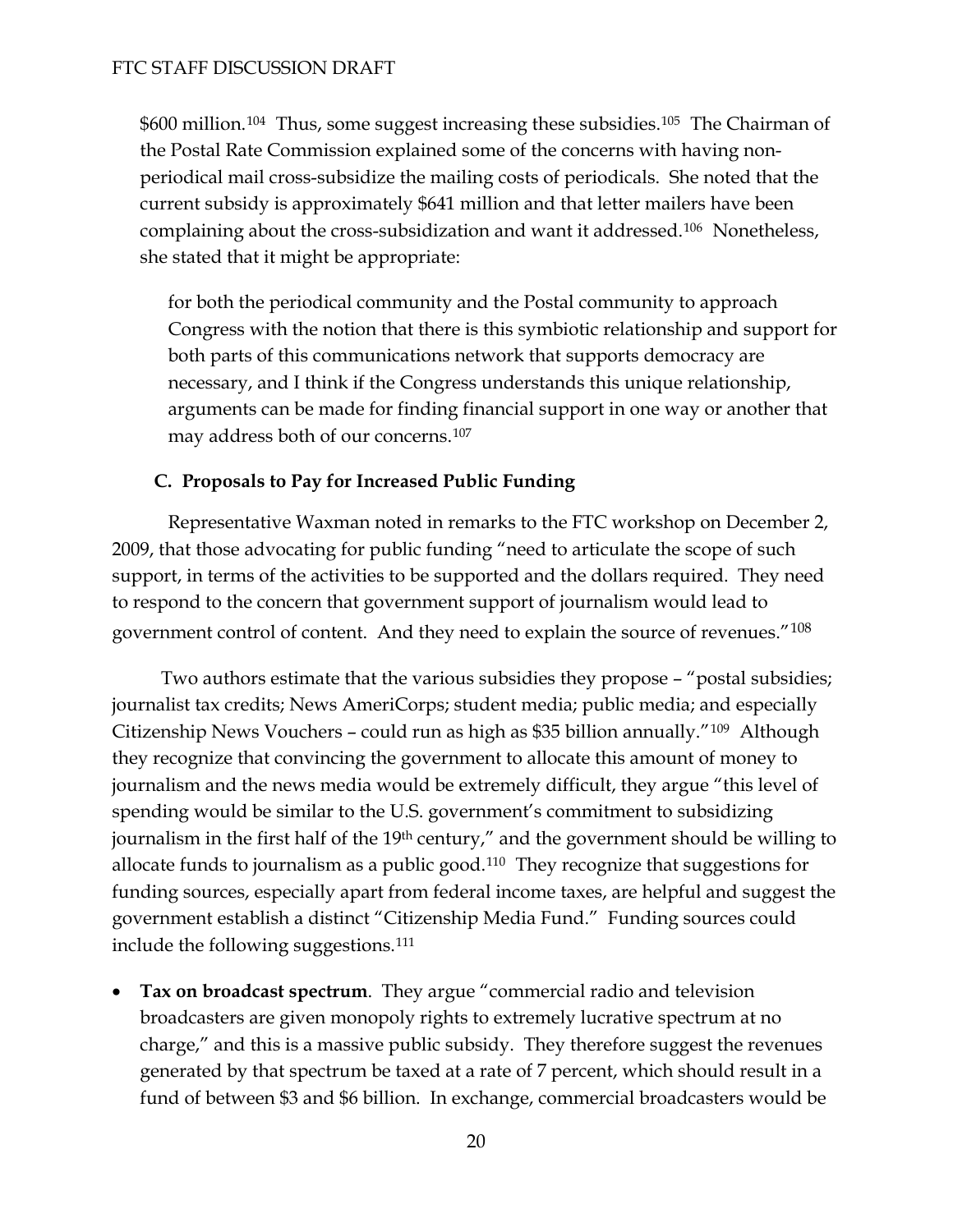relieved of any obligations to engage in "public-interest programming," which the broadcasters claim costs them \$10 billion annually.

- **Tax on consumer electronics**. A 5 percent tax on consumer electronics would generate approximately \$4 billion annually.
- **Spectrum auction tax.** They suggest there be a tax on the auction sales prices for commercial communication spectrum, with the proceeds going to the public-media fund.
- **Advertising taxes**. They note a considerable amount of our broadcast spectrum has been turned over to disseminating commercial advertisements, and a 2 percent sales tax on advertising would generate approximately \$5 to \$6 billion annually. In addition, they suggest that changing the tax write-off of all advertising as a business expense in a single year to a write-off over a 5-year period would generate an additional \$2 billion per year.
- **ISP-cell phone tax**. They suggest consumers could pay a small tax on their monthly ISP-cell phone bills to fund content they access on their digital services. A tax of 3 percent on the monthly fees would generate \$6 billion annually. They note, however, this is the least desirable approach because demand for these services is "elastic" and even a slight rise in price could result in people dropping the service.

# **III. Legal Changes to Encourage New News Organizations**

Businesses and non-profits in a number of different areas of the economy are exploring how best to organize their efforts to blend for-profit business activities with one or more social purposes, such as economic redevelopment or environmental protection. To find organizational structures within which both to make profits and achieve a social purpose requires consideration of complex federal and state legal issues. In some cases, efforts have begun to change or clarify federal and state laws to permit a transition to new, hybrid business models.

Some experts see an opportunity for news organizations to think creatively about the optimal organizational design(s) for news entities in the future and then to seek legislative changes as needed to implement that design. For example, some news entities may wish to explore hybrid organizational structures that integrate the pursuit of social purposes with business activities.[112](#page-41-16) These organizational designs include, among others, "Flexible Purpose" and "Benefit" corporations and low-profit limited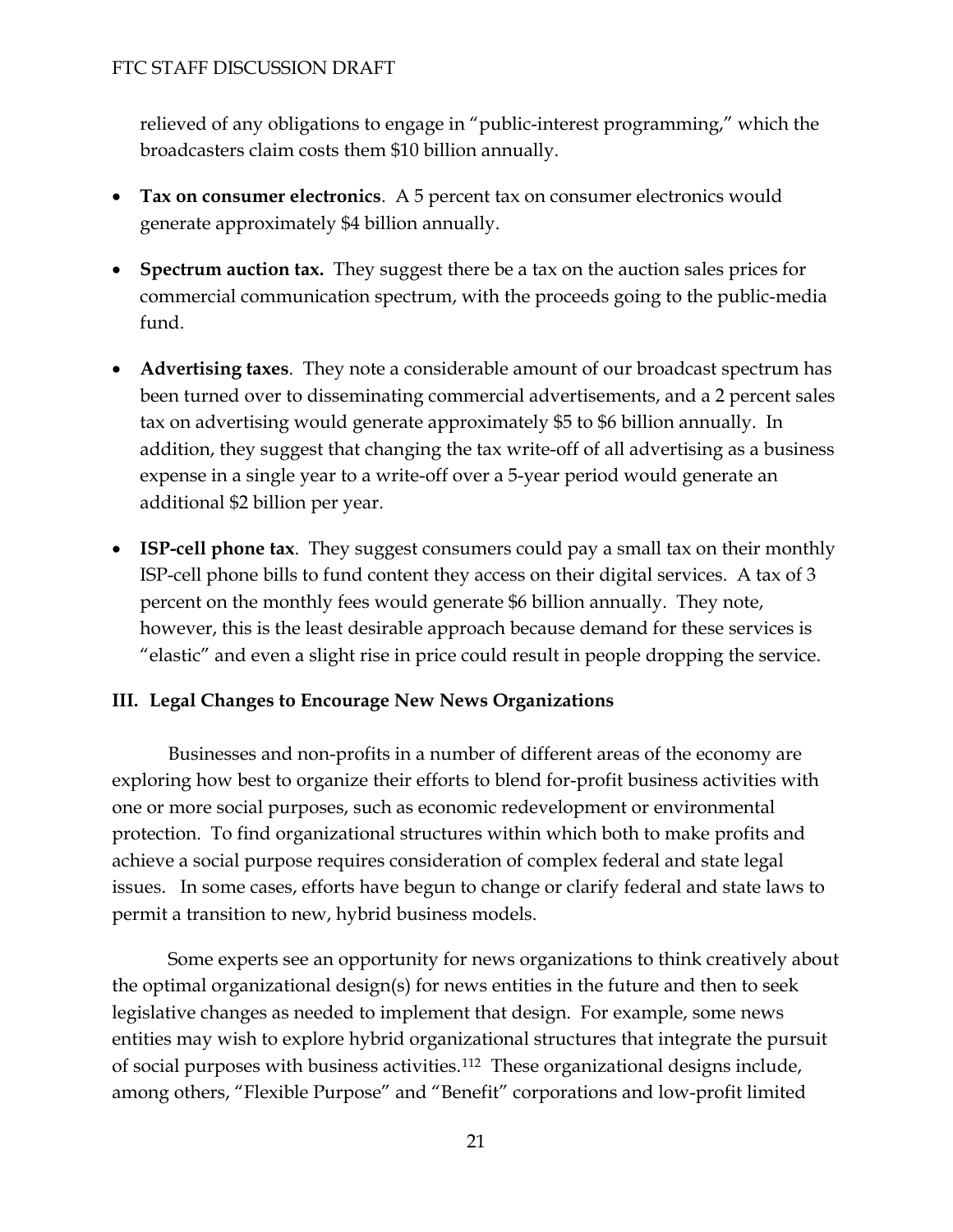liability companies (L3Cs). These hybrid designs may make sense for news entities, because journalism can fit a "social purpose" paradigm – that is, good journalism improves social welfare by educating the public through truthful and insightful reporting.

In addition, some "new" news organizations, especially new online sites, have chosen non-profit status to encourage a variety of funding sources and because they do not anticipate profitability any time soon. Such non-profits may confront some uncertainties in assessing their tax-exempt status, however, which could deter innovation in this area.

 This section identifies and examines some issues that could be clarified to encourage the growth of news entities that would like to use tax-exempt, non-profit or hybrid organizational models.

## **A. Tax-Exempt News Organizations**

## **1. Issues Regarding News Organizations and Tax-Exempt Status**

For a news organization to qualify for tax-exempt status, it must be organized for one of the exempt purposes listed under Section 501(c)(3) of the IRS code: charitable, educational, religious, scientific, or literary purposes, to foster national or international sports competition, to prevent cruelty to animals or children, or to test for public safety. News gathering and reporting is not specifically listed as a tax-exempt purpose, but it may be considered to have educational or literary purposes.

In addition, for tax-exempt status, a news organization (like any other organization) must operate primarily to serve its tax-exempt purpose in a noncommercial capacity -- that is, it must insure that earnings do not inure to the benefit of a private shareholder or individual, and it must not operate a trade or business that is not related to the exempt purpose. Moreover, it must not engage in forbidden political discourse (even though it may report on political matters).<sup>[113](#page-41-17)</sup>

Non-profit news entities have suggested that tax uncertainty exists in the following three key areas.

## **a. Qualifying for Tax Exempt Status**

News organizations are unsure whether providing general news reporting (as opposed to, e.g., religious news) qualifies as a tax-exempt purpose, and if not, what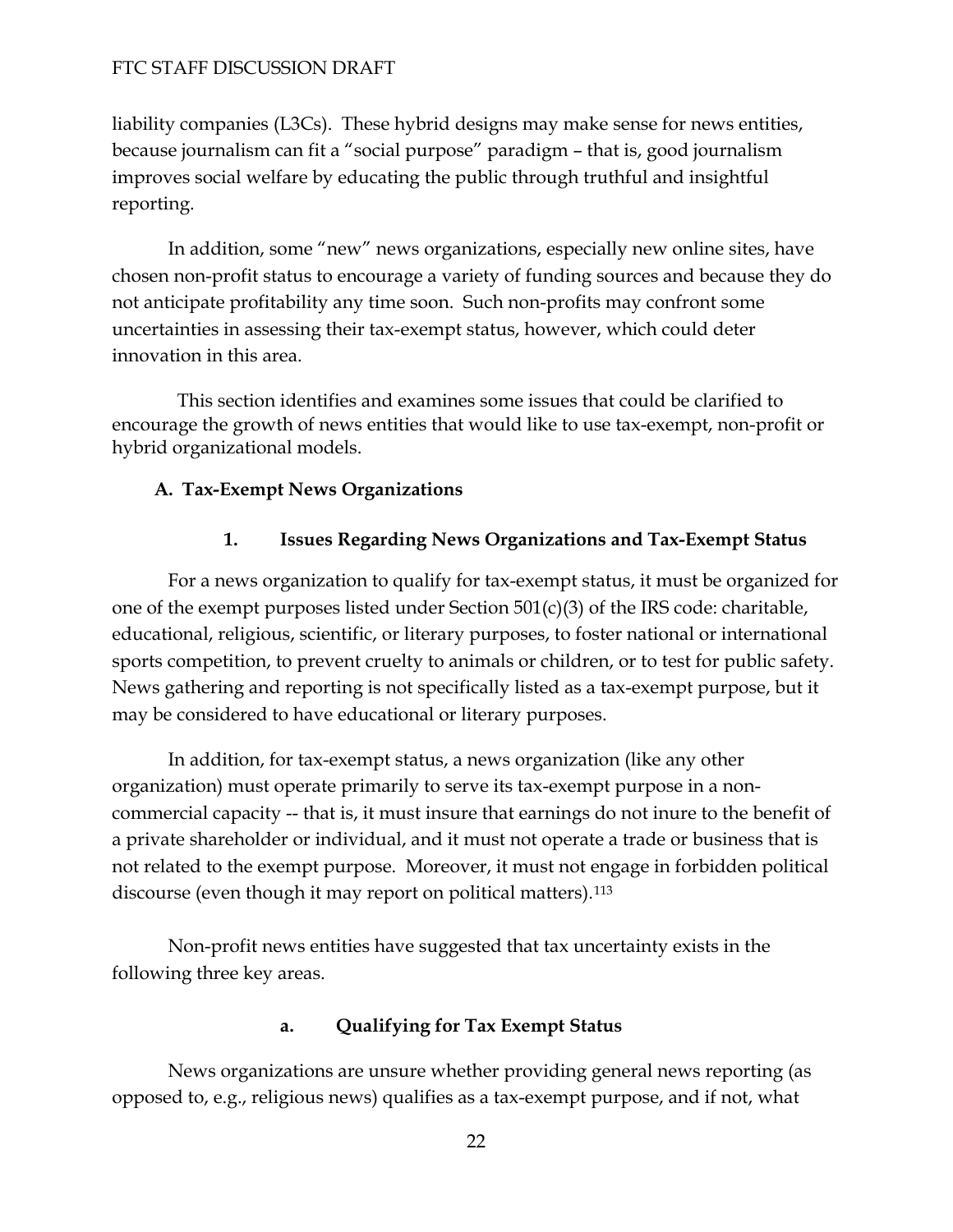types of news reporting do qualify for tax-exempt status. To qualify for tax-exempt status, a news organization must be established for at least one of the exempt purposes defined in the tax code.<sup>[114](#page-41-18)</sup> Although the IRS has explicitly granted tax-exempt status to a few specific news organizations, those news entities provided religious news, and the tax-exempt status of other types of news organizations has not been clarified. The taxexempt purpose must be central to the operations of the news organization and not ancillary to other non-exempt business purposes.

The application of IRS requirements has been explained through case-by-case IRS Revenue Rulings. For example, IRS Rev. Rul. 68-306 (published in 1968) found that a non-profit organization that "published a newspaper primarily devoted to news, articles and editorials relating to church and religious matters" could qualify for taxexempt status by "accomplishing a charitable purpose by contributing to the advancement of religion."[115](#page-42-0) In Rev. Rul. 67-4, the IRS concluded:

An organization engaged in publishing scientific and medical literature may qualify for tax-exemption under Section  $501(c)(3)$  if (1) the content of the publication is educational, (2) the preparation of material follows methods generally accepted as "educational" in character, (3) the distribution of the material is necessary or valuable in achieving the organization's educational and scientific purposes, and (4) the manner in which the distribution is accomplished is distinguishable from ordinary commercial practices.[116](#page-42-1)

Conversely, there are revenue rulings that suggest a non-profit corporation whose only activity was the publication and distribution of a weekly newspaper with an ethnic emphasis did not qualify for tax-exempt status. The IRS also asks whether the news provided is "useful to individuals and beneficial to the community,"[117](#page-42-2) and whether any position advocacy is done in such a way "that there is a sufficiently full and fair exposition of pertinent facts to permit an individual or the public to form an independent opinion or conclusion."[118](#page-42-3)

These revenue rulings provide very limited guidance, however, because they are very fact-specific and were published decades ago. The same is true of the revenue rulings discussed in the next two sections.

#### **b. Business Organization and Operation Issues**

News organizations are unsure how to structure their activity adequately to fulfill the tax-exempt purpose and avoid operating in the ordinary commercial course of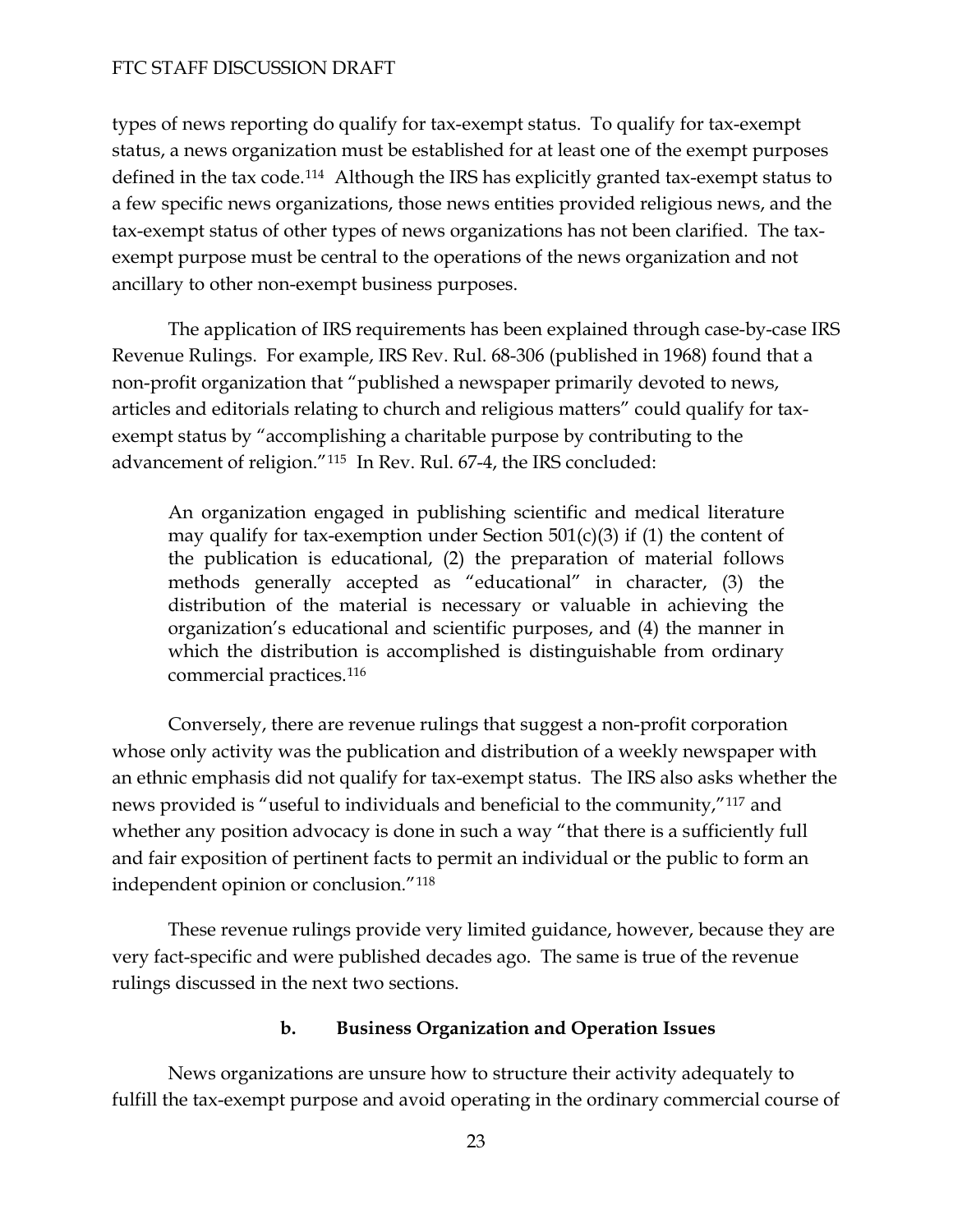business. In addition, news organizations are unsure, logistically, how much space may be devoted to otherwise non-exempt content and how that "space" is measured.

Setting up a tax-exempt news entity requires an organization to assess its taxexempt purpose and its methods for achieving the tax-exempt purpose. When deciding if operations are pursuant to an exempt purpose, the IRS and courts will look at several factors, including the price of the publication relative to costs.[119](#page-42-4) For example, under Rev. Rul. 68-306 the IRS granted tax-exempt status to a religious publication because the organization knowingly priced its publication below costs, and the organization did not operate as an ordinary business.[120](#page-42-5)

By contrast, IRS Rev. Rul. 60-351 denied tax-exempt status to a non-profit corporation that published a foreign language magazine. Although the corporation's stated purpose was charitable, the activities of the corporation were "devoted solely to publishing the magazine."[121](#page-42-6) The IRS concluded that the corporation was organized for the primary purpose of publishing a magazine, a "per se business activity,"[122](#page-42-7) and was therefore not a tax-exempt organization under Section  $501(c)(3)$ . The magazine at issue in Rev. Rul. 60-351, however, was published "regardless of charitable, educational or literary purposes,"[123](#page-42-8) and several other magazines, with a more literary focus, have successfully operated as tax-exempt non-profits for many years.

Again, these revenue rulings provide little guidance. Clarifying operational rules would give news organizations a better indication of what conduct is exempt, what conduct must be avoided, and how an organization can better determine whether a change in its operations might lead to a loss of its tax-exempt status. Otherwise, operational uncertainty may restrict investment in non-profit news start-ups.

#### **c. Political Endorsements and Analysis**

News organizations are unsure what types of content and speech will constitute political endorsements.[124](#page-42-9) Thus, political content restrictions create another uncertainty for news organizations seeking tax-exempt status, especially those that have historically taken positions on candidates and other political issues. To adhere to the legislative policy for tax-exempt organizations, news organizations must "refrain from participating in political campaigns and lobbying activities."[125](#page-42-10)

The IRS has explained that, "The fundamental distinction here is between what is news coverage and what is an attempt through editorial policy to promote or oppose a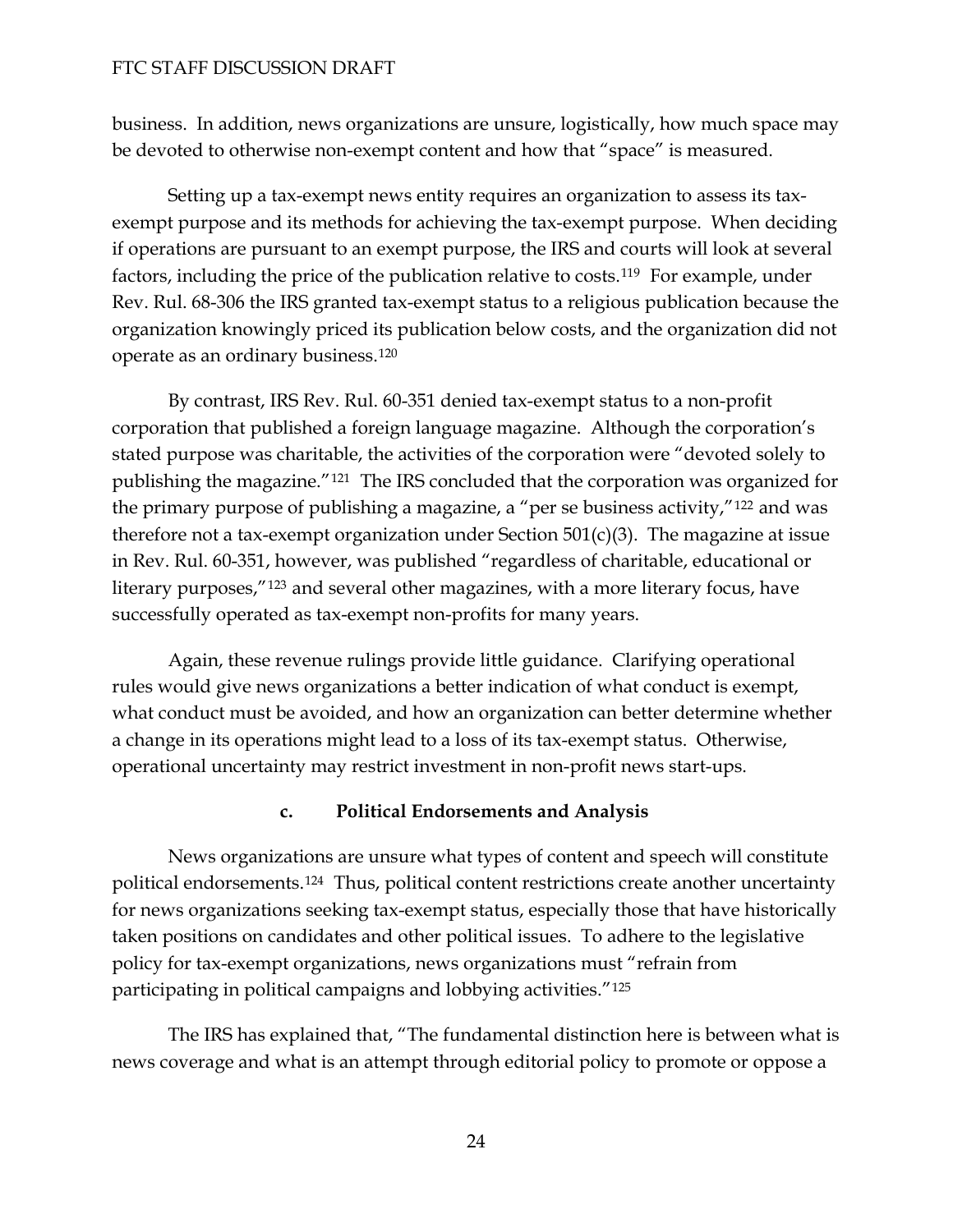particular candidate."[126](#page-42-11) One panelist noted that political endorsements are "an absolute no, no for  $501(c)$  (3). It's not even a gray area."<sup>[127](#page-42-12)</sup>

Under  $$1.501(c)(3)-1(d)(3)(i)$ , tax-exempt news organizations that provide political information must do so in a "sufficiently full and fair" manner, so as to avoid "participating in, or intervening in (including the publishing or distributing of statements) any political campaign on behalf of any candidate for public office." Thus, the reporting must provide an exposition of pertinent facts that allow the reader to form an independent opinion.

When determining if an organization is participating or intervening in any political campaign, the courts and IRS consider various factors in their "facts and circumstances" analysis, including: (1) the organization's preexisting commitment to promoting the issues outside of the election, (2) statements by the officers about the issues outside the context of the election, (3) research and analysis about the issue outside the context of the election, and (4) appropriate disclaimers of any endorsement of candidates.[128](#page-42-13) The analysis also includes an inquiry into whether the news entity expressly or even tacitly endorsed a candidate, which involves examining the totality of the evidence to reach a conclusion.

 Rev. Rul. 78-248 provides hypothetical situations illustrating instances when a previously qualified tax-exempt organization may lose this status because of its political activities. For example, a tax-exempt organization that "annually prepares and makes generally available to the public a compilation of voting records of all Members of Congress on major legislative issues involving a wide ranges of subjects," which contains no bias or slant, would not be engaging in prohibited political activity. Furthermore, a tax-exempt organization that publishes a "brief statement of each candidate's position on a wide variety of issues" with no bias or preference would also not be engaging in prohibited political activity. Conversely, a tax-exempt organization that "publishes a voter guide that is a compilation of incumbents' voting records on selected land conservation issues of importance to the organization" would be engaging in prohibited political activity because it concentrated on a narrow range of issues and therefore indicated bias.[129](#page-42-14)

#### **2. Potential Tax Policy Recommendations**

1.The IRS should change its regulations to clarify when news gathering and reporting may be a tax-exempt purpose under Section 501(c) (3). Alternatively, Congress

25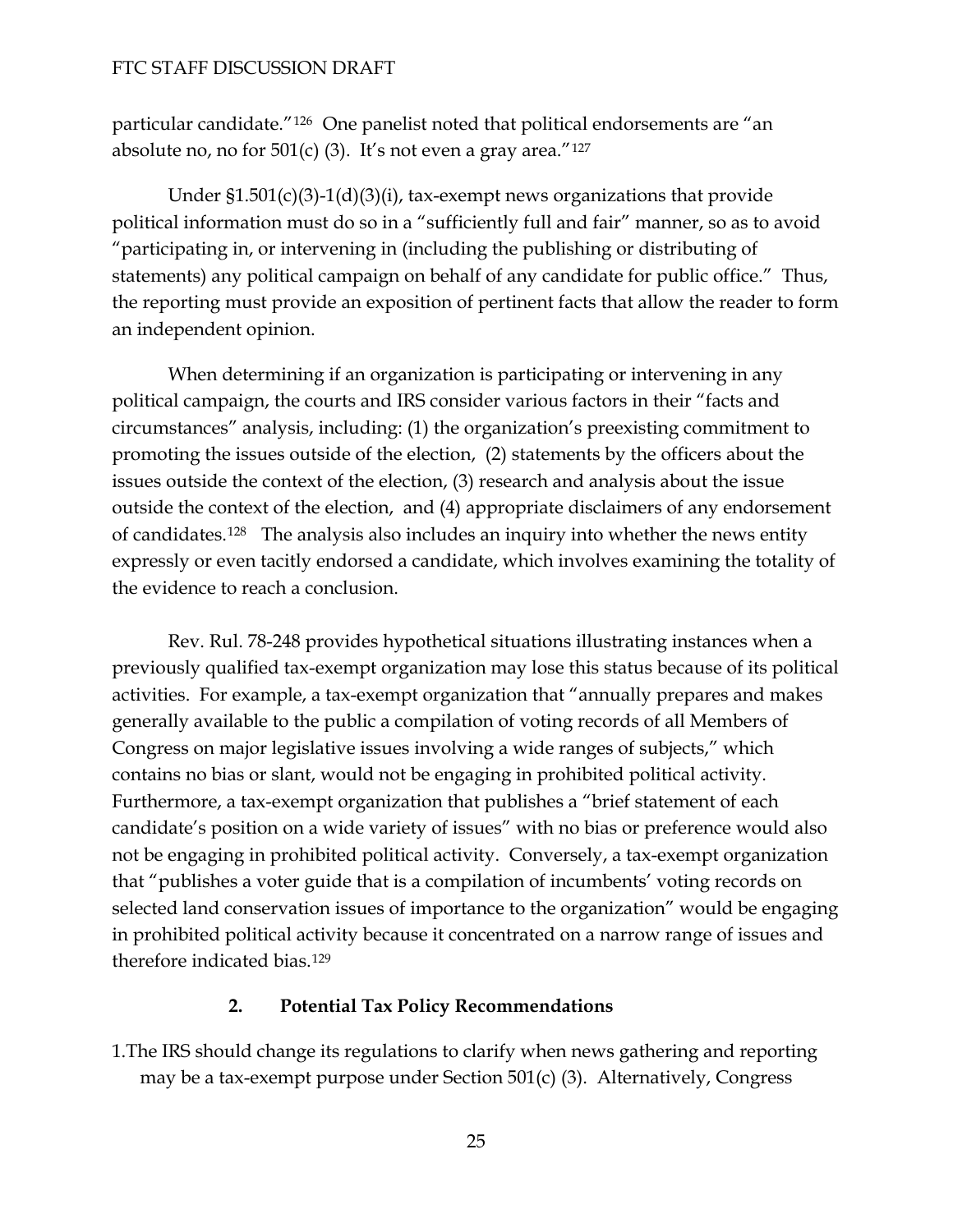should amend the statute to add a separate subsection to Section 501(c) specifically exempting qualifying news organizations.

- 2. The IRS should issue guidance to clarify which business operations, such as an increase in profits or advertising space, will cause a news organization to lose its tax-exempt status.<sup>[130](#page-42-15)</sup>
- 3. The IRS should issue guidance on how a news organization can avoid prohibited political activity.

Each of these potential recommendations involves some challenges. For example, how should a "qualifying news organization" be defined? At what point would an increase in advertising space tip the balance of the operation away from a taxexempt purpose? Nonetheless, answering these questions could encourage more entry into the news business by non-profit start-ups that could fill some of the emerging gaps in news coverage.

# **B. Hybrid Corporations**

Hybrid organizations that blend social purposes with business methods are emerging at the intersection of the three traditional sectors (for-profit business, nonprofit, and government). Some for-profit corporations are looking to pursue socially beneficial goals in addition to profits. Similarly, some socially-oriented non-profits and government entities are incorporating traditional business practices and principles. Collectively, all of these changes are culminating in the formalization of a "Fourth Sector" of organizations, with an archetype sometimes referred to as a for benefit corporation.[131](#page-42-16)

# **1. "Benefit" and "Flexible Purpose" Corporations**

The development of "benefit" corporations has been stymied by restrictions in the law, including business judgment laws. Most state laws establish that an officer's fiduciary duty is to maximize a business's profits.[132](#page-42-17) This business judgment rule requires officers and directors to prefer business conduct that improves profitability over conduct directed toward a particular socially beneficial purpose.[133](#page-42-18)

In April 2010, the state of Maryland passed a statute to create a new corporate form known as a "benefit corporation."[134](#page-42-19) Under this law, a corporation may qualify as a "benefit corporation" if it establishes that its mission provides a "general public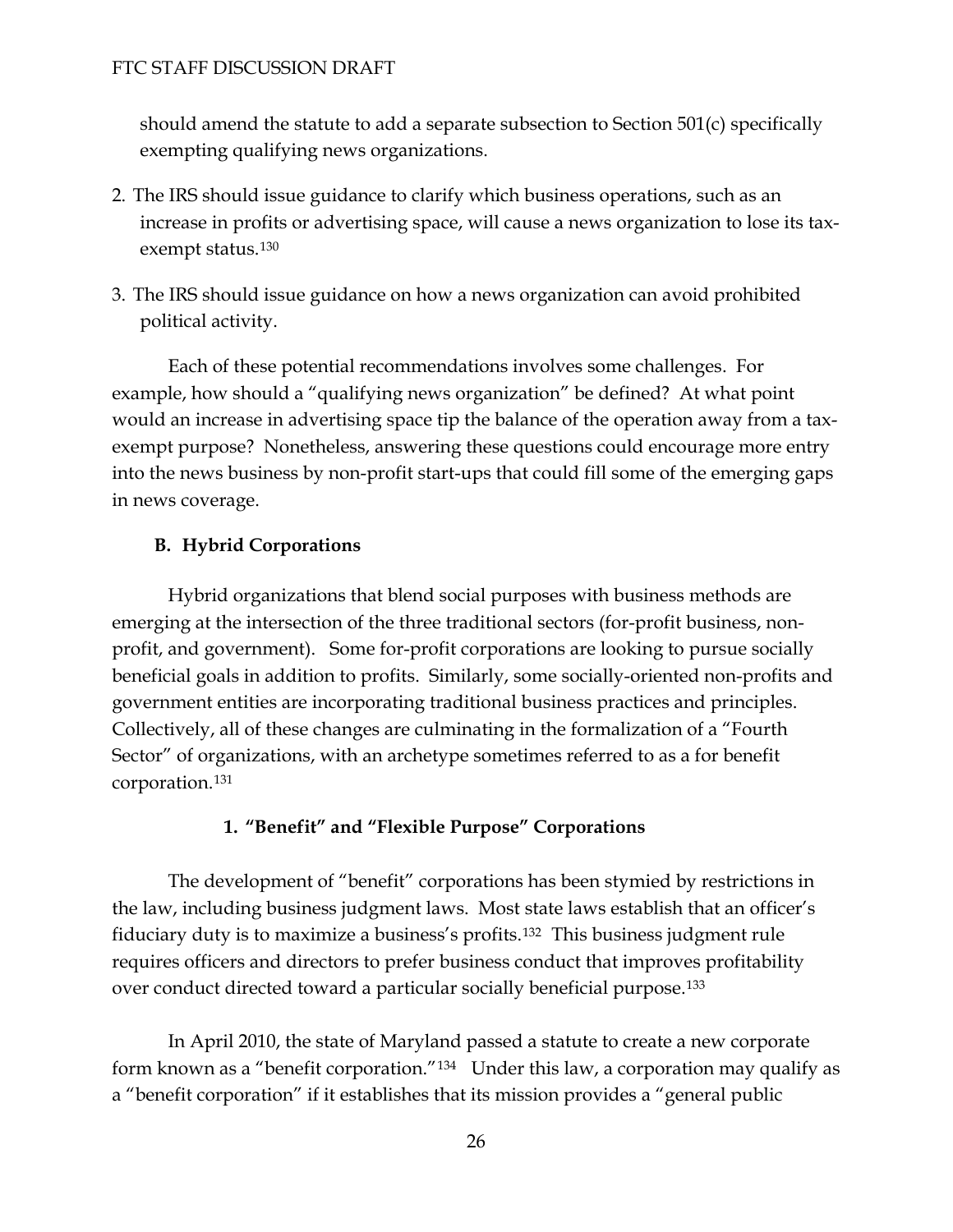benefit."[135](#page-42-20) "General public benefit" means that the corporation must make a positive impact on society and the environment, "as measured by a third-party standard, through activities that promote a combination of specific benefits." The law makes clear that to qualify for "benefit" status, a corporation must be evaluated by the approved third-party entity, which must measure its social and environmental impact.

Similar initiatives are underway in several states.[136](#page-42-21) For example, a proposed bill in California would enable more entrepreneurs to pursue social-purpose-oriented activities through business means. Under the proposed bill, a corporation may qualify as a "Flexible Purpose Corporation" if it establishes that its mission is one that a nonprofit or public purpose corporation would be qualified to carry out.[137](#page-42-22) A flexible purpose corporation may operate as a for-profit business, but it must establish ways to measure success in accomplishing its public or charitable purpose,<sup>[138](#page-42-23)</sup> and comply with additional transparency and reporting requirements.

The Maryland statute and proposed bills elsewhere provide some flexibility for officers and directors who make decisions involving trade-offs between profitability and the charitable purpose. For example, the Maryland statute delineates several factors to be considered when evaluating decisions by officers, including choices made regarding the designated public benefit.[139](#page-43-0)

As news organizations shift from their traditional ad-revenue based models, and focus more on other sources of revenue, their businesses may fit within the paradigm of the "benefit" or "flexible purpose" corporation. This model could allow news organizations to choose higher standards of journalism over greater profitability. For example, local community lenders for whom a modest profit would suffice might be willing to invest in a "Flexible Purpose" news organization that would provide highquality journalism for the community.

#### **2. L3Cs**

 Like "benefit" and "flexible purpose" corporations, an L3C is a for-profit business entity established to advance a charitable or educational purpose as well.<sup>[140](#page-43-1)</sup> Under the Vermont statutory model, which has been adopted in several other states, an L3C must be established pursuant to state laws governing limited liability companies (LLCs) and incorporate a charitable purpose (as defined under the federal IRS Code) as a primary goal in its mission.[141](#page-43-2) Unlike California's proposed "Flexible Purpose Corporation" law, Vermont's L3C law does not require that L3Cs establish metrics to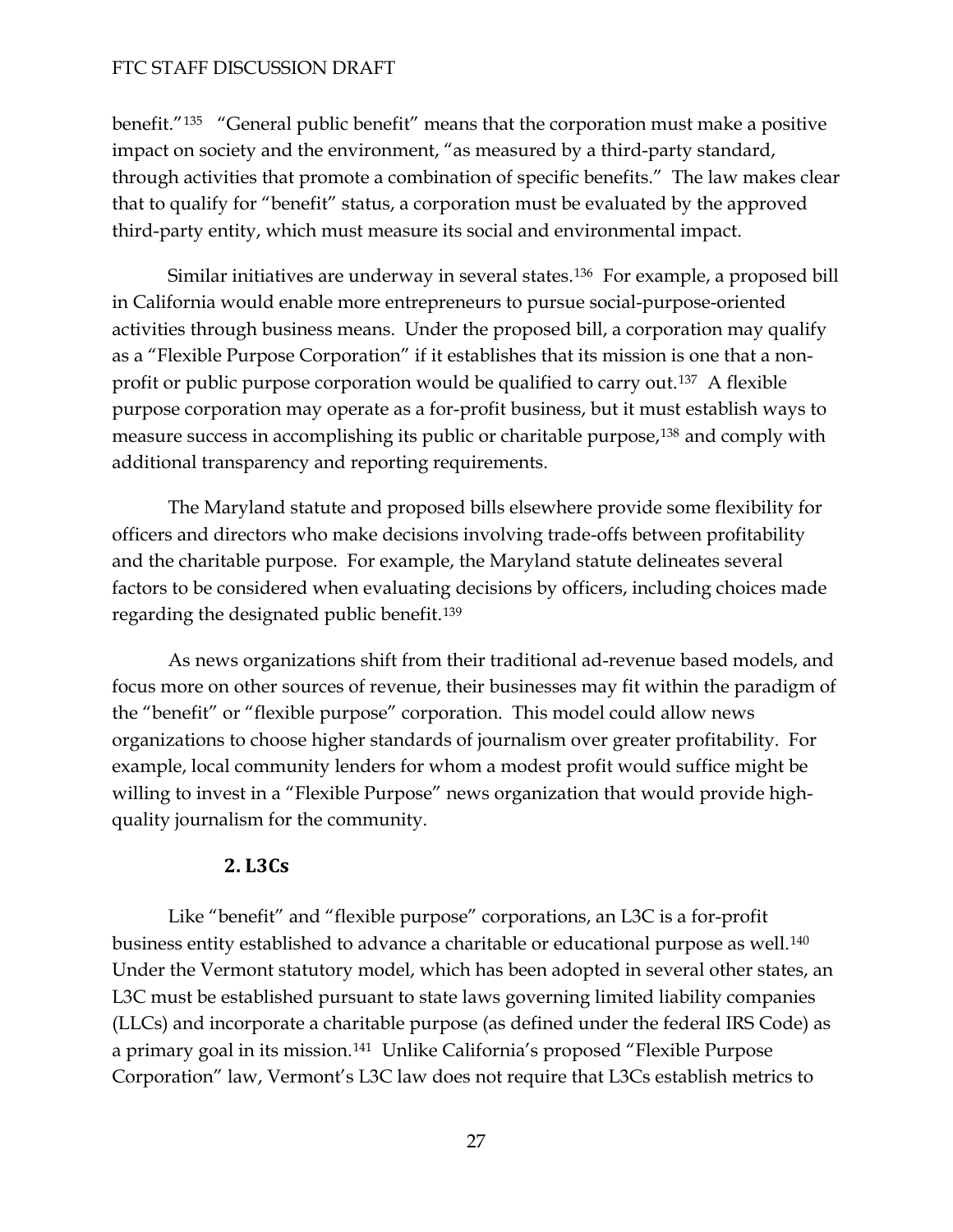measure achievement of the charitable mission or report its success in achieving its mission.

The L3C is designed to spur a particular type of investment from private foundations – a "program-related investment" ("PRI").[142](#page-43-3) A private foundation may make a PRI if it furthers the foundation's charitable purpose and has "no significant purpose" to achieve "the production of income or the appreciation of property."[143](#page-43-4) Both private foundations and their managers can be fined a percentage of the amount invested if the investment is inconsistent with the foundation's exempt purpose.[144](#page-43-5)

Some have misunderstood L3Cs as automatically complying with IRS regulations that govern PRIs, because under state law, L3Cs must incorporate those regulations into their operating documents.[145](#page-43-6) However, this is not accurate. First, each foundation must assess whether its particular charitable purpose will be advanced by the PRI. Second, L3Cs are a relatively recent development and their status for purposes of accepting PRIs has not been tested under federal tax law. Because the foundation and its manager face potential penalties if they wrongly assess the legality of a PRI, foundations typically seek advice of counsel and letter rulings from the IRS before making PRIs. The letter ruling process is costly, cumbersome, and takes a long time to complete, which has deterred PRIs, according to some.

L3Cs are designed to accept contributions from both for-profit investors and non-profit foundation investors. Such side-by-side investors, however, can create concerns about a PRI. First, Treasury Department regulations limit PRIs to investments that "would not have been made but for such relationship between the investment and the accomplishment of the foundation's exempt activities."<sup>[146](#page-44-0)</sup> In determining if the PRI is primarily for the foundation's exempt purpose, it is relevant (but not conclusive) whether for-profit investors would make the investment on the same terms as the private foundation.[147](#page-44-1) Because L3C's can invite side-by-side investments, critics suggest that this broad invitation may undermine the charitable purpose as the p rimary purpose of the investment. Second, side-by-side L3C investors can create concerns over how profits are assessed and attributed back to specific investors. For example, an equal division of profits among dissimilar investors may signal that the primary purpose of the investment is not necessarily the charitable purpose. Third, if the L3C's operations result in the "production of income" or the "appreciation of property," profits attributed to the investing foundation must be re-directed to further the foundation's charitable purpose. Thus, the foundation may incur added costs to assess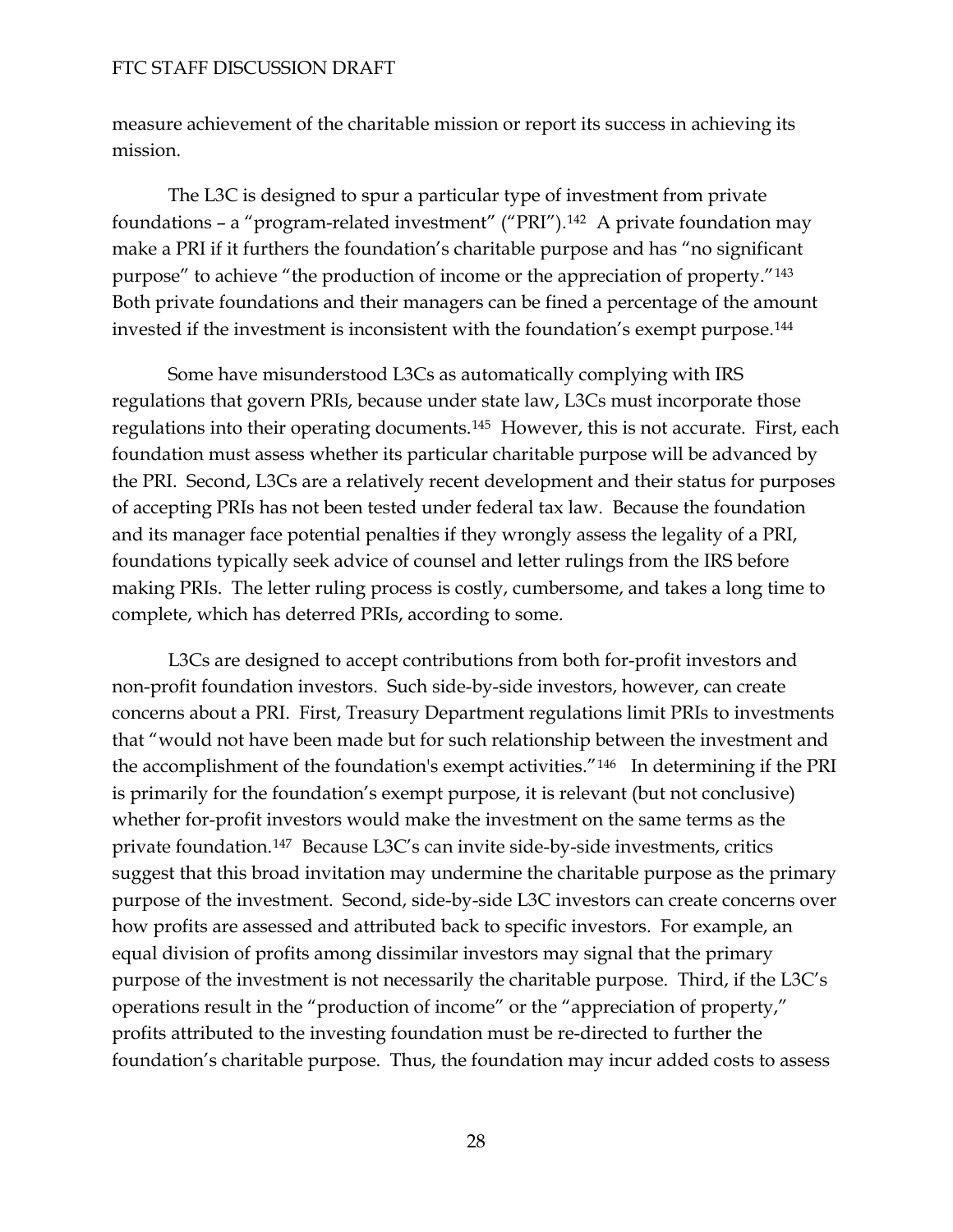and monitor the L3C up front, and must make judgment calls to ensure that the investment remains a legitimate PRI to guard against potential IRS penalties.

Despite these issues, several states have adopted L3C laws to encourage organizations to pursue socially beneficial enterprises. Greater clarity in the tax code as to the types of news organizations that qualify for a tax-exempt purpose could help encourage investment, as could a speedier private letter ruling process to help foundations determine whether they can make a proposed PRI. Finally, L3C news organizations likely will benefit if they make it easy to identify funding sources and track revenues back to their source for tax purposes. Such policies may invite greater investment in this model.

# **3. Potential Policy Recommendations**

1. **Identify news organizations as an example for program-related investments under IRS regulations**. In March 2010, the ABA's Section on Taxation filed comments with the IRS proposing examples to supplement existing guidance in Regulation §53.4994-3(b) related to PRIs. Example 16 highlights how a foundation could use a PRI to support a for-profit news organization's foreign affairs coverage, which could serve as an educational resource for the public in general. According to the Section, the example "highlights the need to support for-profit newspapers struggling to exist in the age of digital media."[148](#page-44-2)

2*.* **Promote the Consideration of News Entities as Flexible Purpose or Benefit Corporations**. Promoting benefit and flexible purpose corporate designs might encourage greater investment in news organizations. The IRS could facilitate this process by specifying that news organizations have a tax-exempt purpose. In addition, news organizations would need to design measurements to evaluate their success in achieving their tax-exempt purpose. This approach could entail costs to achieve the necessary legal changes to promote the use of this business model.

3. **Promote federal and state partnerships to resolve regulatory hurdles that prevent development and investment in socially oriented LLCs, including L3Cs, seeking tax-exempt and non-tax-exempt funding***.* LLCs, including L3C entities, would benefit from a "safe harbor" that would specify actions an L3C and foundation could take to qualify for a presumption that the PRI qualifies under federal tax law. Similarly, foundation investors in L3Cs would benefit from greater clarity as to how their investments will be evaluated by the IRS. Furthermore, new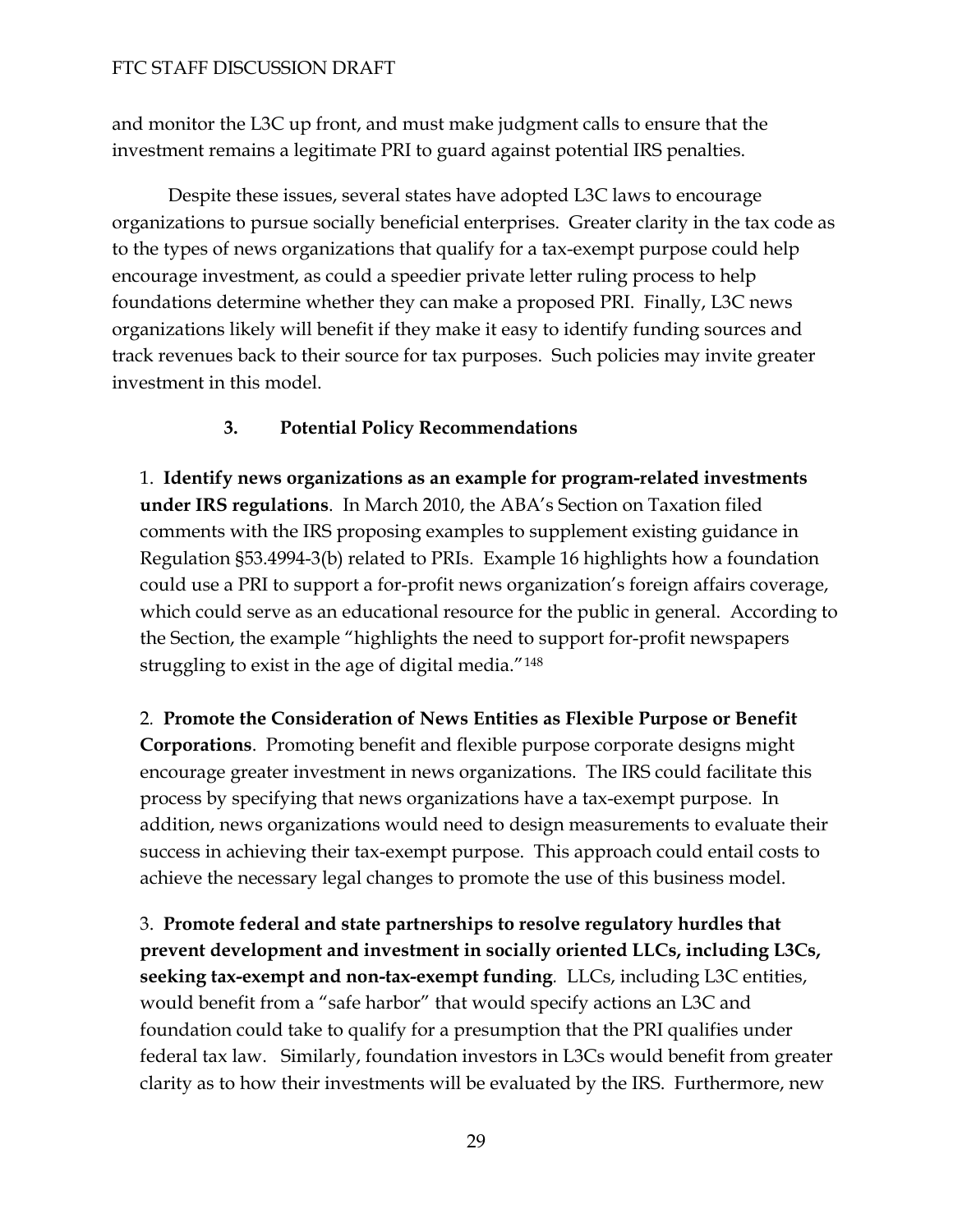models such as the L3C may require changes to IRS standards that regulate taxexempt investments, which are already calibrated to guard against fraud and other risks.[149](#page-44-3)

## **IV. Innovations to Accomplish Journalism with Lower Costs**

 The Internet and related digital technologies have unleashed many changes in the media, including changes that enable journalists to collect, aggregate, and analyze information in new ways. Journalists and interested citizens now can quickly search and locate large amounts of publicly available information using Internet search engines, compile and analyze information using widely available spreadsheet and database software, and inexpensively publish and distribute stories online. These technologies can help journalists find and investigate stories more efficiently.

Nonetheless, people still must read and interpret much digital information manually. Most digital documents historically have been created in a plain-text format with limited search capability, such as searching for certain keywords. Thus, even when information is made available digitally, searching documents and extracting and analyzing particular information can be time consuming.

 In addition, obtaining some government records via FOIA can be costly and time consuming. For example, the Center for Public Integrity noted that the government told the Center it would cost \$90,000 to process a FOIA request for certain Medicare data, because the data required some difficult work to clean it up and eliminate nonpublic data. After one year, the Center did receive 10 years worth of Medicare data containing 1.5 billion records.[150](#page-44-4) Government development of software programs that would enable non-public data to be easily segregated from public data could reduce or eliminate such costs. An improved FOIA process also might obviate the need for private parties to resort to costly and time-consuming litigation, which could conserve the scarce legal resources of both news organizations and government entities.

#### **A.Proposals to Maximize Easy Accessibility of Government Information**

 Federal, state, and local government entities should maximize the amount of information online and establish the routine release of common records used to monitor the activities of government entities.<sup>[151](#page-44-5)</sup> Such information should be in a text-searchable format at public websites.[152](#page-44-6)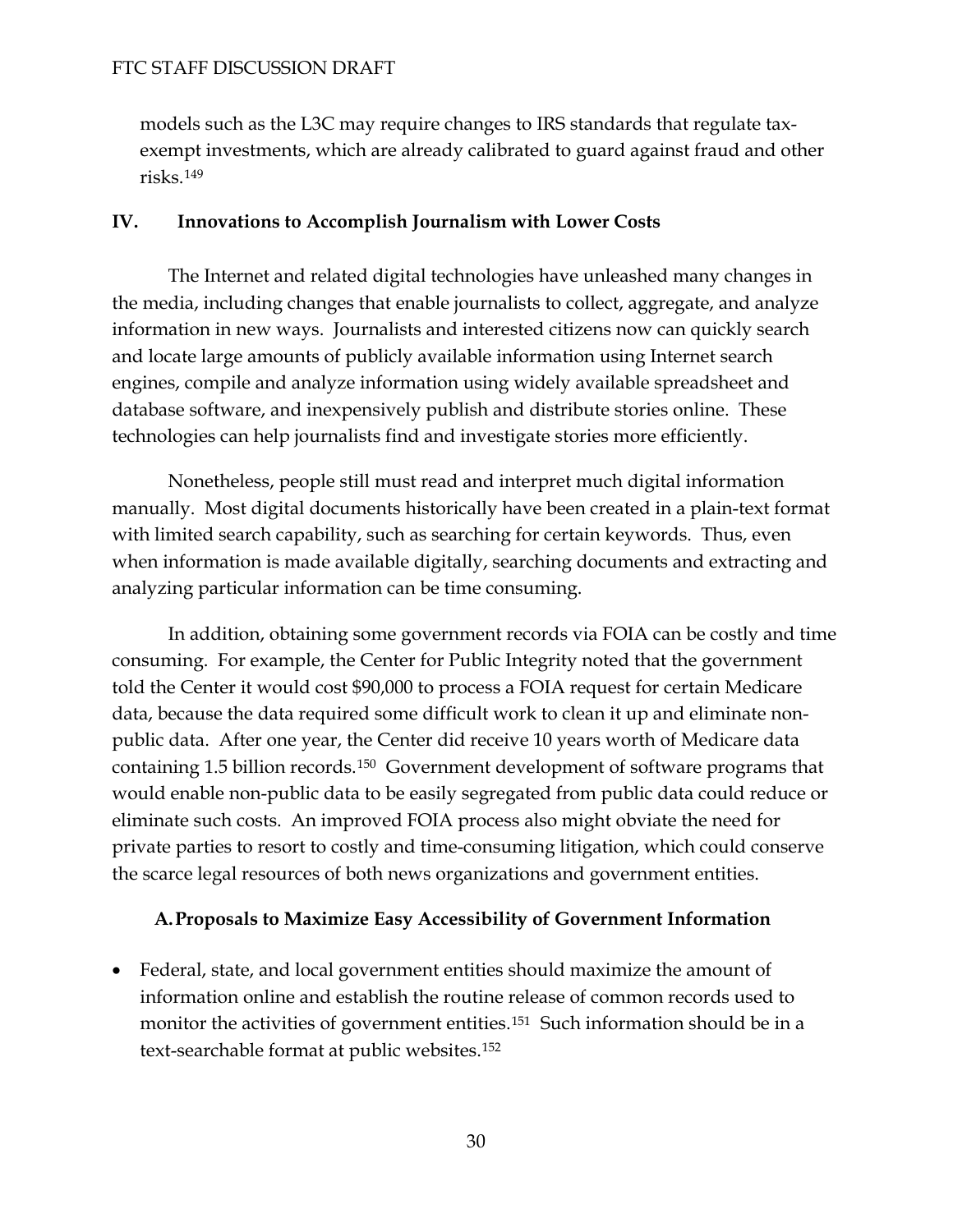- Government policies should mandate that government software be written so that personally identifiable and other non-public information can quickly and easily be extracted from any government database.<sup>[153](#page-44-7)</sup>
- The federal government should liberalize and clarify eligibility for public interest fee waivers and reductions under FOIA.[154](#page-44-8)
- States should adopt FOIA-type laws applicable to both the state and localities within the state, and apply the above suggestions to those laws.[155](#page-45-0)
- Government entities should webcast and subsequently archive online all public government meetings, hearings, and town hall events. If webcasting is not practical or available, government entities, including courts, should archive online audio recordings of public proceedings, as well as transcripts and other related materials.[156](#page-45-1) Currently, every state legislature and the District of Columbia provide either a live audio or video webcast of floor proceedings. However, only about 60 percent of states archive such proceedings for later review online. Similarly, only about half provide a live audio or video webcast of committee hearings and only about 40 percent archive them for later review.[157](#page-45-2) Thus, there appears to be significant room for improvement in this regard.

 The proactive production of government documents in an easy-to-access format could reduce the amount of resources the government devotes to complying with Freedom of Information Act ("FOIA") requests.<sup>[158](#page-45-3)</sup> It also should enable journalists to acquire more quickly and inexpensively information related to potential stories, thereby reducing the time and cost of developing news items.[159](#page-45-4) Many issues could be researched online, instead of requiring the physical production of hard-copy documents.[160](#page-45-5) Reducing the costs of developing stories might help sustain journalism as news organizations adjust to reduced revenues and leaner cost structures. Making government information more accessible can help in creating journalism that facilitates transparency and accountability in government.<sup>[161](#page-45-6)</sup>

 On the other hand, implementing all of these technology proposals would require federal, state, and local governments to make a wide variety of investments, some of which likely would entail significant costs. For example, institutionalizing the general release of commonly requested documents could entail a significant labor cost to identify the appropriate documents, develop software programs to separate nonpublic from public information, and maintain the databases. Improving FOIA web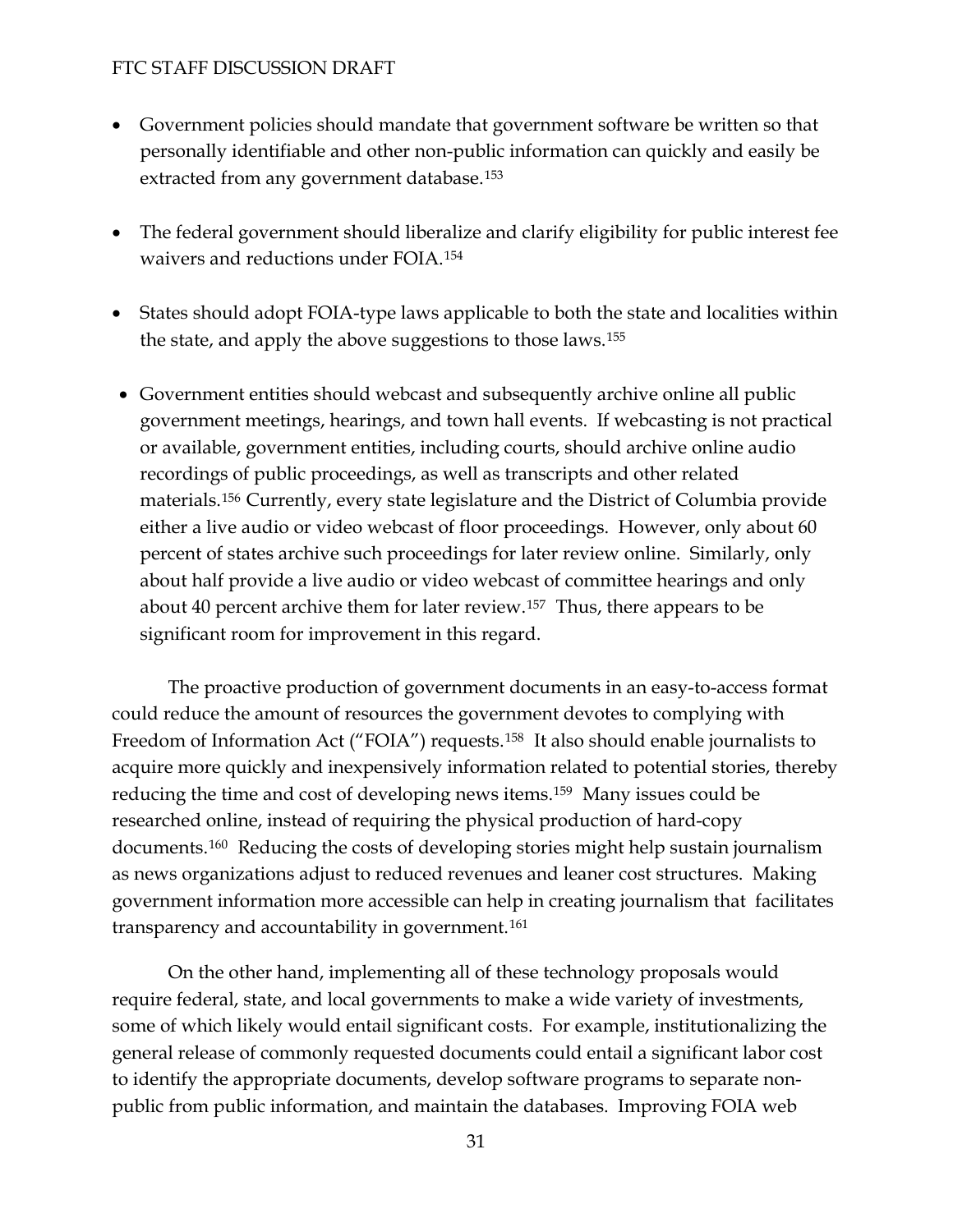pages and building openness into information systems also likely would require significant information technology expenditures. Clarifying eligibility for newsgathering entities, liberalizing fee waivers, and streamlining the FOIA process would require legislative action. Establishing additional mechanisms to monitor or coordinate FOIA practices might potentially complicate current FOIA administration.

 Nevertheless, once a government entity has created an appropriate web platform and relevant information is in an appropriate digital format, government-related content can be posted on official web pages for a relatively low cost. The New York State Senate provides one relevant example. It overhauled its public website from January to May of 2009 to make the Senate's activities and related information easier to access by the public.[162](#page-45-7) The deployment and training for this initial overhaul was done primarily by an outside consulting firm at a cost of less than \$100,000. The new public website uses open-source software that does not require licensing fees. Ongoing operation and maintenance has entailed the work of two full-time technical staff, as well as some ongoing work by training and quality assurance staff. Ongoing website costs include approximately \$1,000 per month in external hosting fees, and several hundred dollars per month in fees for live webcast bandwidth. In addition, the IT staff has trained over one hundred non-technical Senate staff to post on the site content that they create in the ordinary course of their work. This training enables staff to quickly post content ranging from bills and other documents, data, and reports related to the processes of the New York State Senate to content created for the personal home pages, social media pages, and news feeds of individual Senators. Official Senate activities, such as floor votes and debates and committee meetings, are webcast live with the help of the Senate's media services staff and archived at the New York State Senate's official YouTube channel. Senate content is made available for use by the public under a Creative Commons license. Notably, the New York State Senate Office of the Chief Information Officer indicates that the template and all the software code for its overhauled web site is available to be used and leveraged by other government entities, allowing others to benefit from its effort.[163](#page-45-8)

Thus, it appears that at least some public-facing government websites can be launched or overhauled in under one year for an initial up-front cost of significantly less than one million dollars and, if necessary, scaled-up over time. In some cases, existing information technology resources can be leveraged incrementally to make significant improvements. For example, some government hearings could be webcast using license-free software and subsequently archived at free video hosting sites for an incremental cost.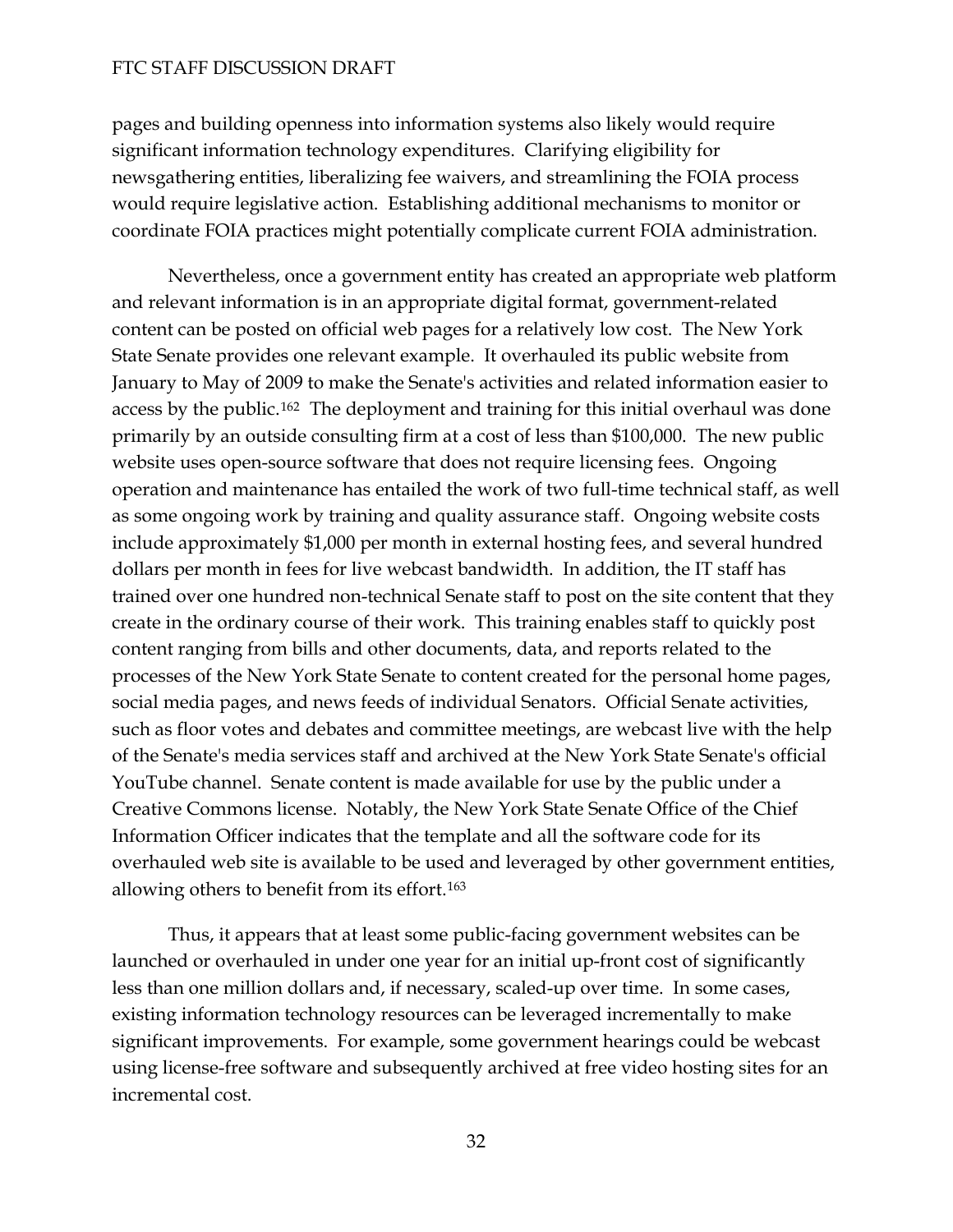The federal government also has launched public-facing websites such as: USASpending.gov in 2007 to track how federal dollars are spent; Data.gov in 2009 to make available government data sets; and Recovery.gov in 2009 to track funds made available by the American Recovery and Reinvestment Act. Some sites can be started for relatively little money and scaled up over time. For example, in order to create USASpending.gov, the White House Office of Management and Budget ("OMB") spent \$600,000 to purchase existing software on which the watchdog group OMB Watch's FedSpending.org site was based.<sup>[164](#page-45-9)</sup> According to OMB, even with other support costs, the total initial cost of the site was less than \$1 million.[165](#page-45-10) Seven staff members working under the Federal Chief Information Officer initially launched Data.gov via the White House website with forty-seven federal data sets. [166](#page-45-11)

In other cases, making available information that previously had not been collected may be more costly. For example, after its initial launch, a re-design of the Recovery.gov website is expected to cost between \$9.5 and \$18 million through 2014 to track funds from the recovery act.[167](#page-45-12)

#### **B. Implement Interactive Data**

 Federal, state, and local government entities and other public stakeholders should collaborate to develop a common taxonomy of metadata tags for governmentrelated information and then implement machine-readable interactive data for the information that they make publicly available in electronic format.[168](#page-46-0)

Over the last decade, some interactive "semantic web" technologies that make information posted on the World Wide Web readable by machines have been developed. This interactive data is created by adding special informational data "tags" to electronic documents. Interactive data should significantly reduce the costs of finding information online because interactive metadata tags can be quickly searched, read, and analyzed by computers, not just by people.<sup>[169](#page-46-1)</sup> Interactive data should enable journalists and others to quickly pinpoint facts and figures within otherwise dense documents, data sets, or other types of information using an appropriate software application interface. Thus, widespread implementation of interactive data by government should facilitate less expensive and more in-depth reviews of information, some of which might lead to investigative or accountability journalism.<sup>[170](#page-46-2)</sup>

 Although at least twenty states are using Extensible Markup Language ("XML") in some manner to add metadata to their bill drafting or legislative process,[171](#page-46-3)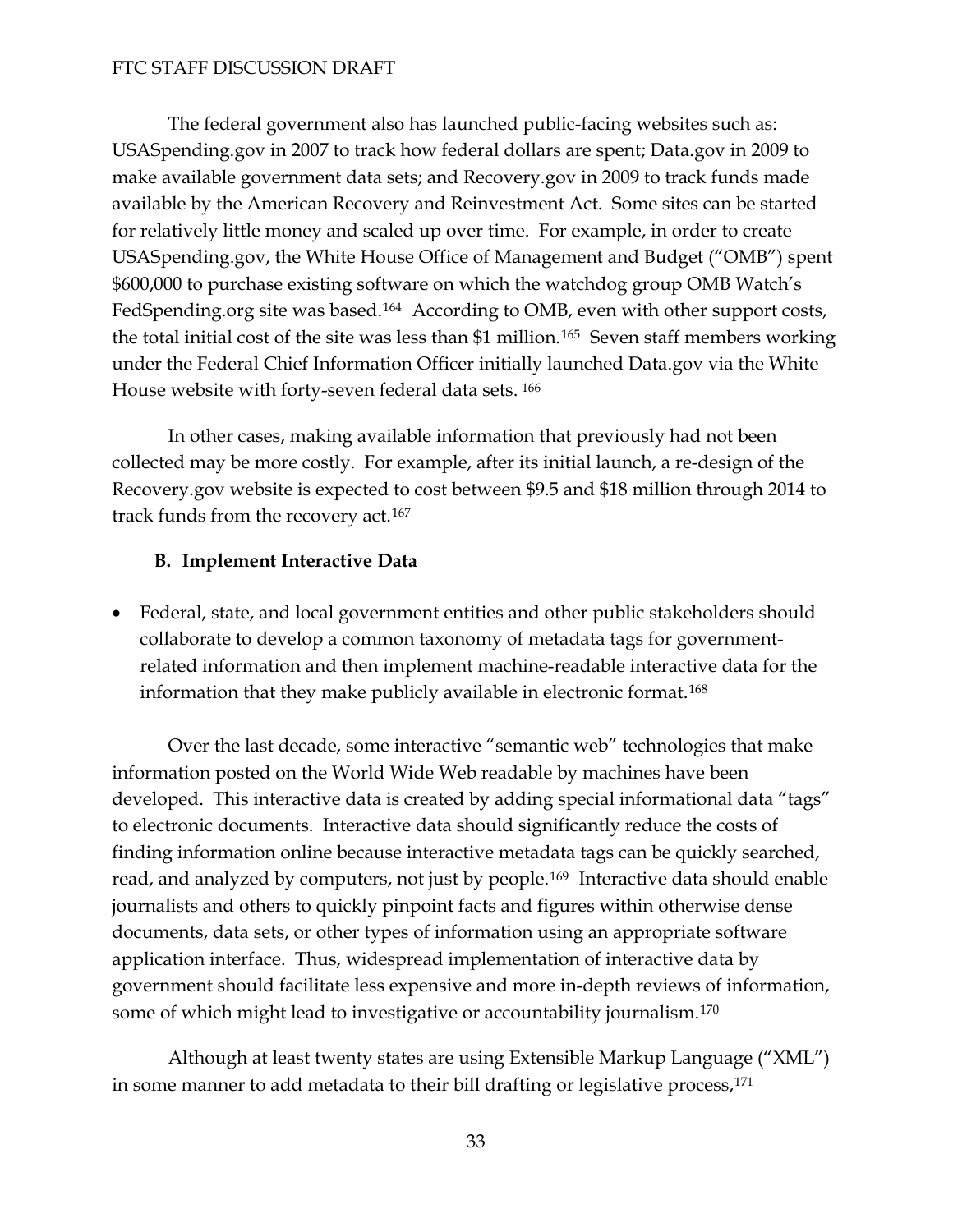widespread implementation of interactive data across all levels of government will require the creation and maintenance of a commonly agreed-upon taxonomy for relevant data tags. Currently, such a harmonized taxonomy does not exist, at least in the U.S.[172](#page-46-4) A wide array of government representatives engaged in a substantial and coordinated effort likely would be required to develop and periodically update a commonly agreed-upon framework of terms.

 Nonetheless, some government entities have made significant progress in implementing interactive data. In 2003 the Federal Financial Institutions Examination Council ("FFIEC") announced it would spend \$39 million over ten years to use eXtensible Business Reporting Language ("XBRL") and other technologies to modernize and streamline how federal bank regulators collect, process, and distribute quarterly bank financial reports. The XBRL standard uses interactive data tags based on standardized accounting terminology to make financial data more consistent and searchable. The resulting FFIEC Central Data Repository for filing and storage of such call report data for more than 8,000 reporting entities was implemented in 2005 as the first mandatory electronic filing system for financial data in the United States.[173](#page-46-5)

The U.S. Securities and Exchange Commission ("SEC") currently is in the midst of a multi-year process to implement interactive data technologies for financial filings. In contrast to the federal banking agencies, which generally work with structured data, most of the data contained in over 350 unique SEC forms was unstructured and presented a complex challenge. In 2006 the SEC announced contracts totaling \$54 million to transform its Electronic Data-Gathering, Analysis, and Retrieval system ("EDGAR") into a dynamic real-time search tool with interactive capabilities. In 2007, the SEC established the Office of Interactive Disclosure to help develop rules to formalize the XBRL reporting requirements, formalize a comprehensive taxonomy based on U.S. Generally Accepted Accounting Principles ("GAAP"), and create a technological infrastructure for interactive data formats. In 2009, the SEC published final rules that require large public companies, mutual funds, and credit rating agencies to report certain information in XBRL. The SEC plans to expand these interactive XBRL filing requirements to cover additional entities and more in-depth information.[174](#page-46-6)

According to the SEC, interactive data in SEC filings will enable investors and others to quickly identify facts and figures within lengthy disclosure documents.[175](#page-46-7) This capacity allows quick comparison of specific information among companies, such as past performance and industry averages. The availability of such data could help to level the playing field between large institutions, small institutions, and individual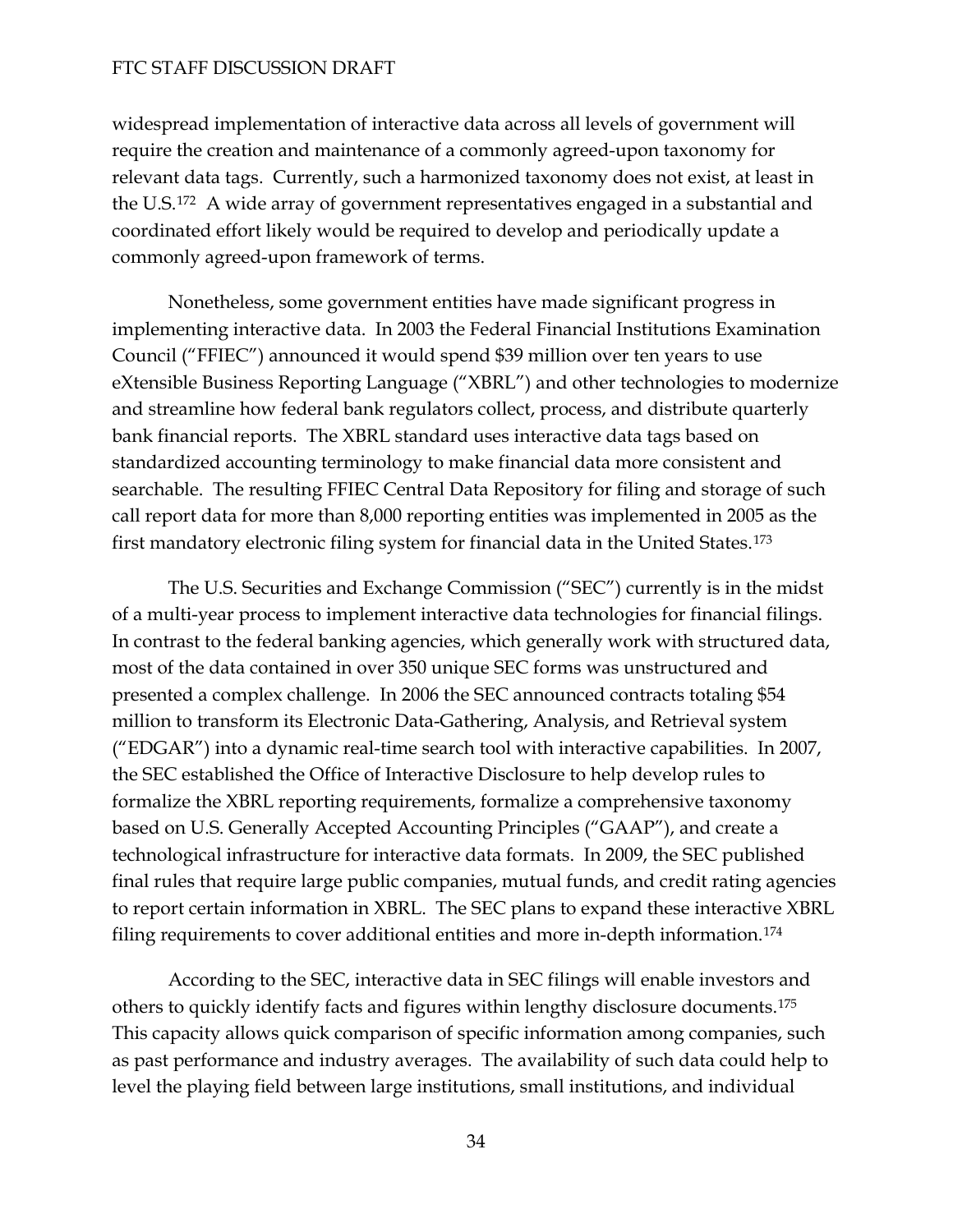investors.[176](#page-46-8) The SEC hopes that as more filings include interactive data, sophisticated analysis tools now used by financial professionals could become available to the general public, making analyzing and reporting on financial data less expensive and easier.[177](#page-46-9)

# **C. Leverage Other Government-Funded Information Technology Investments**

- The federal and state governments should make excess capacity in federal and state funded computing centers available to journalists to conduct resource-intensive activities, such as optical character recognition ("OCR") scans of large document collections or other computational journalism activities.[178](#page-46-10)
- The federal government should increase the research and development funding and availability of electronic tools that traditionally have been used by other professionals, but which might be used by journalists as well. Such tools could include: text analysis tools for analyzing original source documents and large document collections, digital speech recognition tools, the computerized analysis of complex networks, and improved electronic note-taking.[179](#page-46-11)

 The prospective benefits of these various proposals are difficult to measure with precision. Improving government information technology and making it available to journalists have the potential to reduce the cost of researching certain stories and, in some cases, also might enable journalists to research stories in ways not previously possible.[180](#page-46-12)

 Leveraging government-funded information technology investments likely would involve varying costs. Making existing facilities and tools available to journalists might entail relatively low costs in some circumstance, but greater costs in others. For example, allowing journalists access to government technology and computer capacity might involve costs to create firewalls and secure data to prevent unauthorized persons from accessing confidential, nonpublic information.

<span id="page-34-0"></span><sup>-</sup>1 This document does not necessarily reflect the views of the Commission or of any individual Commissioner. It reflects only the tentative analyses and possible policy recommendations assembled by FTC staff in the Office of Policy Planning.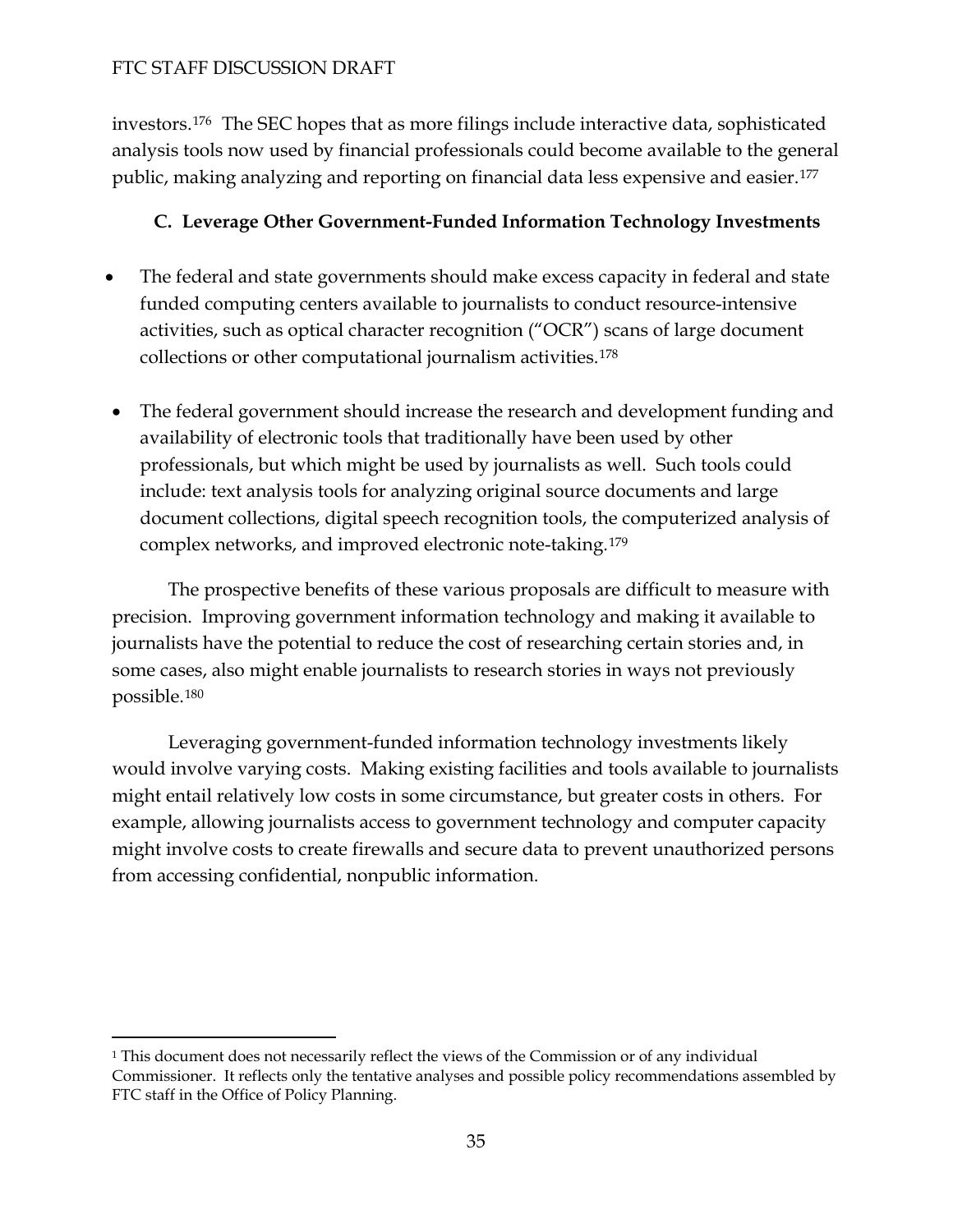<span id="page-35-0"></span> 2 PEW PROJECT FOR EXCELLENCE IN JOURNALISM, THE STATE OF THE NEWS MEDIA: AN ANNUAL REPORT CH. Newspapers (2010) (citing Newspaper Association of America, Trends and Numbers, and for fourth quarter 2009, estimates by Rick Edmonds), *available at* 

<span id="page-35-1"></span>*[http://www.stateofthemedia.org/2010/printable\\_newspaper\\_chapter.htm](http://www.stateofthemedia.org/2010/printable_newspaper_chapter.htm)*). [Hereinafter 2010 PEW REPORT]. 3 17 USC § 101, *et seq*. 4 *See* 17 USC at § 102(b) ("In no case does copyright protection … extend to any idea . . . concept,

<span id="page-35-2"></span>principle, or discovery, regardless of the form in which it is described, explained, illustrated, or embodied in such work.")

<span id="page-35-3"></span>5 17 U.S.C. at § 107.

<span id="page-35-4"></span><sup>6</sup> *Id.* 

<span id="page-35-6"></span><span id="page-35-5"></span><sup>7</sup> *Sony Corp. of Am. v. Universal City Studios, Inc.*, 464 U.S. 417, 449 (1984) (citing the House Report accompanying the 1976 Copyright Act, H.R. Rep. No. 94-1476, 94th Cong., 2d Sess., 51, 65-66 (1976)). <sup>8</sup> *Perfect 10, Inc. v. Amazon.com, Inc.*, 508 F.3d 1146, 1168 (9th Cir. 2007). Perfect 10 initially sued Google for infringement for thumbnails and linking, *Perfect 10 v. Google, Inc.*, 416 F. Supp. 2d 828 (C.D. Cal. 2006), and subsequently brought similar claims against Amazon.com and its subsidiary A9.com. Although consolidated by the district court, much of the 9th Circuit's discussion focuses on the nature of Google's search engine activities.

<span id="page-35-7"></span><sup>9</sup> *Perfect 10,* 508 F.3d at 1157 (photographs of nude models sold commercially and available at plaintiff's subscription web site).

<span id="page-35-8"></span><sup>10</sup> *Id.* at 1168. According to the 9<sup>th</sup> Circuit, Google's caching of Perfect 10 images and its linking to and framing of third-party copies of those images were probably not even *prima facie* infringement and, as such, would not require a fair use defense. *Id.* at 1160-1162 (upholding district court view that display and distribution rights not infringed); *see also Field v. Google Inc.*, 412 F. Supp. 2d 1106, 1115 (D. Nev. 2006) ("when a user requests a Web page contained in the Google cache by clicking on a 'Cached' link, it is the user, not Google, who creates and downloads a copy of the cached Web page").

<span id="page-35-9"></span><sup>11</sup> *Perfect 10*, 508 F.3d at 1165 ("Google's use of thumbnails is highly transformative"; certain other factors also in favor of fair use); *see also Kelly v. Arriba Soft Corp.*, 336 F.3d at 820 (search engine's use of images protected by copyright "promotes the goals of the Copyright Act and the fair use exception"); *Field v. Google*, 412 F. Supp. 2d at 1118 (allowing access to copyrighted works through cached links fair use, to extent Google itself copied or distributed works).

<span id="page-35-11"></span><span id="page-35-10"></span><sup>12</sup> *Perfect 10*, 508 F.3d at 1166-1167 (outweighed commercial and superseding use for first factor). <sup>13</sup> *Id.* at 1166. In Perfect 10, the court found insufficient evidence of actual harm to Perfect 10's ability to market its full size images or, for cell phone use, its reduced size images. The nature of the copyrighted work did favor Perfect 10 in that the images were expressive photographs protected by copyright, although lessened because Perfect 10 had enjoyed the right to first publication.

<span id="page-35-12"></span>14 Bruce W. Sanford & Bruce D. Brown, Opinion, *Google and the Copyright Wars: The Reach of Search Engines Should Be Regulated by Congress, Not the Courts*, WALL ST. J., Nov. 12, 2009.

<span id="page-35-13"></span>15 Other courts could distinguish or reject *Perfect 10* in whole or in part, as the 9th Circuit addressed caching, indexing, and linking by search engines. Courts also could take a different view of the significance of web instructions in, e.g., robots.txt or meta-tags to questions of implied licenses or estoppel than the one articulated by a federal district court in the 9th Circuit decided prior to the *Perfect 10* decision, but generally consistent with its fair use holdings regarding Google's search engine. *See* Field v. Google, 412 F. Supp. 2d at 1116-1117.

<span id="page-35-14"></span>16 Federal courts outside the 9th Circuit have cited aspects of *Perfect 10's* fair use analysis. *See, e.g., U.S. v. American Society of Composers, Authors and Publishers*, 599 F. Supp. 2d 415, 426 and n. 10 ((S.D.N.Y. 2009) (citing *Perfect 10* and *Kelly* approvingly on the question whether search engines provide public benefits under fair use factor one, but distinguishing that benefit from ASCAP's use in the matter before the court); *London-Sire Records, Inc. v. Doe*, 542 F. Supp. 2d 153, 168 (2008) (citing *Perfect 10's* distinction between indexing images and proving thumbnails but distinguishing defendant's conduct indexing music files as not necessarily "distribution" of protected works); *A.V. v. IPARADIGMS, LLC*, 562 F.3d 630,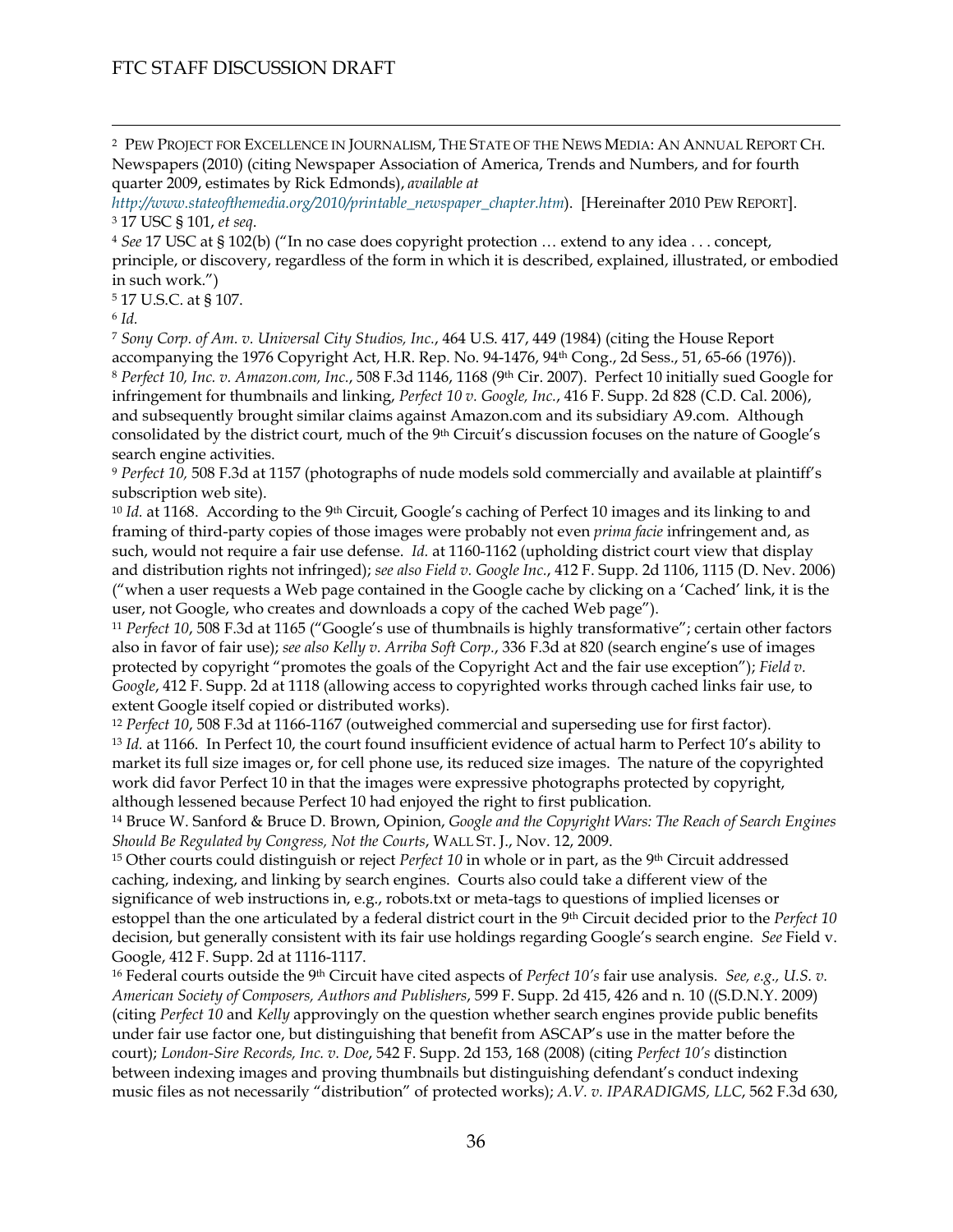$\overline{a}$ 

639-640 (4th Cir. 2009) (citing *Perfect 10's* first factor analysis on behalf of proposition that underlying works need not be altered for archiving of works to be deemed "transformative" on behalf of fair use determination for plagiarism detection program). However, we are not aware of cases outside the 9<sup>th</sup> Circuit that have squarely addressed the questions whether search engines, or search engine linking, indexing, or caching activities, are or are not properly regarded as fair use under the Copyright Act. 17 Richieri, Mar. 9, 2010 Tr. at 63.

<span id="page-36-1"></span><span id="page-36-0"></span><sup>18</sup> *Gatehouse Media Mass., I, Inc. v. New York Times Co.*, Civ. Action No. 08-12114-WGY (Jan. 2009) (D. Ma.). An expert report prepared for the case, although suggesting infringement, recognized that headlines and ledes might be especially susceptible to a fair use defense because they are not paradigmatically expressive: "all else held equal, a court would be more willing to recognize fair use as applied to news headlines and ledes than it would be to recognize a comparable fair use defense as applied to pure fantasy or science fiction." Expert Report of Douglas Gary Lichtman, *Gatehouse Media Mass., I, Inc. v. New York Times Co.*, Civ. Action No. 08-12114-WGY, 17 (Jan. 2009) (D. Ma.).

<span id="page-36-2"></span><sup>19</sup> At issue were both the copying of individual headlines and ledes to news stories and the copying of the larger arrangement of stories on Gatehouse web pages. Gatehouse argued that the nature and extent of the copying made the defendant's news pages perfect substitutes for its own to the limited pool of local advertisers. Plaintiff's argument was supported by an expert report, which saw nothing transformative in the defendant's competing commercial use: "Bluntly, these are look-alike businesses and they are producing look-alike output from a copyright perspective." Expert Report of Douglas Gary Lichtman, *In the matter of Gatehouse Media Mass., I, Inc.*, at 15. Copying a headline plus a lede might involve relatively few words, but under present law, copying only a few words or a small percentage of a work is not necessarily permitted if the heart of a story is copied for competing commercial purposes. *See Harper & Row, Publishers, Inc. v. Nation Enterprises*, 471 U.S. 539, 549 (1985) (verbatim quotes – 300 words or 13% – were not fair use within meaning of Copyright Act).

<span id="page-36-3"></span><sup>20</sup> *Dow Jones & Co., Inc. v. Briefing.com, Inc.*, Case 1:10-cv-03321-VM (S.D.N.Y.) (complaint filed 04/20/10) (alleging copyright infringement and hot news misappropriation, among other things).

<span id="page-36-4"></span><sup>21</sup> *See International News Service v. Associated Press*, 248 U.S. 215 (1918). The *INS* Court did not settle the question of the time scale pertinent to a hot news claim and more recent cases generally have not resolved the question how much protection is appropriate and how much might run afoul of copyright preemption or other limitations on state law IP ("quasi" or otherwise).

<span id="page-36-5"></span><sup>22</sup> *See id.* at 245-246 (affirming injunction against immediate copying of news wire articles based on misappropriation and "quasi property" rights in news).

<span id="page-36-7"></span><span id="page-36-6"></span><sup>23</sup> *See, e.g.*, *Alcatel USA, Inc. v. DGI Techs., Inc.*, 166 F.3d 772, 788 n. 59 (5th Cir. Tex 1999) ("International News was decided pre-Erie as a matter of federal common law, and thus nowhere is binding precedent.") <sup>24</sup> *Nat'l Basketball Ass'n v. Motorola, Inc., 105 F.3d 841, 845 (2d Cir. 1997)* (claim for misappropriation of hot news is valid under New York law and not preempted by the federal Copyright Act); *X17, Inc. v. Lavandeira*, 563 F. Supp. 2d 1102, 1103 (C.D. Cal. 2007) (California law recognizes hot news misappropriation claims and 2d Circuit reasoning that "hot news" claims are not preempted by Copyright Act persuasive.). The Copyright Act expressly preempts state law provisions "that are equivalent to any of the exclusive rights within the general scope of copyright." 17 U.S.C. § 302(a). <sup>25</sup> *Associated Press v. All Headline News Corp.*, 608 F. Supp. 2d 454, 459 (S.D.N.Y. 2009) (citing *NBA*). <sup>26</sup> *NBA*, 105 F.3d 841, 852. The court concluded that "only a narrow 'hot news' misappropriate claim survives preemption for actions concerning material within the realm of copyright." *Id*. 27 06 Civ. 4908 (S.D.N.Y. Mar. 18, 2010). .

<span id="page-36-11"></span><span id="page-36-10"></span><span id="page-36-9"></span><span id="page-36-8"></span><sup>28</sup> *See* Chad Bray, *Update: Court Grants Stay of Order Restricting Theflyonthewall.com*, Dow Jones Newswires (May 20, 2010) (reporting that the "Second Circuit Court of Appeals agreed to hear an appeal by the website on an expedited basis and granted a stay pending appeal of a prior order that placed time restrictions on how quickly Flyonthewall.com can publish ratings after they are released to investment bank clients"), *available at* [http://online.wsj.com/article/BT-CO-20100520-](http://online.wsj.com/article/BT-CO-20100520-709763.html?mod=WSJ_World_MIDDLEHeadlinesEurope) [709763.html?mod=WSJ\\_World\\_MIDDLEHeadlinesEurope](http://online.wsj.com/article/BT-CO-20100520-709763.html?mod=WSJ_World_MIDDLEHeadlinesEurope)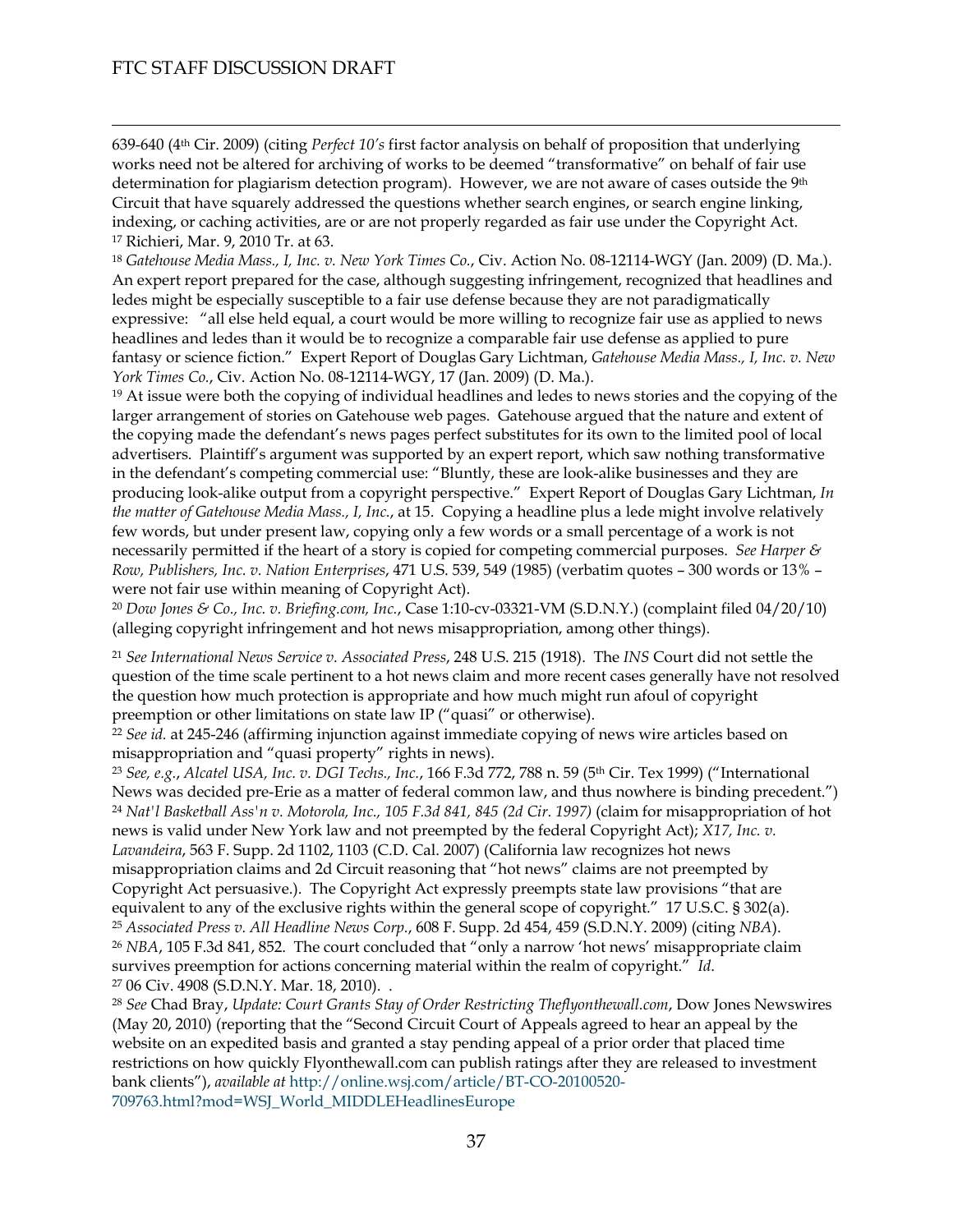<span id="page-37-0"></span> 29 David Marburger & Daniel Marburger, *Reviving the Economic Viability of Newspapers and Other Content Originators of Daily News Content*, 19 (2009), *available at*

[http://www.bakerlaw.com/files/Uploads/Documents/News/Articles/MainAnalysis.pdf;](http://www.bakerlaw.com/files/Uploads/Documents/News/Articles/MainAnalysis.pdf) *see also*  Richard Posner, The Future of Newspapers, the Becker-Posner Blog (Jun. 23, 2009), *available at [http://www.becker-posner-blog.com/2009/06/.](http://www.becker-posner-blog.com/2009/06/)* 

<span id="page-37-1"></span>30 Marburger & Marburger, *supra* note 28, at 41, 48-49; *see also* Posner, *supra* note 28; Arthur R. Miller, *Common Law Protection for Products of the Mind: an "Idea" Whose Time Has Come*, 119 HARV. L. REV. 703 (2006) (defending expansion of state-law-based protection of ideas because current protections are inadequate for an "information economy").

31 Sanford, Mar. 9, 2010 Tr. at 90.

32 Marburger & Marburger, *supra* note 28 at 44 (recommending that law permit such claims under state common law unfair competition theories or some analogous, but yet to be developed, statutory provision).

<span id="page-37-2"></span><sup>33</sup> *Id.* at 46-47.

<sup>34</sup> *See, e.g.*, Bruce W. Sanford & Bruce D. Brown, Op-Ed., Laws that Could Save Journalism, WASH. POST, May 16, 2009; Ryan T. Holte, *Restricting Fair Use to Save the News: a Proposed Change in Copyright Law to Bring More Profit to News Reporting*, 13 J. TECH. LAW & POL'Y 1 (2008). The precise scope of protection and its interaction with fair use law have not generally been spelled out in these proposals, although some specify the duration of protection. *Compare, e.g.*, Holte (federal 24-hour hot news protection) *with* Brown & Sanford (advocating federal hot news protection without specifying scope or duration). *See also* Jane C. Ginsburg, *No "Sweat"? Copyright and Other Protection of Works of Information after Feist v. Rural Telephone*, 92 COLUM. L. REV. 338, 341-42, 388 (1992) (suggesting Congress has the power to adopt limited, tailored property rights for "information compilers" (such as authors of news stories)).

<span id="page-37-3"></span><sup>35</sup> *See* Jane C. Ginsburg, Replying to Arthur R. Miller, *"An Idea Whose Time Has Come" – But Where Will It Go?* 119 HARV. L. REV. 703 (2006).

<span id="page-37-4"></span>36 Malone, Mar. 9, 2010 Tr. at 81.

<span id="page-37-5"></span><sup>37</sup> *Id.* at 82; *see also* Boyle, Mar. 9, 2010 Tr. at 93-94 (federalization of hot news doctrine likely to have serious unintended results).

<span id="page-37-6"></span>38 Benkler, Mar. 9, 2010 Tr. at 60 (recognizing incentive problems facing journalism, but taking a dim view of the available policy proposals, stating that he did not "think the solution is a government created new right").

<span id="page-37-7"></span>39 Boyle, Mar. 9, 2010 Tr. at 92; *see also* Benkler, Mar. 9, 2010 Tr. at 57 (noting "[t]here's always a trade-off between providing some revenue to one round of information creators in exchange for increasing the costs of others. Information and opinion are made from information and opinion.").

<span id="page-37-8"></span>40 Boyle, Mar. 9, 2010 Tr. at 69-70; *see also* Benkler, Mar. 9, 2010 Tr. at 77 (asking, "Permissions for who? When a New York Times reporter who knows Spanish reads three newspapers from Chile and puts together insight about what is going on in the earthquake and how people think, permissions?"). 41 Boyle, Mar. 9, 2010 Tr. at 92-94.

<span id="page-37-9"></span>42 Yochai Benkler, *Free as the Air to Common Use: First Amendment Constraints on Enclosure of the Public Domain*, 74 N.Y.U.L. REV. 354 (1999) (criticizing, e.g., attempts by the Washington Post and Los Angeles Times to use copyright to suppress the use of their newspaper articles by on-line policy discussion groups). *See also* Larry Ribstein, *From Bricks to Pajamas: the Law and Economics of Amateur Journalism*, 48 WM. & MARY L. REV. 185 (2006) (suggesting open access IP policies present both costs and benefits, but these generally come out in favor of amateur journalism (bloggers) and open access); *Harper & Row Publishers, Inc. v. Nation Enterprises*, 471 U.S. 539, 556 (1985) (the idea/expression "dichotomy '[strikes] a definitional balance between the First Amendment and the Copyright Act by permitting free communication of facts while still protecting an author's expression.'")

<span id="page-37-10"></span>43 Statement of Bruce W. Sanford, Baker & Hostetler LLP Before the Federal Trade Commission "How Will Journalism Survive the Internet Age?" March 9, 2010, at 4, *available at*

<http://www.ftc.gov/os/comments/newsmediaworkshop/544505-00041.pdf>. Bruce W. Sanford & Bruce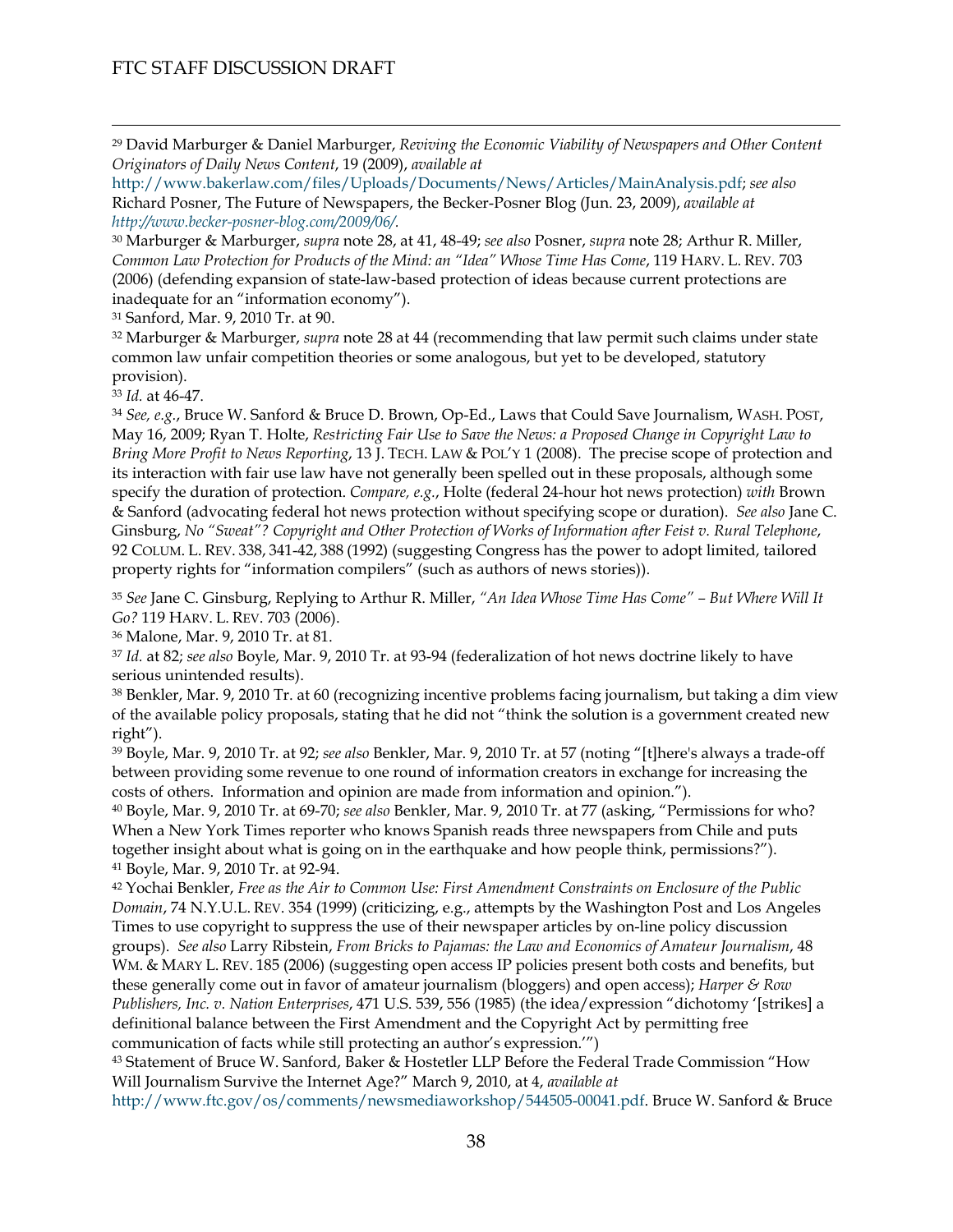D. Brown, Opinion, *Google and the Copyright Wars: The Reach of Search Engines Should Be Regulated by Congress, Not the Courts*, WALL ST. J., Nov. 12, 2009.

44 See "Newspapers and Copyright in the Digital Era," Newspaper Association of America, at 10 (August 1, 2009) (calling for "fair use guidelines"); Ariel Fox, "Copyright, Competition and Publishers' Pursuit of Online Compensation," at 14 (Nov. 5, 2009) ("the law would benefit from clarification"). 45 17 U.S.C. § 107.

<span id="page-38-0"></span>46 See *Kelly v. Arriba Soft Corp*., 336 F.3d 811 (9th Cir. 2003) (search and information gathering purposes facilitated by search engine consistent with purposes of copyright act and fair use).

<span id="page-38-1"></span><sup>47</sup> *Field v. Google*, 412 F. Supp. 2d at 1116-1117.

<span id="page-38-2"></span>48 This point does not depend on determinations, following *Field v. Google*, that newspapers necessarily have issued implied licenses or are subject to estoppel, having done so. In *Field v. Google*, the court granted Google's motion that it was entitled to the defense of implied license because it reasonably interpreted the absence of meta-tags as implied permission. *Id.* The court also granted Google's motion for summary judgment on estoppel, because Field was aware of his ability to warn Google against, e.g., caching and aware of Google's likely conduct absent such instructions, but chose not to provide limiting instructions to Google. *Id.* Our point about implicit permission is intended as a practical one, not a definitive legal analysis. We note simply that both major newspaper web sites – like the plaintiff author, Field – and major search engines are aware of certain standard instructions that the papers could issue against the searching and caching of web content. The newspapers could issue such instructions *explicitly*, but many knowingly refrain.

<span id="page-38-3"></span><sup>49</sup> *See* Statement of Bruce W. Sanford, *supra* note 43, at 3.

<span id="page-38-4"></span><sup>50</sup> *See* UK Department for Culture, Media and Sport and Department for Business, Innovation and Skills, Digital Britain: Final Report (June 2009), esp. C. 5, "Public Service Content in Digital Britain."

<span id="page-38-5"></span><sup>51</sup> *Id.* at chapter 4, which considers copyright policies and other issues raised by "Creative Industries in the Digital World."

<span id="page-38-6"></span>52 17 USC § 115.

<span id="page-38-7"></span><sup>53</sup> *Id.* at § 116.

 $\overline{a}$ 

<span id="page-38-8"></span><sup>54</sup> *See* Stephen Nevas, "An Income Model for Digital Journalism: Back to the Future," Presented at the FTC's News Media Workshop on March 10, 2010, *available at*

<span id="page-38-9"></span><http://www.ftc.gov/opp/workshops/news/mar9/docs/nevas.pdf>; Nevas, Mar. 10, 2010 Tr. at 186-97. 55 Benkler, Mar. 9, 2010 Tr. at 57.

<span id="page-38-10"></span><sup>56</sup> *See* Boyle, Mar. 9, 2010 Tr. at 70; Benkler, Mar. 9, 2010 Tr. at 57.

<span id="page-38-11"></span><sup>57</sup> *See, e.g.*, Hannibal Travis, *Opting Out of the Internet in the United States and the European Union: Copyright, Safe Harbors, and International Law*, 84 NOTRE DAME L. REV. 331 (2008) (considering costs and benefits of, for example, opt-in versus opt-out regimes for "copyright disputes on Google, YouTube, ebay, Wikipedia, and other on-line services," arguing balance favors permissive "opt-out" system); JAMES BOYLE, THE PUBLIC DOMAIN: ENCLOSING THE COMMONS OF THE MIND (2008), esp. C. 4 (arguing that many productive activities, technologies, and industries depend on access to information that could be restricted by new applications of copyright restrictions on information).

<span id="page-38-12"></span>58 REMARKS OF REPRESENTATIVE WAXMAN at 3. Waxman, Dec. 2, 2009 Tr. at 27-28.

<span id="page-38-13"></span>59 Newspaper Preservation Act, 15 U.S.C. § 1802(2).

<span id="page-38-14"></span>60 Statement of Bruce W. Sanford, Baker & Hostetler LLP, Before the Federal Trade Commission: "[How](http://www.ftc.gov/opp/workshops/news/index.shtml)  [Will Journalism Survive the Internet Age?](http://www.ftc.gov/opp/workshops/news/index.shtml)" at 5-6 (Mar. 9, 2010). *See also* Bruce W. Sanford & Bruce D. Brown, *Laws That Could Save Journalism*, THE WASH. POST (May 16, 2009), *available at*

<span id="page-38-15"></span><http://www.washingtonpost.com/wp-dyn/content/article/2009/05/15/AR2009051503000.html>. 61 Testimony of James M. Moroney III, Publisher & CEO of The Dallas Morning News, Before the Committee on Commerce, Science, and Transportation, Subcommittee on Communications, Technology, and the Internet (May 6, 2009).

<span id="page-38-16"></span><sup>62</sup> *See* Newspaper Association of America, Public Comment to the FTC (Nov. 6, 2009) (the comment did not discuss the industry request or need for such an exemption); s*ee generally* Baer, Mar. 10, 2010 Tr. at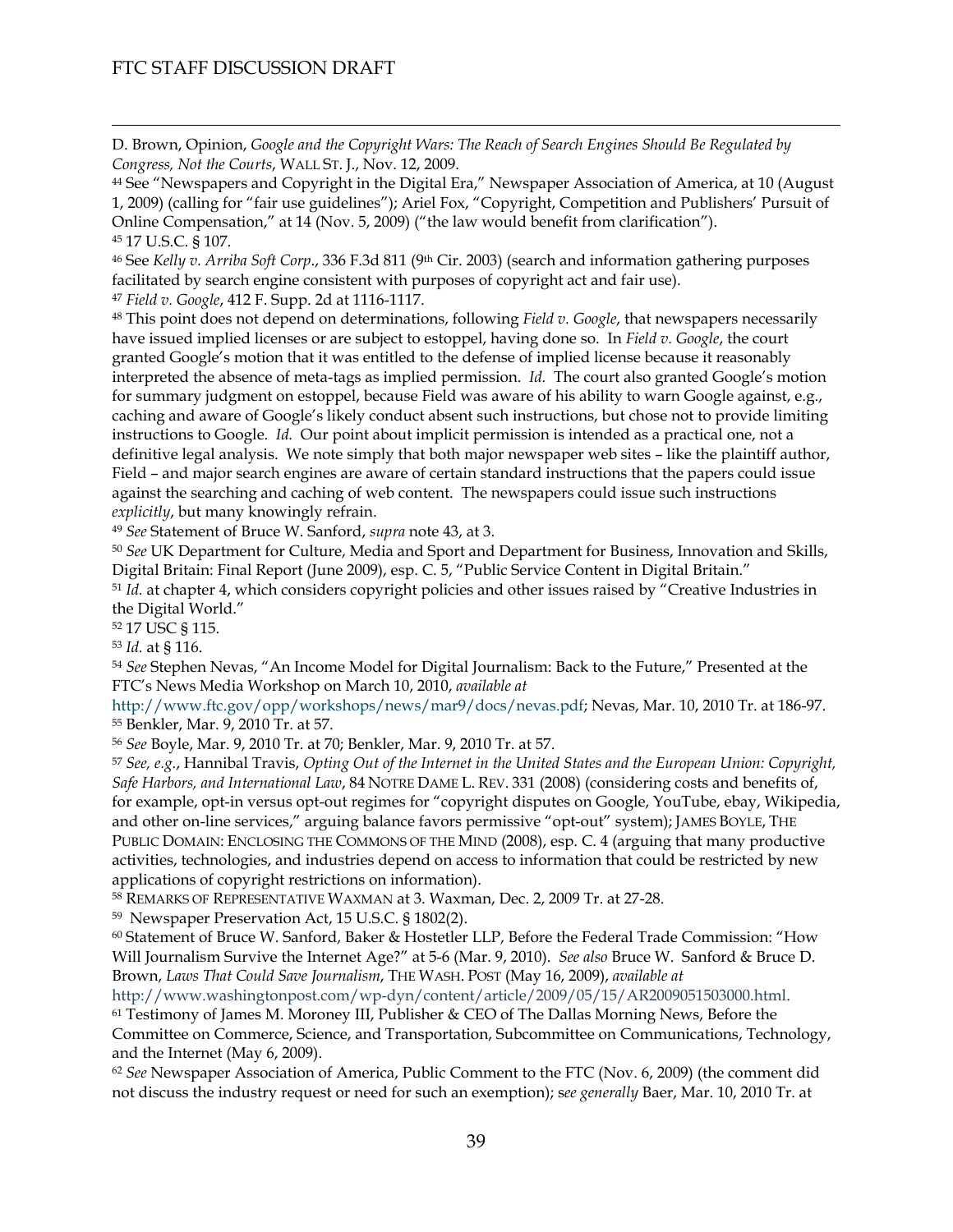$\overline{a}$ 

180-85 (panel on competitor collaborations; Mr. Baer is counsel to the NAA and the Associated Press and similarly did not raise the need for an antitrust exemption, although he did note that he was not necessarily representing the views of his clients at the workshop).

<span id="page-39-0"></span>63 Leonard Downie, Jr., & Michael Schudson, *The Reconstruction of American Journalism,* COL. JOURNALISM REV. at 28-29 (Oct. 19, 20009),

[http://www.cjr.org/reconstruction/the\\_reconstruction\\_of\\_american.php?page=all&print=true.](http://www.cjr.org/reconstruction/the_reconstruction_of_american.php?page=all&print=true)

[Hereinafter the DOWNIE REPORT]. *See also* Stucke, Mar. 10, 2010 Tr. at 172 (noting that in 1970 there were 22 JOAs, in 2003 there were 12, and in March 2010 there were "five JOAs that still publish two newspapers"); *see also id.* at 170-73, 197-99 (discussing more generally concerns with the NPA and antitrust exemptions); Grunes, Mar. 10, 2010 Tr. at 199 (noting that JOAs under the NPA "were a sort of Faustian bargain where the circulation and advertising functions could be combined, but the editorials and reportorial functions would be kept separate and would continue to compete").

<span id="page-39-1"></span>64 Robert G. Picard, Ph.D., Tremors, Structural Damage and Some Casualties, but No Cataclysm: The News about News Provision, Background Paper to the Presentation by Mr. Picard submitted to the FTC at 11 (Nov. 7, 2009), *available at* [http://www.ftc.gov/os/comments/newsmediaworkshop/544505-](http://www.ftc.gov/os/comments/newsmediaworkshop/544505-00029.pdf) [00029.pdf;](http://www.ftc.gov/os/comments/newsmediaworkshop/544505-00029.pdf) *see also* Picard, Dec. 1, 2009 Tr. at 79-80 (noting that an antitrust exemption "will do substantial harm to consumers and advertisers").

<span id="page-39-2"></span><sup>65</sup> *See* Funk, Mar. 10, 2010 Tr. at 176 (noting that an antitrust exemption would not save the media and instead "would likely temporarily prolong an outdated business model"); Brouillette & Partners LLP, Public Comment to the FTC at 6 (Nov. 5, 2009), *available at*

<http://www.ftc.gov/os/comments/newsmediaworkshop/544505-00014.pdf> (noting that the "existing antitrust exemption [1970 Act] together with the latitude granted businesses and individuals by the rule of reason under Sherman Act § 1 are two elements that should be given serious consideration regarding the advisability to grant further antitrust exemption to news organizations").

<span id="page-39-4"></span><span id="page-39-3"></span>66 Northern California Chapter of the Society of Professional Journalists, Public Comment to the FTC at 3 (Nov. 6, 2009), *available at* <http://www.ftc.gov/os/comments/newsmediaworkshop/index.shtm>. 67 Robert G. Picard, Ph.D., Tremors, Structural Damage and Some Casualties, but No Cataclysm: The News about News Provision, Background Paper to the Presentation by Mr. Picard submitted to the FTC at 10-11 (Nov. 7, 2009) (further noting that "Even if one excludes users who do not pay, the measure would be largely ineffective because the majority of news in most papers comes from news agencies and syndicates and is widely available elsewhere—notably at portals such as Google, MSN, and Yahoo!, which pay the agencies and providers significant amounts of money and provide it free to their users in exchange for exposure to advertising").

<span id="page-39-5"></span><sup>68</sup> *Id.* at 11.

<span id="page-39-7"></span><span id="page-39-6"></span> $69$  Jarvis, Dec. 1, 2009 Tr. at 238-39 (further noting that "If you're talking about surviving, you're talking about the perspective of the old legacy players who had a decade and a half to get their act together, and they didn't. The future of journalism is not institutional, we now know, it is entrepreneurial."). <sup>70</sup> *See* Mar. 31, 2010 Letter from Christine A. Varney, Assistant Attorney General, Dept. of Justice Antitrust Division, to William J. Baer, Esq., Arnold & Porter, LLP, concerning the Associated Press's proposed News Registry; Feb. 24, 2010 Letter from Christine A. Varney, Assistant Attorney General, Dept. of Justice Antitrust Division, to Charles E. Biggio, Esq., Wilson Sonsini Goodrich & Rosati concerning MyWire's proposal to develop and operate an Internet media subscription news aggregation service.

<span id="page-39-8"></span><sup>71</sup> *See, e.g.,* Downie, Dec. 1, 2009 Tr. at 158 (discussing collaborations, including the New York Times with ProPublica, a large, nonprofit investigative reporting organization).

<span id="page-39-9"></span><sup>72</sup> *See* Goldway, Mar. 10, 2010 Tr. at 106 (noting that in 1792 postage for letters ranged from 6 cents to 25 cents; postage for newspapers ranged from 1 cent up to a 100 miles to 1 and a half cents over 100 miles); Cowan, Mar. 10, 2010 Tr. at 122; DOWNIE REPORT at 27-28. When the US postal system was established, senders of mail were not charged – instead, fees were collected from the recipients of the mail. This system changed in 1874, but the reduced rate remained intact for publishers delivering newspapers and periodicals.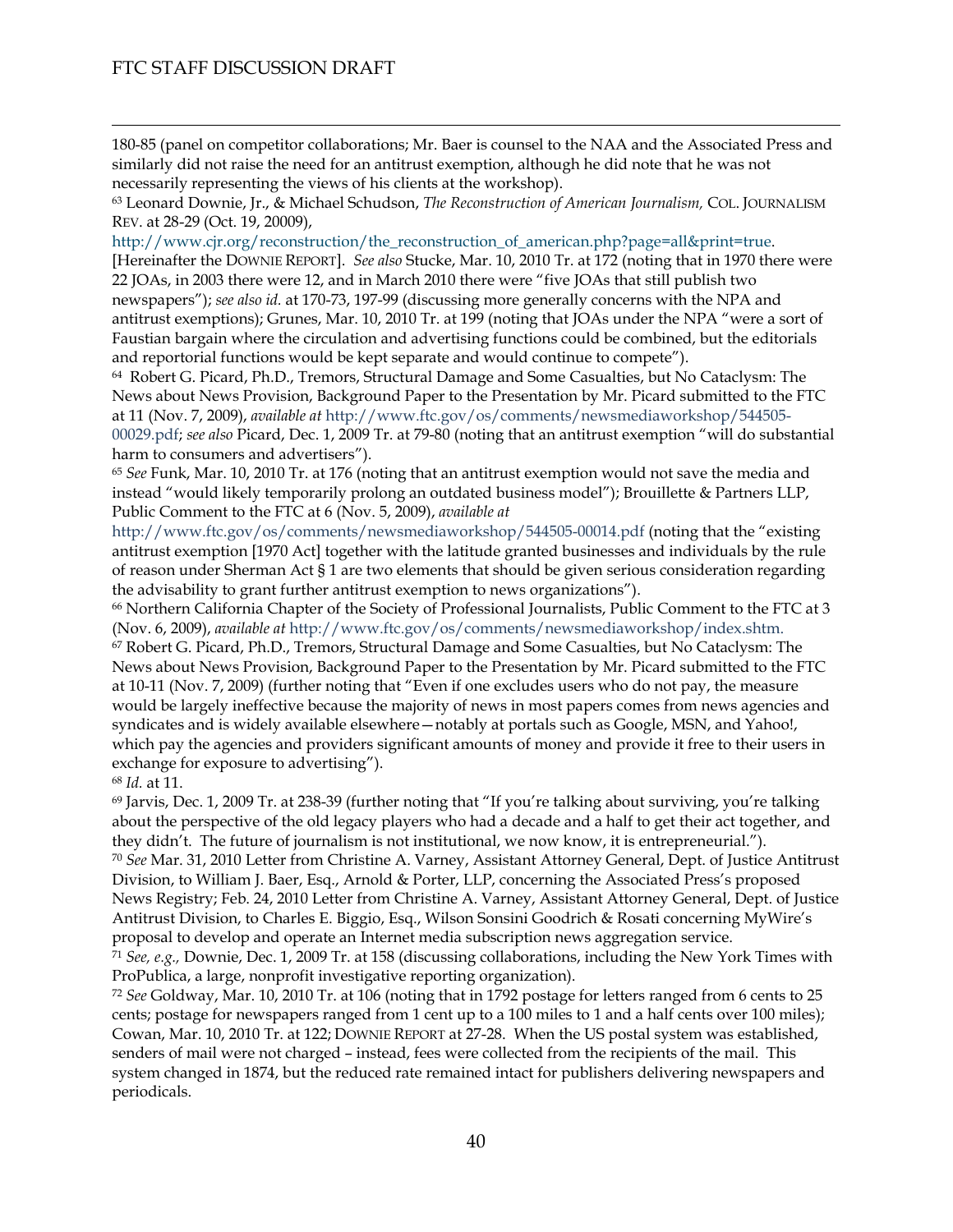<span id="page-40-0"></span> 73 Kevin R. Kosar, *Postage Subsidies for Periodicals: History and Recent Developments*, Congressional Research Service Report R40162, January 22, 2009, at 3.

<span id="page-40-2"></span><span id="page-40-1"></span><sup>74</sup> *Id.* at 6 (noting the postage on periodicals covered only about a quarter of its delivery costs). <sup>75</sup> *See* Robert McChesney & John Nichols, THE DEATH AND LIFE OF AMERICAN JOURNALISM: THE MEDIA REVOLUTION THAT WILL BEGIN THE WORLD AGAIN 207 (Nation Books 2009) [Emphasis in original]. [Hereinafter referred to as McChesney & Nichols, THE DEATH AND LIFE OF AMERICAN JOURNALISM]; McChesney, Mar. 10, 2010 Tr. at 145.

<span id="page-40-3"></span>76 Public notices include notice of public budgets, public hearings, government contracts open for bidding, unclaimed property, and court notices, such as the probating of wills or notifying unknown creditors. See Weber, *Public Notices* at 3-4.

<span id="page-40-4"></span>77 Geoffrey Cowan & David Westphal, *Public Policy and Funding the News*, USC Annenberg Center on Communication Leadership & Policy Research Series, January, 2010, at 10.

<span id="page-40-5"></span><sup>78</sup> *See* Cowan & Westphal at 10 (noting that in a four-week study, the USC Annenberg Center on Communication Leadership and Policy found that public notices accounted for the largest amount of advertising space, "by column inches," in *The Wall Street Journal*).

<span id="page-40-6"></span>79 Ed O'Keefe, *Trimming the Federal Fat: Part One*, Wash. Post, Apr. 20, 2009 (noting that the Justice Department announced the "U.S. Attorneys and the U.S. Marshals Offices' Asset Forfeiture program is converting publication of judicial forfeiture notices from newspapers to the Internet," saving \$6.7 million over five years), [http://voices.washingtonpost.com/federal-](http://voices.washingtonpost.com/federal-eye/2009/04/trimming_the_federal_fat_part.html)

[eye/2009/04/trimming\\_the\\_federal\\_fat\\_part.html](http://voices.washingtonpost.com/federal-eye/2009/04/trimming_the_federal_fat_part.html); *see also* Cowan & Westphal at 10.

<span id="page-40-7"></span><sup>80</sup>*Tax Expenditures: Compendium of Background Material on Individual Provisions*, S. Prt. No. 110-667, at 443- 44 (2008). *See also* Cowan & Westphal at 10.

<span id="page-40-8"></span><sup>81</sup> *See* Cowan & Westphal at 10-11.

<span id="page-40-9"></span><sup>82</sup> *Remarks of President Lyndon B. Johnson Upon Signing the Public Broadcasting Act of 1967*,

<span id="page-40-10"></span><http://www.cpb.org/aboutpb/act/remarks.html>.<br><sup>83</sup> CPB's Goals and Objectives, 2009, [http://www.cpb.org/aboutcpb/goals/goalsandobjectives/.](http://www.cpb.org/aboutcpb/goals/goalsandobjectives/)<br><sup>84</sup> New Research Confirms PBS the Most Trusted and Unbiased Source for News Ahead

<span id="page-40-11"></span>

<span id="page-40-12"></span>*CNN and Other Commercial Networks*, 2010, [http://www.pbs.org/roperpoll2010/.](http://www.pbs.org/roperpoll2010/) 85 Derek Turner, *Changing Media: Public Interest Policies for the Digital Age*, Free Press, 2009 at 267; *see also* McChesney, Mar. 10, 2010 Tr. at 147.

<span id="page-40-13"></span><sup>86</sup> *See, e.g.,* Murdoch, Dec. 1, 2009 Tr. at 54 (arguing the "prospect of the U.S. Government becoming directly involved in commercial journalism ought to be chilling for anyone who cares about freedom of speech" and that government help "props up those who are producing things that customers do not want").

<span id="page-40-14"></span>87 McChesney & Nichols, THE DEATH AND LIFE OF AMERICAN JOURNALISM at 169-70. S*ee also* Victor Pickard, Josh Sterns & Craig Aaron, *Saving the News: Toward a National Journalism Strategy* 27, Free Press, (noting that such a program could help train future journalists, and some funds might be used to provide

<span id="page-40-15"></span>multi-media training for laid-off journalists), *available at* [www.freepress.net.](http://www.freepress.net/) 88 McChesney & Nichols, THE DEATH AND LIFE OF AMERICAN JOURNALISM at 170.

<span id="page-40-16"></span>89 DOWNIE REPORT at 33; Downie, Dec. 1, 2009 Tr. at 161.

<span id="page-40-17"></span><sup>90</sup> *See, e.g.,* Writers Guild of America, East, Public Comment to FTC ("There is a different, workable model for presenting carefully-investigated, thoughtful news and public affairs programming – public broadcasting (or "public media" in the digital age). Unfortunately, public television and public radio have been systematically underfunded for many years, so a very large infusion of capital would be required to make this a viable alternative to the existing large newsgathering companies."), *available at* <http://www.ftc.gov/os/comments/newsmediaworkshop/index.shtm>. *See also* McChesney & Nichols, THE DEATH AND LIFE OF AMERICAN JOURNALISM at 198-99 (recommending that public broadcasting be guaranteed an annual appropriation from the federal government of \$3.75 billion in 2009 dollars); Cowan, Mar. 10, 2010 Tr. at 132-33; Cowan & Westphal at 14; MacCarthy, Dec. 2, 2009 Tr. at 78-79.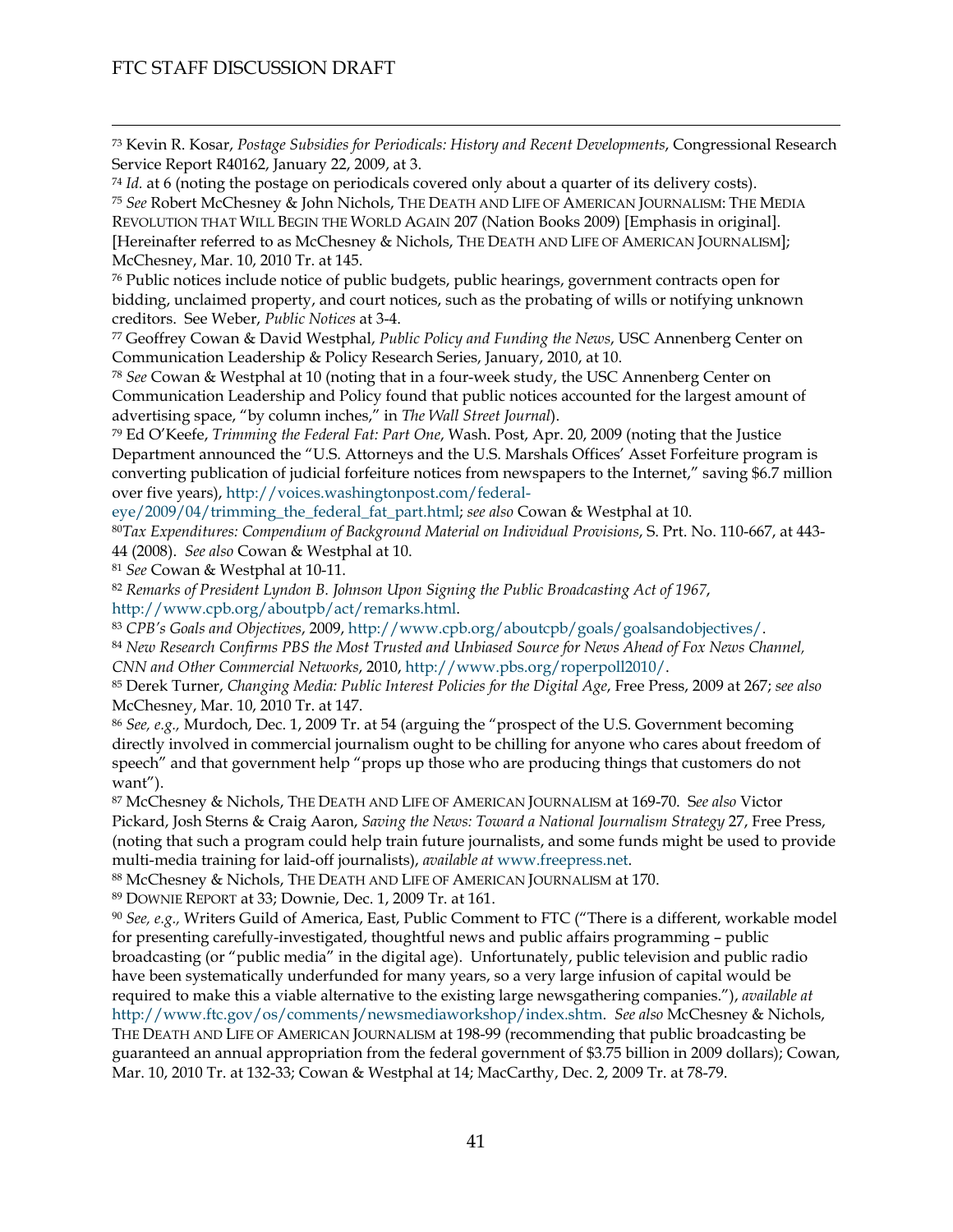<span id="page-41-0"></span>91 McChesney & Nichols, THE DEATH AND LIFE OF AMERICAN JOURNALISM at 197; Downie, Dec. 1, 2009 Tr. at 154, 161-62.

<span id="page-41-1"></span>92 Mark MacCarthy, Georgetown University, Public Comment, *available at*

<span id="page-41-2"></span>http://www.ftc.gov/os/comments/newsmediaworkshop/index.shtm; MacCarthy, Dec. 2, 2009 Tr. at 79. 93 Schiller, Dec. 2, 2009 Tr. at 61.

<span id="page-41-3"></span>94 Mark MacCarthy, Public Comment *supra* n.105.

<span id="page-41-4"></span><sup>95</sup> *See* DOWNIE REPORT at 36 (further noting that "Local news reporting, whose market model has faltered, is in need of similar support"); *see also id.* at 6-8 (discussing decline in local journalism); *id*. at 27 (noting that "any use of government money to help support news reporting would require mechanisms, besides the protections of the First Amendment, to insulate the resulting journalism as much as possible from pressure, interference, or censorship").

<span id="page-41-5"></span>96 McChesney, Mar. 10, 2010 Tr. at 154 (referring to an idea of the late Professor Edwin Baker). 97 McChesney & Nichols, THE DEATH AND LIFE OF AMERICAN JOURNALISM at 204; McChesney, Mar. 10, 2010 Tr. at 159-60.

98 McChesney & Nichols, THE DEATH AND LIFE OF AMERICAN JOURNALISM at 201-206 (also noting that the core concept of this proposal was developed by economist Dean Baker and his brother, Randy Baker, but they embellished upon it); McChesney & Nichols at 202 (further suggesting that qualifying media should not be permitted to accept advertising); McChesney, Mar. 10, 2010 Tr. at 155-57 (noting that others think commercial interests, including those with advertising, should be eligible for the voucher).

<span id="page-41-6"></span>99 S*ee generally* Victor Pickard, Josh Sterns & Craig Aaron, *Saving the News: Toward a National Journalism Strategy* 27, Free Press.

<span id="page-41-7"></span>100 Newton, Dec. 2, 2009 Tr. at 72; Eric Newton, Vice President, Journalism Program John S. and James L. Knight Foundation, Public Comment at 4, *available at*

<http://www.ftc.gov/os/comments/newsmediaworkshop/544505-00039.pdf>. 101 15 U.S.C. §631 (1953).

<span id="page-41-9"></span><span id="page-41-8"></span><sup>102</sup> <http://www.sba.gov/contractingopportunities/officials/size/index.html>. *See also* McChesney, Mar. 10, 2010 Tr. at 150-51 (noting that perhaps the SBA could help newspapers transition to viable, locallyowned entities).

<span id="page-41-10"></span><sup>103</sup> *See* Cowan, Mar. 10, 2010 Tr. at 133; Cowan & Westphal at 14.

104 Cowan, Mar. 10, 2010 Tr. at 130.

105 McChesney & Nichols, THE DEATH AND LIFE OF AMERICAN JOURNALISM at 168.

<sup>106</sup> *See* Goldway, Mar. 10, 2010 Tr. at 108-114 (describing the history of subsidies for periodicals, the changes in law with respect to subsidies, and the political and social concerns with other postal customers cross-subsidizing periodicals).

<span id="page-41-11"></span>107 Goldway, Mar. 10, 2010 Tr. at 118.

<span id="page-41-12"></span>108 REMARKS OF REPRESENTATIVE WAXMAN at 4.

<span id="page-41-13"></span>109 McChesney & Nichols, THE DEATH AND LIFE OF AMERICAN JOURNALISM at 206.

<span id="page-41-14"></span><sup>110</sup> *Id.* at 207.

<span id="page-41-15"></span><sup>111</sup> *Id.* at 209-11.

<span id="page-41-16"></span><sup>112</sup> *See generally* Sabeti, Mar. 9, 2010 Tr. at 164-69 (discussing emergence of mixed purpose businesses); Lang, Mar. 9, 2010 Tr. at 131-32 (focusing on L3Cs, but recognizing the benefit and flexible purpose corporation models as well).

<span id="page-41-17"></span><sup>113</sup> *See* Wellenfelsz and Carman, *Will Exempt Newspapers Be a New Page in Journalism*, Taxation of Exempts, at 27-31 (Nov./Dec. 2009).

<span id="page-41-18"></span>114 An organization may be tax exempt for many reasons. For example, an organization established under an act of Congress may be exempt under  $\S501(c)(1)$ , a social welfare organization is exempt under §501(c)(4), a business league or chamber of commerce is exempt under §501(c)(6), social clubs are exempt  $\S501(c)(7)$ , and qualifying cooperative and hospital service organizations are exempt under  $\S501((e)$ . Even though there is no specific exemption for newspapers and journalism, some news organizations have formed as tax exempt organizations under §501(c)(3).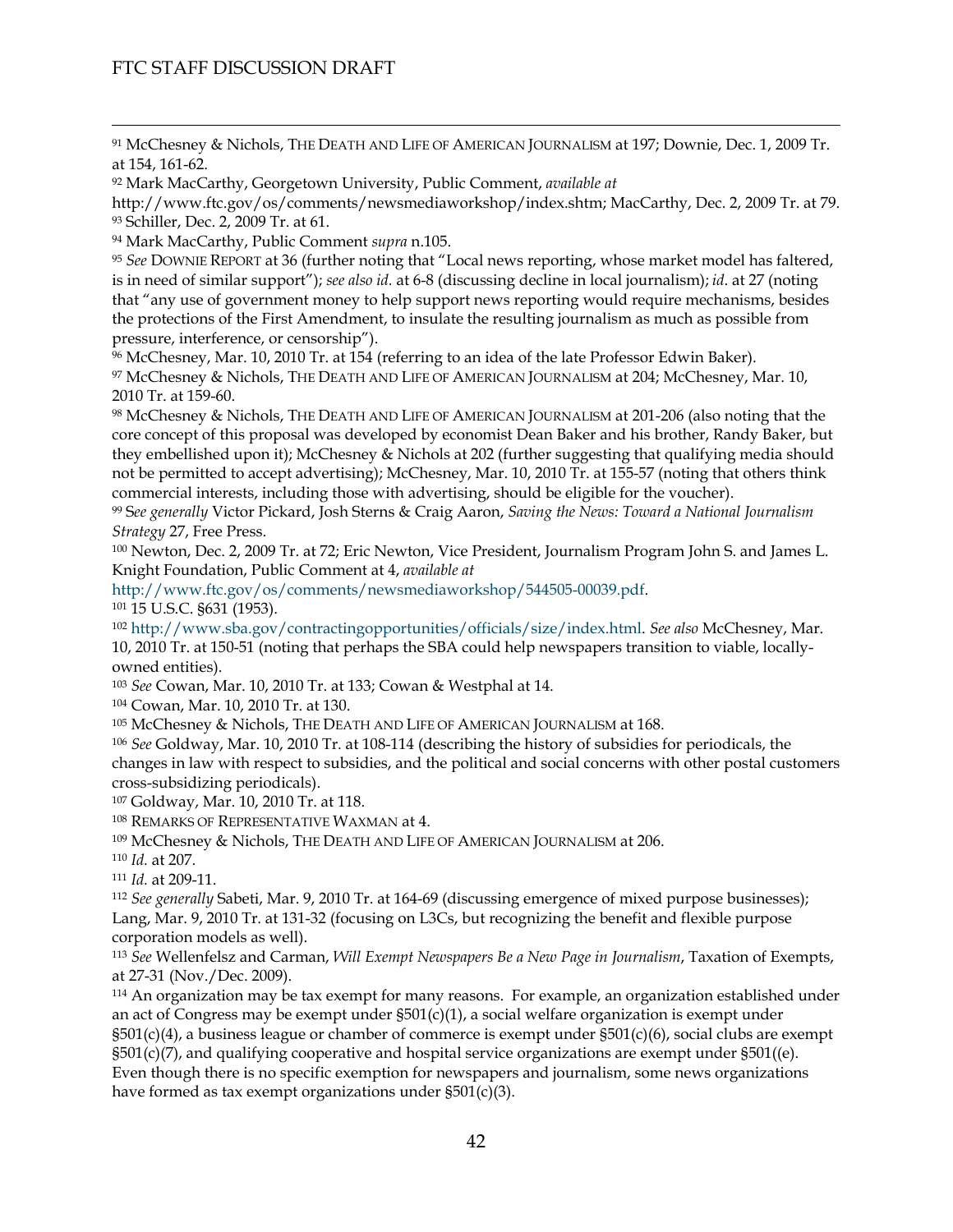<span id="page-42-1"></span>116 Rev. Rul. 67-4.

<span id="page-42-2"></span><sup>117</sup> *See* Department of Treasury, Internal Revenue Service, *Publication 557: Tax Exempt Status of Your Organization,* at 23 (June 2008).

<span id="page-42-3"></span>118 *Id.* 

<span id="page-42-4"></span><sup>119</sup> *See* Wallenfelsz and Carman at 29-30.

<span id="page-42-5"></span><sup>120</sup> *Id. See also* Rev. Rul. 67-4 (same). *But see* Rev. Rul. 60-351 (ruling non-exempt a foreign literacy magazine because the charter allowed for operations in an ordinary commercial fashion); *and* Rev. Rul. 77-4 (same).

<span id="page-42-6"></span>121 Rev. Rul. 60-351.

<span id="page-42-9"></span>

<span id="page-42-8"></span><span id="page-42-7"></span>122 *Id*.<br><sup>123</sup> *Id*. 124 Issues of IRS determinations of exempt purpose and political endorsements also impact flexible purpose and benefit corporations, as well as L3C organizations, discussed *infra*. 125 Department of the Treasury, Internal Revenue Service*, Publication 557: Tax Exempt Status of Your* 

<span id="page-42-10"></span>*Organization*, at 20 (June 2008).

<span id="page-42-11"></span>126 Kindell and Reilly, "Election Year Issues," *Exempt Organizations Continuing Professional Education Technical Instruction Program for FY 2002* at 369 (2001) *available at* [http://www.irs.gov/pub/irs-](http://www.irs.gov/pub/irs-tege/eotopici02.pdf)

<span id="page-42-12"></span>[tege/eotopici02.pdf.](http://www.irs.gov/pub/irs-tege/eotopici02.pdf) 127 Bromberger, Mar. 9, 2010 Tr. at 188.

<span id="page-42-13"></span>128 Kindell and Reilly, "Election Year Issues*," supra* note 125, at 376-77.

<span id="page-42-14"></span>129 Rev. Rul. 78-248

<span id="page-42-15"></span><sup>130</sup> *Cf.* Bromberger, Mar. 9, 2010 Tr. at 186 (noting that advertising revenues in periodicals and newspapers is subject to the "unrelated business income tax" regardless of the tax exempt status of the news entity and whether the advertising content is related to what the charity does).

<span id="page-42-16"></span><sup>131</sup> *See* Sabeti, Mar. 9, 2010 Tr. at 166-67 (noting "for benefit is basically a reference to the archetype" and the "[t]wo criteria that consistently emerge are social purpose and business method").

<span id="page-42-17"></span><sup>132</sup> *See, e.g., Revlon v. MacAndrews & Forbes Holdings*, 506 A.2d 173 (Del. 1985) (ruling that a director violated his duty by making a decision based upon, "considerations other than the maximization of shareholder profits to affect their judgment.")

<span id="page-42-18"></span><sup>133</sup> *See* Clark, Mar. 9, 2010 Tr. at 156 (noting that one goal of his organization is to move from a "shareholder capitalist" to a "stakeholder capitalist, where business has a broader view of its mission and what it's about and a focus on accomplishing more than simply the profit for its owners"). 134 *See* Maryland HB 1009, *available at*

<span id="page-42-19"></span>[http://mlis.state.md.us/2010rs/chapters\\_noln/Ch\\_98\\_hb1009T.pdf](http://mlis.state.md.us/2010rs/chapters_noln/Ch_98_hb1009T.pdf). 135 *Id.* 

<span id="page-42-21"></span><span id="page-42-20"></span>136 Other states considering similar legislation include Colorado, New York, North Carolina, Oregon, Pennsylvania, and Washington.

<span id="page-42-22"></span>137 Proposed California Senate Bill 1463 requires that flexible purpose corporations establish in their charter that the organization will engage in, "one or more charitable or public purpose activities that a nonprofit or public benefit corporation is authorized to carry out" §2602(b)(2)(A). Proposed SB 1463 is *available at* [http://www.leginfo.ca.gov/pub/09-10/bill/sen/sb\\_1451-1500/sb\\_1463\\_bill\\_20100405\\_](http://www.leginfo.ca.gov/pub/09-10/bill/sen/sb_1451-1500/sb_1463_bill_20100405_%20amended_sen_v98.pdf)  [amended\\_sen\\_v98.pdf.](http://www.leginfo.ca.gov/pub/09-10/bill/sen/sb_1451-1500/sb_1463_bill_20100405_%20amended_sen_v98.pdf) Under §23701(d) of the California code, corporations are exempt from taxes if they comport to mission and operational standards nearly identical to those contained in the IRS Code governing non-profit organizations.

<span id="page-42-23"></span>138 California SB 1463, §3500(b)(4) requires that flexible purpose corporations provide, "A description of the process for selecting, and an identification and description of, the financial, operating, and other measures used by the flexible purpose corporation during the fiscal year for evaluating its performance in achieving its special purpose objectives, including an explanation of why the flexible purpose corporation

<span id="page-42-0"></span> <sup>115</sup> Rev. Rul. 68-306.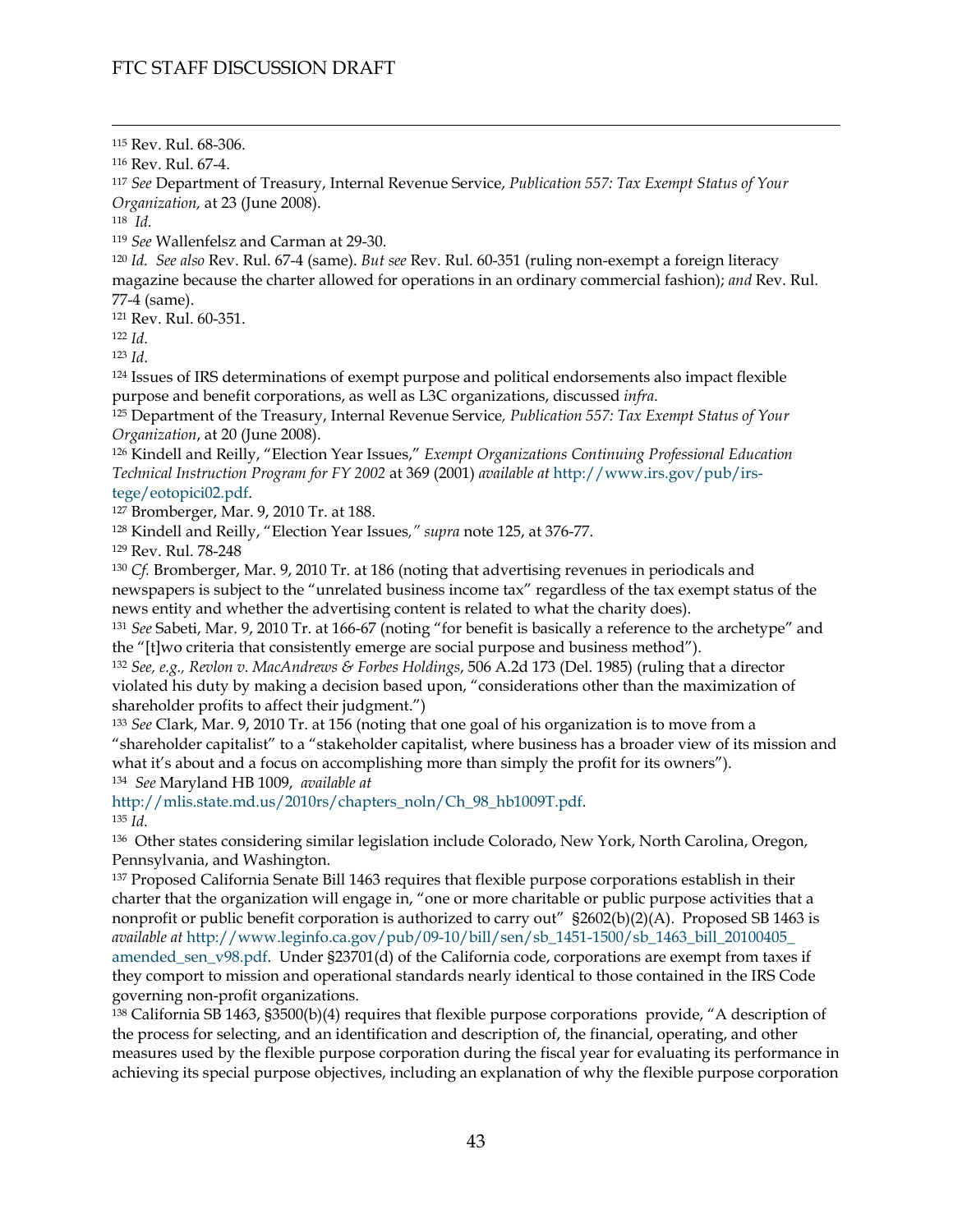$\overline{a}$ 

selected those measures and identification and discussion of the nature and rationale for any material changes in those measures made during the fiscal year."

<span id="page-43-1"></span><span id="page-43-0"></span><sup>139</sup> The initiatives also differ in some key aspects: the California model links the social purpose designation to existing state laws relative to charitable organizations, and allows corporations to design their own social impact metrics. By comparison, the Maryland statute requires that benefit corporations obtain benefit designations and social impact measurements only through third-party assessments. <sup>140</sup> *See, e.g.*, 11 V.S.A. §§3001(27) ("The Vermont Statute"):

'L3C' or 'Low-profit limited liability company' means a person organized under this chapter that is organized for a business purpose that satisfies and is at all times operated to satisfy each of the following requirements:

(A) The Company significantly furthers the accomplishment of one or more charitable or educational purposes within the meaning of Section  $170(c)(2)(B)$  of the IRS Code of 1986, 26 U.S.C. Section 170 (c)(2)(B); and (ii) would not have been formed but for the company's relationship to the accomplishment of charitable or educational purposes. (B) No significant purpose of the company is the production of income or the appreciation of property; provided, however, that the fact that a person produces significant income or capital appreciation shall not, in the absence of other factors, be conclusive evidence of a significant purpose involving the production of income or the appreciation of property. (C) No purpose of the company is to accomplish one or more political or legislative purposes within the meaning of Section  $170(c)(2)(D)$  of the IRS code of 1986, 26 U.S.C. Section  $170(c)(2)(D)$ . (D) If a company that met the definition of this subdivision (27) at its formation at any time ceases to satisfy any one of the requirements, it shall immediately cease to be a low-profit LLC, but by continuing to meet all the other requirements of this chapter, will continue to exist as a limited liability company. The name of the company must be changed to be in conformance with subsection 3005(a)

*available at* [http://www.leg.state.vt.us/statutes/fullsection.cfm?Title=11&Chapter=021&Section=03001.](http://www.leg.state.vt.us/statutes/fullsection.cfm?Title=11&Chapter=021&Section=03001) Nearly identical legislation has passed in Illinois, Michigan, Utah, and Wyoming.

<span id="page-43-2"></span>141 For example, under 11 V.S.A. §3001(27)A), the L3C's purpose must comport with the IRS Code, 26 U.S.C. §170(c)(2)(B), which describes an organization, trustee, community chest, fund or foundation, "organized and operated exclusively for religious, charitable, scientific, literary, or educational purposes, or to foster national or international amateur sports competition (but only if no part of its activities involve the provision of athletic facilities or equipment), or for the prevention of cruelty to children or animals."

<span id="page-43-3"></span><sup>142</sup> *See* Lang, Mar. 9, 2010 Tr. at 137-39.

<span id="page-43-4"></span><sup>143</sup> *See* 26 C.F.R. §53-4944-3 (Treas. Reg.) ("Exception for Program Related Investment. For purposes of this Section, investments, the primary purpose of which is to accomplish one or more of the purposes described in section  $170(c)(2)(B)$ , and no significant portion of which is the production of income or the appreciation of property, shall not be considered as investments which jeopardize the carrying out of exempt purposes."); *available at* [http://ecfr.gpoaccess.gov/cgi/t/text/text-](http://ecfr.gpoaccess.gov/cgi/t/text/text-idx?c=ecfr&sid=bd7f0d39513a311d517d1e6721bf8ca1&rgn=div8&view=text&node=26:17.0.1.1.3.5.1.3&idno=26)

[idx?c=ecfr&sid=bd7f0d39513a311d517d1e6721bf8ca1&rgn=div8&view=text&node=26:17.0.1.1.3.5.1.3&id](http://ecfr.gpoaccess.gov/cgi/t/text/text-idx?c=ecfr&sid=bd7f0d39513a311d517d1e6721bf8ca1&rgn=div8&view=text&node=26:17.0.1.1.3.5.1.3&idno=26) [no=26](http://ecfr.gpoaccess.gov/cgi/t/text/text-idx?c=ecfr&sid=bd7f0d39513a311d517d1e6721bf8ca1&rgn=div8&view=text&node=26:17.0.1.1.3.5.1.3&idno=26); Phaup, Mar. 9, 2010 Tr. at 189; Lang, Mar. 9, 2010 Tr. at 141.

<span id="page-43-5"></span><sup>144</sup> *See* 26 U.S.C. §4944(a) (Private tax-exempt foundations are prohibited from making investments that "jeopardize the carrying out of [the foundation's] exempt purpose."). As a further deterrent, under 26 U.S.C. §4944(b), the foundation and manager can each face additional fines of up to 25% of the jeopardizing investment if such funds are not removed from the investment during the relevant taxable period.

<span id="page-43-6"></span><sup>145</sup> *See* Keatinge, Mar. 9, 2010 Tr. at 229-30 (noting that LLCs "can be organized for any lawful activity," including for-profit or non-profit, and thus L3Cs are "neither necessary nor sufficient for a vehicle" for PRIs). *But see* Lang, Mar. 9, 2010 Tr. at 130-44 (explaining the L3C concept) and *id.* at 230-31 (disagreeing with Keatinge's views on L3Cs).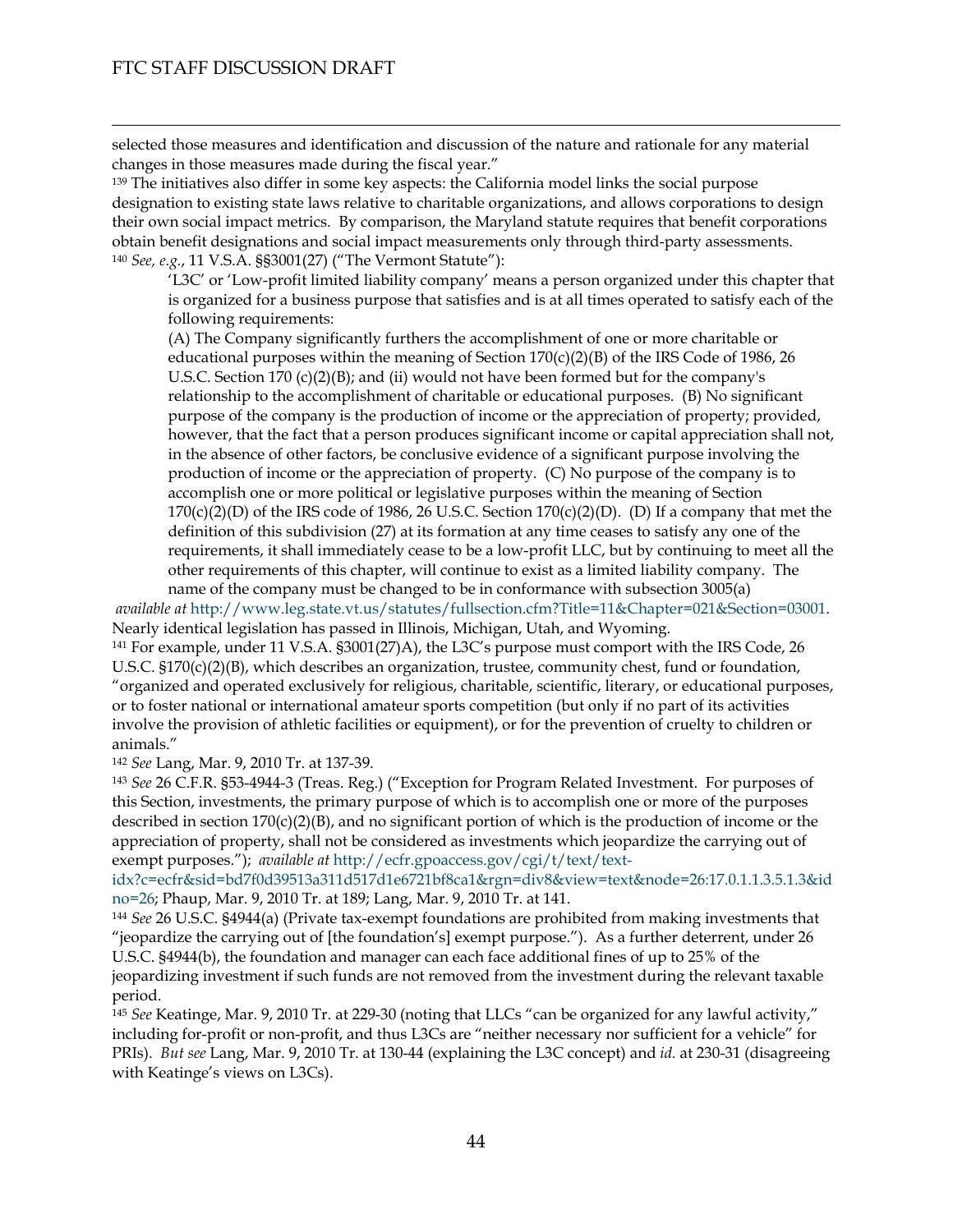<span id="page-44-0"></span> 146 *See* 26 C.F.R. §53-4944-3 (A)(2)(i) ("An investment shall be considered as made primarily to accomplish one or more of the purposes described in section  $170(c)(2)(B)$  if it significantly furthers the accomplishment of the private foundation's exempt activities and if the investment would not have been made but for such relationship between the investment and the accomplishment of the foundation's exempt activities.").

<span id="page-44-1"></span>147 *See* 26 C.F.R. §53-4944-3(A)(2)(iii) ("In determining whether a significant purpose of an investment is the production of income or the appreciation of property, it shall be relevant whether investors solely engaged in the investment for profit would be likely to make the investment on the same terms as the private foundation. However, the fact that an investment produces significant income or capital appreciation shall not, in the absence of other factors, be conclusive evidence of a significant purpose involving the production of income or the appreciation of property.").

<span id="page-44-2"></span>148 Stuart M. Lewis, Chair, American Bar Association Section of Taxation, Comments Concerning Proposed Additional Examples on Program-Related Investments, submitted to Commissioner Shulman, Internal Revenue Service at 24-25 (Mar. 3, 2010), *available at*

[http://www.abanet.org/tax/pubpolicy/2010/Comments\\_Concerning\\_Proposed\\_Additional\\_Examples](http://www.abanet.org/tax/pubpolicy/2010/Comments_Concerning_Proposed_Additional_Examples_on_Program_Related_Investments.pdf) [\\_on\\_Program\\_Related\\_Investments.pdf.](http://www.abanet.org/tax/pubpolicy/2010/Comments_Concerning_Proposed_Additional_Examples_on_Program_Related_Investments.pdf) *See also* Lang, Mar. 9, 2010 Tr. at 184 (discussing ABA comments).

<span id="page-44-3"></span><sup>149</sup> *See* Bromberger, Mar. 9, 2010 Tr. at 223; *id.* at 224-25 (also recommending more outreach from the IRS to hybrids to understand what they are trying to accomplish and to then help clarify how to accomplish those goals).

<span id="page-44-4"></span>150 Buzenberg, Dec. 2, 2009 Tr. at 161-62; April 30, 2010 FCC workshop on Public and Other Noncommercial Media in the Digital Era, Buzenberg remarks at 3:15:56 – 3:16:25, *available at* <http://reboot.fcc.gov/futureofmedia/public-and-other-noncommercial-media-in-the-digital-era>. *But see* Chopra, Dec. 2, 2009 Tr. at 163-164 (noting that this request required some difficult work to cleanse the data and de-identify it).

<span id="page-44-5"></span><sup>151</sup> *See* Cohen, Mar. 9, 2010 Tr. at 109; Comments From Professor Sarah Cohen, Knight Professor of the Practice of Journalism and Public Policy, Duke University Regarding FTC Workshop From Town Criers to Bloggers: How Will Journalism Survive the Internet Age? at 1 (Mar. 2010), *available at* <http://www.ftc.gov/os/comments/newsmediaworkshop/544505-00045.pdf>. [Hereinafter Cohen Comments].

<span id="page-44-6"></span><sup>152</sup> A related recommendation is to require federal, state, and local governments to update guidance on the publication of government information, such as the Data Quality Act, to mandate reconsideration of how and how much information must be published in light of new technologies. *See generally* FCC, CONNECTING AMERICA: THE NATIONAL BROADBAND PLAN 320 (2010).

<span id="page-44-7"></span><sup>153</sup> *See* Cohen, Mar. 9, 2010 Tr. at 109, 111 (noting that government data collection often comingles private and public information in ways that impede the release of data due to privacy and other concerns); Cohen Comments at 2; *see also* Aliya Sternstein, *White House Bars Agencies From Posting Some Statistics*, NEXTGOV, Jan. 27, 2010, *available at* [http://www.nextgov.com/nextgov/ng\\_20100127\\_9912.php.](http://www.nextgov.com/nextgov/ng_20100127_9912.php)

<span id="page-44-8"></span>154 The Information Society Project, Yale Law School, Written Comments Filed in Regard to FTC Public Workshops From Town Crier to Bloggers: How Will Journalism Survive the Internet Age? at 5-7 (Nov. 12, 2009), [hereinafter Yale Comments] (also suggesting the government coordinate a standardized application of the fee waiver provision or use a rebuttable presumption that, when a member of the public solicits government information, such a disclosure has a significant tendency to inform the public about the operations of government and, therefore, is eligible for a fee waiver, thus putting the burden on the government to demonstrate that the requested information is not likely to contribute significantly to the public's understanding of government activities). Currently, under the FOIA statute "[d]ocuments shall be furnished without any charge or at a charge reduced . . . if disclosure of the information is in the public interest because it is likely to contribute significantly to public understanding of the operations or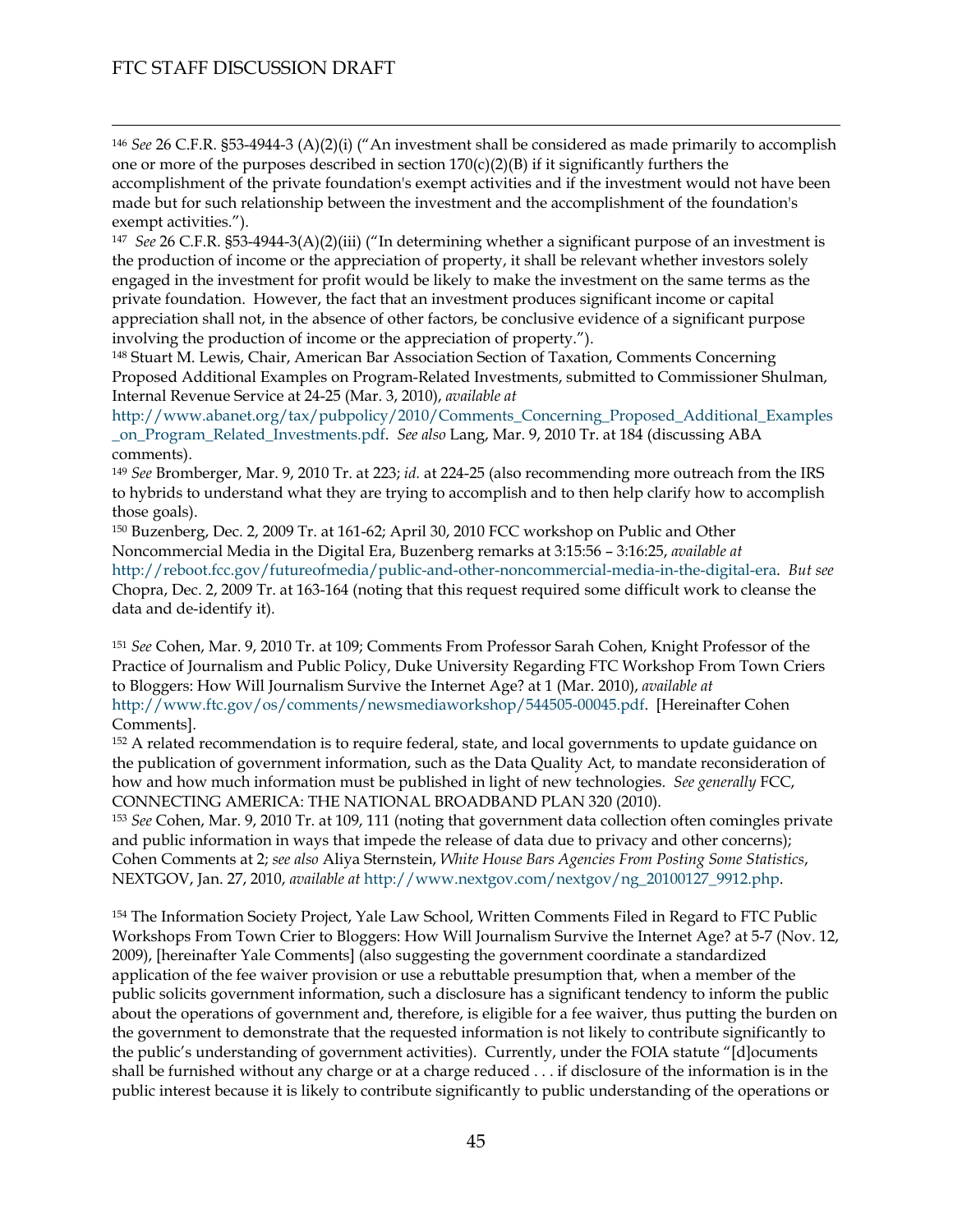$\overline{a}$ 

activities of the government and is not primarily in the commercial interest of the requester." 5 U.S.C. §  $552(a)(4)(A)(iii)$ .

<span id="page-45-0"></span><sup>155</sup> *See generally* Cohen Comments at 3; Cohen, Mar. 9, 2010 Tr. at 113 (recommending the federal government include transparency requirements in federal grants to state and local governments to require that they release records having federal implications in conformance with the federal FOIA statute).

<span id="page-45-1"></span><sup>156</sup> *See generally* FCC Broadband Plan at 322 (noting that "The federal government should create and fund Video.gov to publish its digital video archival material and facilitate the creation of a federated national digital archive to house public interest digital content").

<span id="page-45-2"></span><sup>157</sup> *See generally* Nat'l Conference of State Legislatures, Broadcasts and Webcasts of Legislative Floor Proceedings and Committee Hearings (Feb. 18, 2010), *available at*

<http://www.ncsl.org/default.aspx?tabid=1347>. According to the NCSL, 49 states plus the District of Columbia webcast floor proceedings live. However, only 30 states and the District of Columbia archive them. According to NCSL, only 27 states and the District of Columbia webcast committee hearings live and only 19 states and the District of Columbia archive them for later review. *Id*. 158 Cohen Comments at 1-2 (also suggesting that the government could make commonly requested

<span id="page-45-3"></span>documents available online regardless of whether there is a specific FOIA request); Allison, Dec. 2, 2009 Tr. at 135 (noting that if "a government record is public, whether it's data or a document or some kind of disclosure, it should be put online in a searchable and downloadable form as soon as possible"). *See also* 5 U.S.C.  $\S 552(a)(3)(A)(C)$  (statute states that: "[i]n responding under this paragraph to a request for records, an agency shall make reasonable efforts to search for the records in electronic form or format, except when such efforts would significantly interfere with the operation of the agency's automated information system").

<span id="page-45-5"></span><span id="page-45-4"></span>159 Cohen, Mar. 9, 2010 Tr. at 112; *see also* Cohen Comments at 1 (noting "the effort, time and often cost involved in obtaining public records remains one of the highest barriers to public affairs journalism"). 160 *See* Umansky, Dec. 2, 2009 Tr. at 174 (noting that "databases are a way in which you can reduce costs for journalists"); Allison, Dec. 2, 2009 Tr. at 176-77 (noting that in the mid-1990s journalists would have to come to Washington and spend days going to different government entities, and having the government information online is "a huge savings that just didn't exist ten years ago"). Although technology and more readily accessible information online is helpful, it likely does not entirely replace the types of contacts and understanding that journalists acquire by talking to people in the halls before and after governmental meetings.

<span id="page-45-6"></span><sup>161</sup> *See* Chopra, Dec. 2, 2009 Tr. at 128-132 (discussing President Obama's commitment to making government more transparent by creating public websites and proactively making information publicly available).

<span id="page-45-8"></span><span id="page-45-7"></span><sup>162</sup> [http://nysenate.gov.](http://nysenate.gov/) 163 See http:/drupal.org/project/nyss. *See also* Telephone interview with Andrew Hoppin, New York State Senate Chief Information Officer (Apr. 12, 2010); e-mail from Andrew Hoppin to Christopher Grengs (Apr. 26, 2010); Hidalgo, Mar. 10, 2010 Tr. at 67-81; Hidalgo, Mar. 10, 2010 Presentation, *available* 

<span id="page-45-9"></span>*at* [http://www.ftc.gov/opp/workshops/news/mar9/docs/hidalgo.pdf.](http://www.ftc.gov/opp/workshops/news/mar9/docs/hidalgo.pdf) 164 OMB utilized that software because that site already had features similar to those required by USASpending.gov's enabling legislation.

<span id="page-45-10"></span>165 Gautham Nagesh, *Web Site on Federal Grants, Loans and Contracts Debuts*, GOVEXEC.COM, Dec. 14,

<span id="page-45-11"></span>2007, *available at* [http://www.govexec.com/dailyfed/1207/121407n1.htm.](http://www.govexec.com/dailyfed/1207/121407n1.htm) 166 *Data.gov Heads for Overhaul*, COMMWEB NEWS (Dec. 9, 2009) (the effort has been expanded to more than 200 contacts throughout the federal government and the posting of over 168,000 data sets); Vivek Kundra, *They Gave Us the Beatles, We Gave Them Data.gov*, Federal IT Dashboard Blog, Jan. 21, 2010, *at* [http://it.usaspending.gov/?q=content/blog.](http://it.usaspending.gov/?q=content/blog)<br><sup>167</sup> Press Release, U.S. General Services Administration, Recovery.gov Version 2.0 \$18 Million Contract

<span id="page-45-12"></span>Awarded (Jul. 8, 2009).